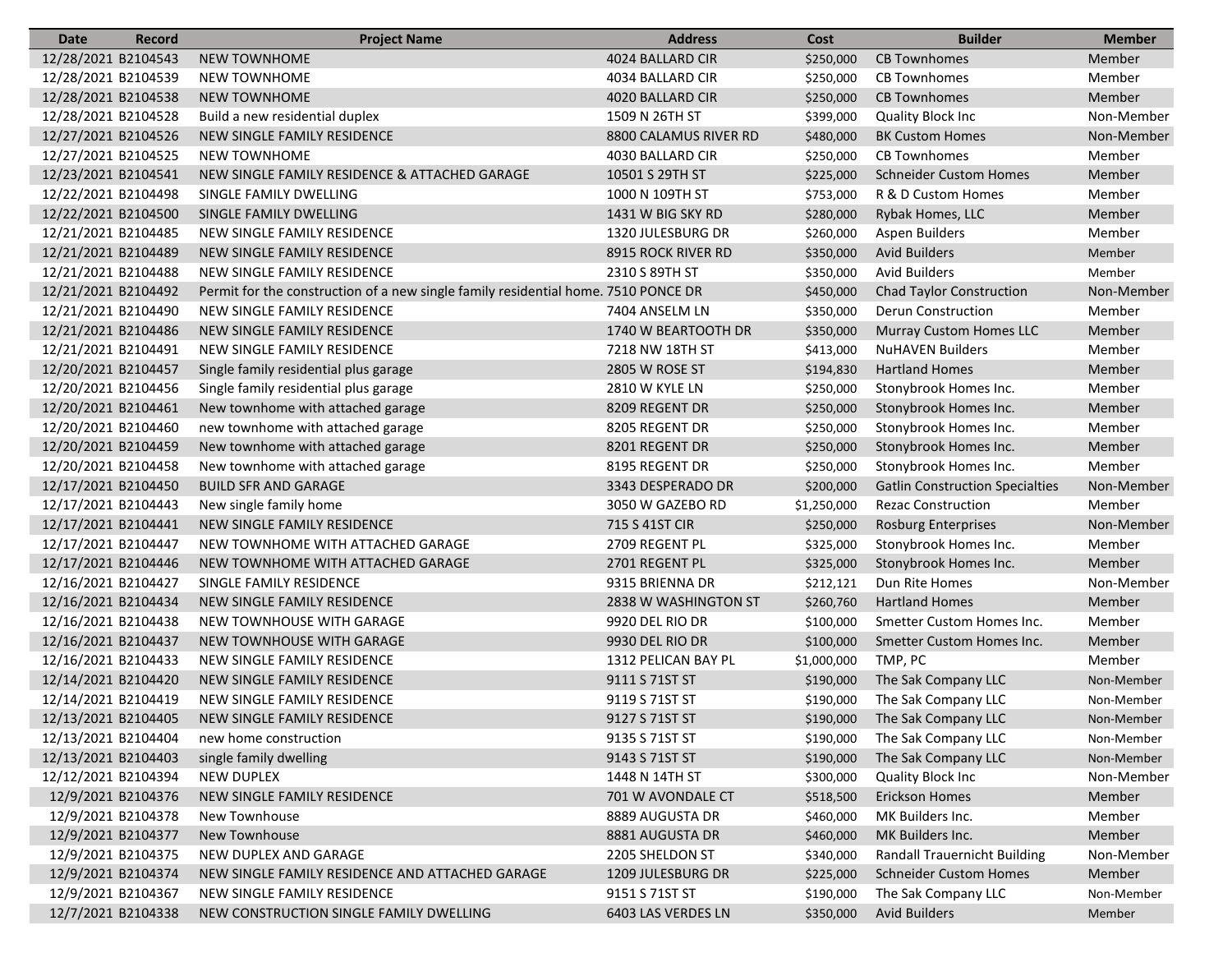| 12/7/2021 B2104345  | NEW SFR                                | 8023 S 69TH ST         | \$285,000   | <b>Buhr Homes</b>                      | Member     |
|---------------------|----------------------------------------|------------------------|-------------|----------------------------------------|------------|
| 12/7/2021 B2104335  | NEW CONSTRUCTION SINGLE FAMILY         | 7700 ISADORE DR        | \$400,000   | Newcastle Construction Inc             | Non-Member |
| 12/6/2021 B2104288  | New Single Family Home                 | 9201 HILLCREST         | \$550,000   | <b>BIC Construction</b>                | Member     |
| 12/6/2021 B2104342  | single family home                     | 2305 BIG TIMBER RD     | \$600,000   | <b>BK Custom Homes</b>                 | Non-Member |
| 12/6/2021 B2104287  | New single family residence            | 6824 MONARCH DR        | \$500,000   | Millard Lumber                         | Member     |
| 12/6/2021 B2104291  | New Construction Single Family Home    | 8500 TRALEE RD         | \$575,000   | <b>Murray Custom Homes LLC</b>         | Member     |
| 12/6/2021 B2104294  | NEW SINGLE FAMILY HOME                 | 7420 ISADORE DR        | \$380,000   | <b>New Ventures</b>                    | Non-Member |
| 12/5/2021 B2104286  | TOWNHOUSE WITH GARAGE                  | 2955 KINGS CORNER DR   | \$100,000   | Smetter Custom Homes Inc.              | Member     |
| 12/5/2021 B2104285  | <b>TOWNHOUSE WITH GARAGE</b>           | 2959 KINGS CORNER DR   | \$100,000   | Smetter Custom Homes Inc.              | Member     |
| 12/5/2021 B2104284  | <b>TOWNHOUSE WITH GARAGE</b>           | 2963 KINGS CORNER DR   | \$100,000   | Smetter Custom Homes Inc.              | Member     |
| 12/3/2021 B2104269  | NEW SINGLE FAMILY RESIDENCE AND GARAGE | 1745 NW 55TH ST        | \$275,000   | Muehling Homes Inc.                    | Non-Member |
| 12/3/2021 B2104279  | Build a new residential duplex         | 2277 HOLDREGE ST       | \$399,000   | <b>Quality Block Inc</b>               | Non-Member |
| 12/3/2021 B2104277  | Build a new residential duplex         | 2252 ORCHARD ST        | \$399,000   | <b>Quality Block Inc</b>               | Non-Member |
| 12/1/2021 B2104247  | SINGLE FAMILY HOME                     | 9300 CALAMUS RIVER CIR | \$587,600   | Element Homes                          | Member     |
| 12/1/2021 B2104250  | SINGLE FAMILY RESIDENCE PLUS GARAGE    | 3242 N 92ND ST         | \$200,000   | <b>Gatlin Construction Specialties</b> | Non-Member |
| 12/1/2021 B2104259  | NEW SINGLE FAMILY RESIDENCE            | 7375 LILEE LN          | \$260,000   | <b>Remington Homes</b>                 | Member     |
| 11/30/2021 B2104246 | <b>New SINGLE FAMILY RESIDENCE</b>     | 5940 SW 8TH ST         | \$380,000   | <b>Murray Custom Homes LLC</b>         | Member     |
| 11/30/2021 B2104237 | <b>New Construction</b>                | 270 S 90TH ST          | \$400,000   | <b>Murray Custom Homes LLC</b>         | Member     |
| 11/30/2021 B2104233 | SINGLE FAMILY DWELLING                 | 730 S 41ST CIR         | \$250,000   | Rosburg Enterprises                    | Non-Member |
| 11/29/2021 B2104223 | SINGLE FAMILY HOME                     | 14140 S 82ND ST        | \$417,500   | <b>Element Homes</b>                   | Member     |
| 11/29/2021 B2104219 | SINGLE FAMILY HOME                     | 2340 S 89TH ST         | \$452,000   | <b>Element Homes</b>                   | Member     |
| 11/29/2021 B2104214 | Single family residential plus garage  | 2910 W WASHINGTON ST   | \$248,360   | <b>Hartland Homes</b>                  | Member     |
| 11/27/2021 B2104202 | left side of the townhome              | 1500 S 93RD ST         | \$350,000   | True North Custom Homes Inc            | Member     |
| 11/27/2021 B2104203 | right side of townhome                 | 1508 S 93RD ST         | \$350,000   | True North Custom Homes Inc            | Member     |
| 11/27/2021 B2104204 | left side of the plans                 | 1516 S 93RD ST         | \$350,000   | True North Custom Homes Inc            | Member     |
| 11/27/2021 B2104205 | right side of townhome                 | 1524 S 93RD ST         | \$350,000   | True North Custom Homes Inc            | Member     |
| 11/24/2021 B2104199 | <b>TOWNHOUSE WITH GARAGE</b>           | 2960 KINGS CORNER DR   | \$100,000   | Smetter Custom Homes Inc.              | Member     |
| 11/24/2021 B2104200 | <b>TOWNHOUSE WITH GARAGE</b>           | 2944 KINGS CORNER DR   | \$100,000   | Smetter Custom Homes Inc.              | Member     |
| 11/24/2021 B2104201 | <b>TOWNHOUSE WITH GARAGE</b>           | 2938 KINGS CORNER DR   | \$100,000   | Smetter Custom Homes Inc.              | Member     |
| 11/23/2021 B2104174 | NEW TOWNHOME WITH GARAGE               | 2821 N 87TH ST         | \$250,100   | <b>Prairie Home Builders</b>           | Member     |
| 11/23/2021 B2104175 | NEW TOWNHOME WITH GARAGE               | 2827 N 87TH ST         | \$250,100   | <b>Prairie Home Builders</b>           | Member     |
| 11/23/2021 B2104177 | NEW TOWNHOME WITH GARAGE               | 2833 N 87TH ST         | \$250,100   | <b>Prairie Home Builders</b>           | Member     |
| 11/23/2021 B2104179 | NEW TOWNHOME WITH GARAGE               | 2839 N 87TH ST         | \$250,100   | Prairie Home Builders                  | Member     |
| 11/23/2021 B2104170 | SINGLE FAMILY NEW CONSTRUCTION         | no valid address       | \$500,000   | <b>Ruhlman Eilers</b>                  | Member     |
| 11/22/2021 BC210290 | CONSTRUCT NEW SINGLE FAMILY RESIDENCE  | 13477 W HALLAM RD      | \$100,000   | Allen Gilbert                          | Non-Member |
| 11/22/2021 B2104154 | NEW TOWNHOUSE                          | 5842 S 95TH ST         |             | \$240,000 Kroeker Development          | Non-Member |
| 11/22/2021 B2104155 | NEW TOWNHOUSE                          | 5836 S 95TH ST         | \$240,000   | Kroeker Development                    | Non-Member |
| 11/22/2021 B2104157 | <b>NEW TOWNHOUSE</b>                   | 5854 S 95TH ST         | \$240,000   | Kroeker Development                    | Non-Member |
| 11/22/2021 B2104158 | NEW TOWNHOUSE                          | 5848 S 95TH ST         | \$240,000   | Kroeker Development                    | Non-Member |
| 11/22/2021 B2104150 | CONSTRUCT NEW SINGLE FAMILY RESIDENCE  | 7045 50TH              | \$370,000   | <b>OnCenter Construction</b>           | Member     |
| 11/22/2021 B2104152 | NEW SINGLE FAMILY RESIDENCE            | 1730 NW 54TH ST        | \$310,000   | <b>OnCenter Construction</b>           | Member     |
| 11/22/2021 B2104151 | CONSTRUCT NEW SINGLE FAMILY RESIDENCE  | 10691 OLD CHENEY RD    | \$1,706,625 | Van Horn Family Building Co LLC        | Member     |
|                     |                                        |                        |             |                                        |            |
| 11/19/2021 B2104139 | SINGLE FAMILY RESIDENCE                | 8031 S 69TH ST         | \$269,000   | <b>Buhr Homes</b>                      | Member     |
| 11/18/2021 B2104131 | NEW SINGLE FAMILY RESIDENCE            | 6323 GRANITE RIDGE RD  | \$500,000   | <b>Destiny Homes LLC</b>               | Member     |
| 11/18/2021 B2104133 | New SFR                                | 3233 TREE LINE DR      | \$340,000   | MK Builders Inc.                       | Member     |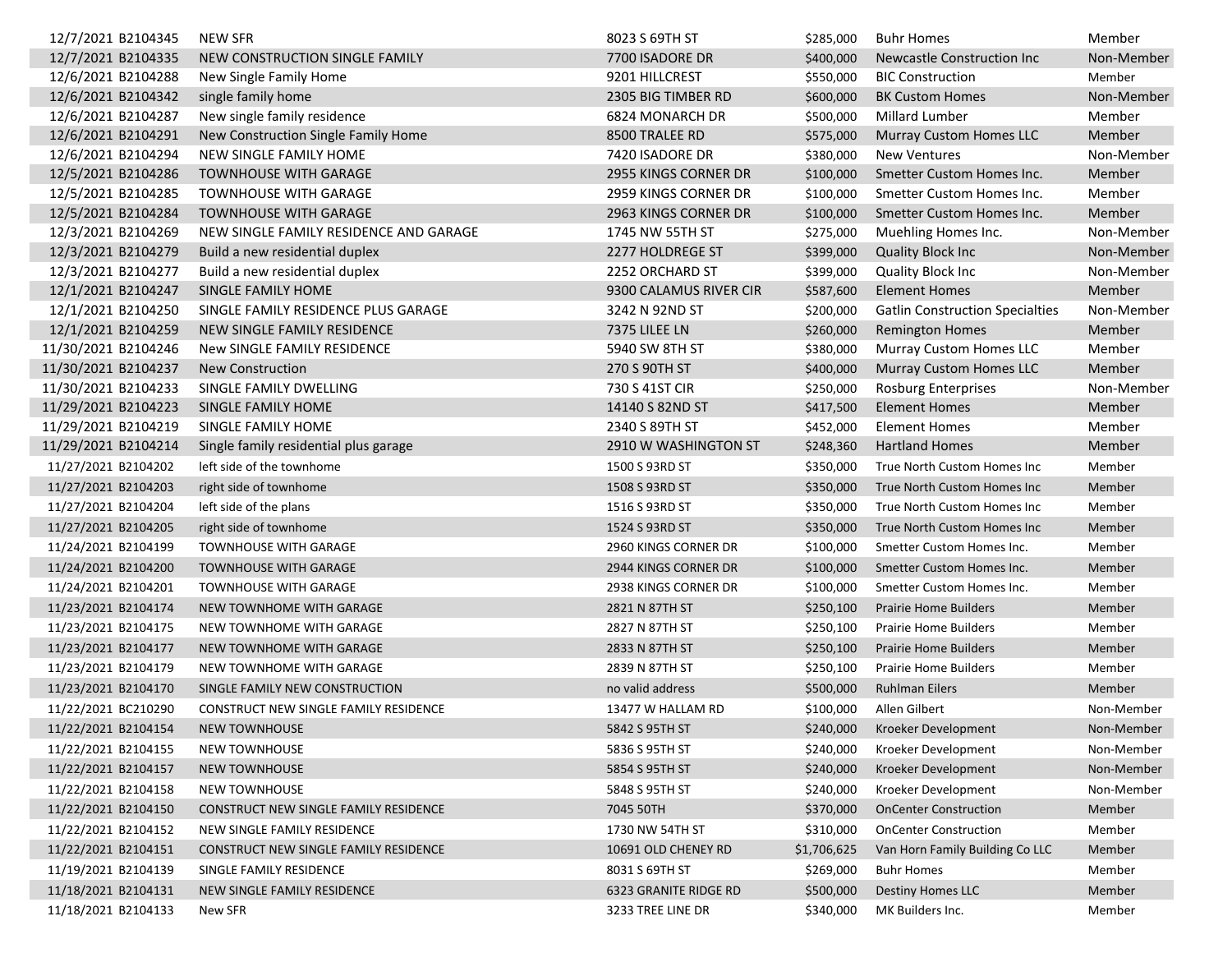| 11/18/2021 B2104129 | NEW CONSTRUCTION SINGLE FAMILY HOME                | 9231 CALAMUS RIVER RD  | \$420,000   | <b>Synergy Homes</b>             | Member     |
|---------------------|----------------------------------------------------|------------------------|-------------|----------------------------------|------------|
| 11/17/2021 B2104115 | SINGLE FAMILY HOME                                 | 2340 S 90TH CIR        | \$429,525   | <b>Element Homes</b>             | Member     |
| 11/17/2021 B2104121 | Single Family Residence. New Construction.         | 6940 NW 2ND ST         | \$400,000   | <b>Fowler Custom Homes</b>       | Non-Member |
| 11/17/2021 B2104113 | SINGLE FAMILY HOME                                 | 9211 CALAMUS RIVER RD  | \$446,500   | <b>Ironwood Builders</b>         | Member     |
| 11/17/2021 BC210289 | New Construction Residential Home                  | 9610 RAYMOND RD        | \$1,100,000 | Tru-Built Construction LLC       | Member     |
| 11/16/2021 B2104163 | Single Family New Construction                     | 1033 N 106TH ST        | \$397,410   | <b>Richland Homes</b>            | Member     |
| 11/16/2021 B2104099 | NEW CONSTRUCTION SINGLE FAMILY RESIDENCE           | 8915 GOLD DUST RD      | \$690,000   | Schwinn Homes, LLC               | Member     |
| 11/12/2021 B2104059 | NEW SINGLE FAMILY RESIDENCE                        | 5821 SW 8TH ST         | \$271,000   | <b>Buhr Homes</b>                | Member     |
| 11/12/2021 B2104067 | New Home Construction                              | 3025 N 92ND ST         | \$375,000   | Goings Homes, LLC                | Non-Member |
| 11/11/2021 B2104045 | SINGLE FAMILY DWELLING                             | 2928 W WASHINGTON ST   | \$187,090   | <b>Hartland Homes</b>            | Member     |
| 11/10/2021 B2104040 | SINGLE FAMILY RESIDENCE                            | 3315 N 94TH ST         | \$300,000   | <b>Oakview Builders</b>          | Non-Member |
| 11/9/2021 B2104014  | SINGLE FAMILY RESIDENCE                            | 8530 TRALEE RD         | \$550,000   | Murray Custom Homes LLC          | Member     |
| 11/8/2021 BC210279  | BUILDING NEW RESIDENTIAL HOME WITH ATTACHED GARAGE | 21405 N 134TH ST       | \$500,000   | David Cavlovic                   | Non-Member |
| 11/8/2021 B2104009  | New SINGLE FAMILY RESIDENCE                        | 857 W PANORAMA RD      | \$350,000   | Murray Custom Homes LLC          | Member     |
| 11/8/2021 B2103999  | New single family home with attached garage        | 9230 CALAMUS RIVER RD  | \$530,000   | <b>Synergy Homes</b>             | Member     |
| 11/8/2021 B2104006  | Single Family Residential Home                     | 5831 SW 8TH ST         | \$315,000   | Wasser Builders                  | Member     |
| 11/5/2021 B2103994  | Construction of new single family dwelling         | 1833 NW 55TH ST        | \$350,000   | <b>CLM Homes</b>                 | Non-Member |
| 11/5/2021 B2103981  | <b>SFD</b>                                         | 8120 YANKEE WOODS DR   | \$212,121   | Dun Rite Homes                   | Non-Member |
| 11/5/2021 B2103982  | <b>SFD</b>                                         | 8200 YANKEE WOODS DR   | \$212,121   | Dun Rite Homes                   | Non-Member |
| 11/5/2021 B2103983  | <b>SFD</b>                                         | 8220 YANKEE WOODS DR   | \$212,121   | Dun Rite Homes                   | Non-Member |
| 11/5/2021 B2103988  | Single family residential plus garage              | 2936 W WASHINGTON ST   | \$278,188   | <b>Hartland Homes</b>            | Member     |
| 11/5/2021 B2103984  | New construction townhome                          | 2609 BARNARD RD        | \$150,000   | Manion Construction Inc.         | Non-Member |
| 11/5/2021 B2103985  | New construction townhouse                         | 2617 BARNARD RD        | \$150,000   | Manion Construction Inc.         | Non-Member |
| 11/4/2021 B2103970  | NEW SINGLE FAMILY RESIDENCE AND ATTACHED GARAGE    | 7215 NW BEARTOOTH CT   | \$225,000   | <b>Schneider Custom Homes</b>    | Member     |
| 11/3/2021 B2103951  | Single family residential plus garage              | 1606 SW 28TH ST        | \$185,834   | <b>Hartland Homes</b>            | Member     |
| 11/3/2021 B2103968  | <b>SFR</b>                                         | 2900 W WASHINGTON ST   | \$209,680   | <b>Hartland Homes</b>            | Member     |
| 11/3/2021 B2103964  | SINGLE FAMILY RESIDENCE                            | 8843 CALAMUS RIVER RD  | \$385,000   | <b>Medallion Custom Homes</b>    | Member     |
| 11/2/2021 B2103945  | NEW TOWNHOME WITH GARAGE                           | 6135 S 87TH ST         | \$303,800   | <b>Prairie Home Builders</b>     | Member     |
| 11/2/2021 B2103946  | NEW TOWNHOME WITH GARAGE                           | 6141 S 87TH ST         | \$303,800   | <b>Prairie Home Builders</b>     | Member     |
| 11/2/2021 B2103947  | NEW SINGLE FAMILY HOME WITH GARAGE                 | 8951 KINZIE ST         | \$383,700   | <b>Prairie Home Builders</b>     | Member     |
| 11/2/2021 B2103942  | SINGLE FAMILY RESIDENCE                            | 507 N 105TH ST         | \$599,000   | TMP, PC                          | Member     |
| 11/1/2021 B2103938  | Single Family Home                                 | 830 N 106TH ST         | \$485,400   | Epic Building and Remodeling LLC | Non-Member |
| 11/1/2021 B2103931  | SINGLE FAMILY RESIDENCE                            | 910 N 107TH ST         | \$450,000   | Old City Homes Inc.              | Non-Member |
| 11/1/2021 B2103935  | SINGLE FAMILY RESIDENCE                            | 9631 TOMA RD           | \$190,000   | The Sak Company LLC              | Non-Member |
| 11/1/2021 B2103928  | New Construction Single Family Detached            | 3331 TREE LINE DR      | \$250,000   | Vitcel Investments               | Non-Member |
| 10/29/2021 B2103922 | New residential construction                       | 1310 JULESBURG DR      | \$275,000   | Aspen Builders                   | Member     |
| 10/29/2021 B2103920 | CONSTRUCTION OF SFR AND ATTACHED GARAGE            | 912 W DESERT VISTA DR  | \$225,000   | <b>Schneider Custom Homes</b>    | Member     |
| 10/29/2021 B2103924 | CONSTRUCTION OF SFR AND ATTACHED GARAGE            | 748 W PANORAMA RD      | \$225,000   | <b>Schneider Custom Homes</b>    | Member     |
| 10/28/2021 BC210266 | NEW SINGLE FAMILY RESIDENCE                        | 1901 W GLACIAL TILL RD | \$700,000   | DC Design & Build                | Member     |
| 10/28/2021 B2103901 | Construct a new townhouse and attached garage      | 7225 NW 10TH ST        | \$400,000   | <b>Heritage Builders</b>         | Member     |
| 10/28/2021 B2103905 | Construct new townhouse and attached garage        | 7235 NW 10TH ST        | \$400,000   | <b>Heritage Builders</b>         | Member     |
| 10/28/2021 B2103898 | NEW TOWNHOME                                       | 5860 S 95TH ST         | \$300,000   | NCD 1 Inc                        | Non-Member |
| 10/28/2021 B2103899 | <b>NEW TOWNHOME</b>                                | 5866 S 95TH ST         | \$300,000   | NCD 1 Inc                        | Non-Member |
| 10/28/2021 B2103902 | NEW TOWNHOUSE                                      | 5900 S 93RD ST         | \$300,000   | NCD 1 Inc                        | Non-Member |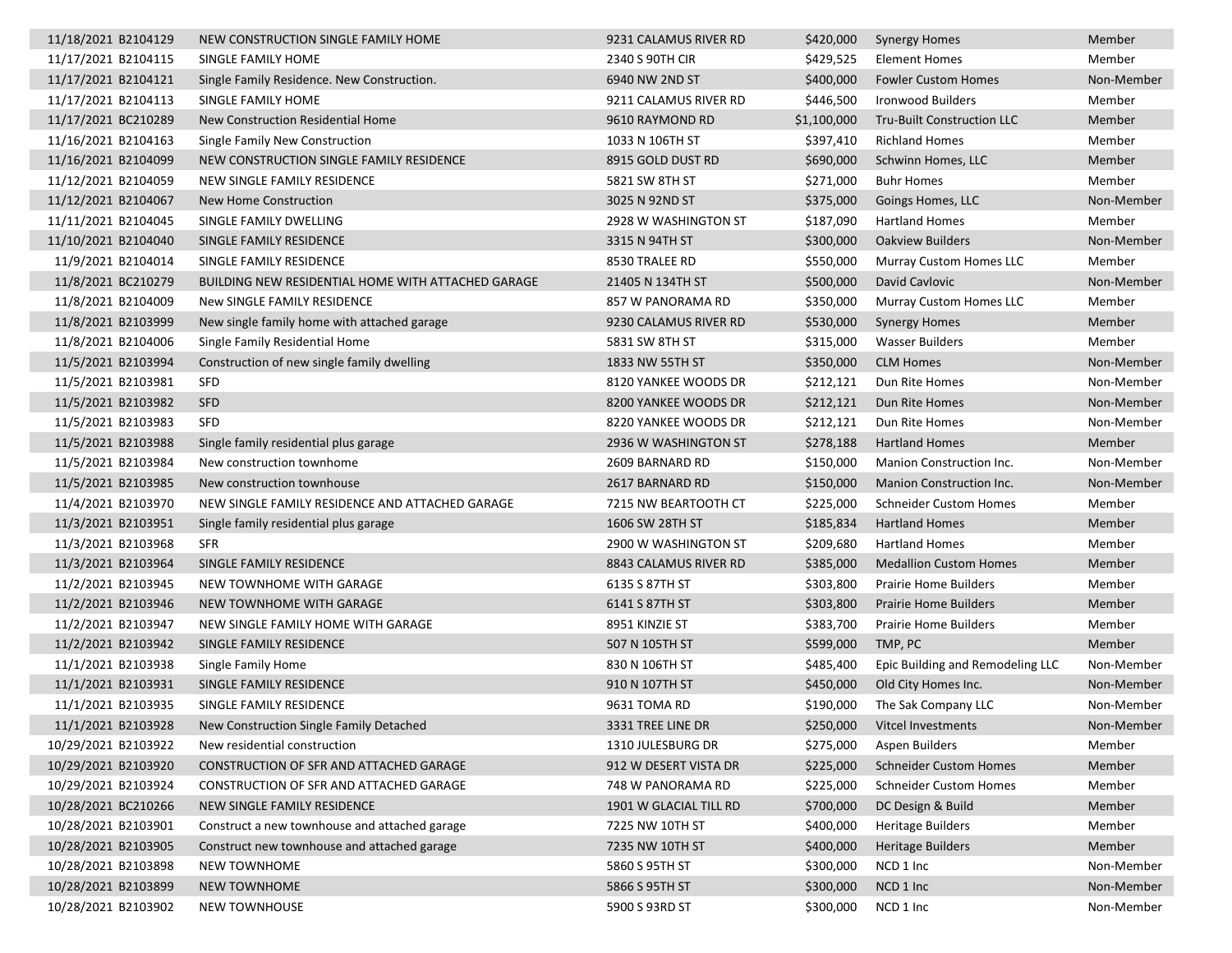| 10/28/2021 B2103903 | <b>NEW TOWNHOME</b>                                                               | 5908 S 93RD ST          | \$300,000 | NCD 1 Inc                        | Non-Member |
|---------------------|-----------------------------------------------------------------------------------|-------------------------|-----------|----------------------------------|------------|
| 10/28/2021 B2103891 | New Residential Construction                                                      | 821 W PANORAMA RD       | \$218,000 | Remington Homes                  | Member     |
| 10/28/2021 B2103907 | New Residential Construction                                                      | 907 W PANORAMA RD       | \$270,000 | <b>Remington Homes</b>           | Member     |
| 10/28/2021 B2103892 | CONSTRUCTION OF SFR AND ATTACHED GARAGE                                           | 8120 S 67TH ST          | \$225,000 | <b>Schneider Custom Homes</b>    | Member     |
| 10/28/2021 B2103894 | CONSTRUCTION OF SFR AND ATTACHED GARAGE                                           | 5939 SW 8TH ST          | \$225,000 | <b>Schneider Custom Homes</b>    | Member     |
| 10/28/2021 B2103896 | CONSTRUCTION OF SFR AND ATTACHED GARAGE                                           | 1420 W BIG SKY RD       | \$225,000 | <b>Schneider Custom Homes</b>    | Member     |
| 10/28/2021 B2103904 | NEW CONSTRUCTION HOME BUILD                                                       | 7216 NW BEARTOOTH CT    | \$450,000 | Wulf Home Building, Inc.         | Non-Member |
| 10/27/2021 B2103890 | New residential construction                                                      | 904 W DESERT VISTA DR   | \$270,000 | Aspen Builders                   | Member     |
| 10/27/2021 B2103882 | NEW CONSTRUCTION FOR A SPEC HOME DESIGNED FOR A SINGLE FAMILY. 7514 AUGUSTINE AVE |                         | \$375,000 | <b>Fowler Custom Homes</b>       | Non-Member |
| 10/25/2021 B2103831 | SINGLE FAMILY RESIDENCE                                                           | 826 W PANORAMA RD       | \$267,000 | Buhr Homes Inc.                  | Member     |
| 10/25/2021 B2103823 | Single family residential plus garage                                             | 1617 SW 28TH ST         | \$218,534 | <b>Hartland Homes</b>            | Member     |
| 10/25/2021 B2103825 | Single family home                                                                | 3150 W RUSTIC BRIDGE RD | \$900,000 | <b>Rezac Construction</b>        | Member     |
| 10/24/2021 B2103818 | single family residence                                                           | 2306 S 91ST ST          | \$550,000 | Mulder Construction Inc.         | Non-Member |
| 10/22/2021 B2103817 | Attached SFR w/ attached garage                                                   | 2544 W B ST             | \$235,000 | KDB Investment Building, LLC     | Member     |
| 10/22/2021 B2103816 | Attached SFR w/ attached garage                                                   | 2550 W B ST             | \$235,000 | KDB Investment Building, LLC     | Member     |
| 10/22/2021 B2103815 | Attached SFR w/ attached garage                                                   | 2558 W B ST             | \$235,000 | KDB Investment Building, LLC     | Member     |
| 10/22/2021 B2103814 | Attached SFR w/ attached garage                                                   | 2564 W B ST             | \$235,000 | KDB Investment Building, LLC     | Member     |
| 10/22/2021 B2103813 | attached sfr w/ attached garage                                                   | 2600 W B ST             | \$235,000 | KDB Investment Building, LLC     | Member     |
| 10/22/2021 B2103812 | Attached SFR with attached garage                                                 | 2606 W B ST             | \$235,000 | KDB Investment Building, LLC     | Member     |
| 10/22/2021 B2103811 | Attached SFR w/ attached garage                                                   | 2614 W B ST             | \$235,000 | KDB Investment Building, LLC     | Member     |
| 10/22/2021 B2103809 | Attached SFR w/ attached garage                                                   | 2620 W B ST             | \$235,000 | KDB Investment Building, LLC     | Member     |
| 10/22/2021 B2103808 | Attached SFR with attached garage                                                 | 2628 W B ST             | \$235,000 | KDB Investment Building, LLC     | Member     |
| 10/22/2021 B2103807 | Attached SFR with attached Garage                                                 | 2634 W B ST             | \$235,000 | KDB Investment Building, LLC     | Member     |
| 10/22/2021 B2103806 | Attached SFR with attached garage                                                 | 2642 W B ST             | \$235,000 | KDB Investment Building, LLC     | Member     |
| 10/22/2021 B2103805 | New Attached SFR with Attached garage                                             | 2648 W B ST             | \$235,000 | KDB Investment Building, LLC     | Member     |
| 10/22/2021 B2103787 | New construction SFR                                                              | 7410 ISADORE DR         | \$150,000 | Manion Construction Inc.         | Non-Member |
| 10/22/2021 B2103797 | Single family home with attached garage                                           | <b>2010 MILL RD</b>     | \$575,000 | <b>Synergy Homes</b>             | Member     |
| 10/21/2021 B2103778 | New Residential Construction                                                      | 7379 LILEE LN           | \$236,000 | Aspen Builders                   | Member     |
| 10/21/2021 B2103776 | New Residential Construction                                                      | 8358 VILLAGE MEADOWS DR | \$309,000 | Aspen Builders                   | Member     |
| 10/21/2021 B2103783 | SINGLE FAMILY RESIDENCE                                                           | 1215 S 89TH ST          | \$400,000 | Morgan Construction, LLC         | Non-Member |
| 10/21/2021 B2103779 | New construction                                                                  | 3321 TREE LINE DR       | \$400,000 | Murray Custom Homes LLC          | Member     |
| 10/21/2021 B2103775 | Cerveny single family Home                                                        | <b>ARTHUR DR</b>        | \$550,000 | True North Custom Homes Inc      | Member     |
| 10/18/2021 B2103728 | New single family residence                                                       | 10315 S 31ST ST         | \$497,000 | <b>Fulton Construction</b>       | Member     |
| 10/18/2021 B2103716 | <b>NEW RESIDENTAIL RANCH HOME</b>                                                 | 8808 WHITE HORSE WAY    | \$400,000 | Kriz Construction                | Non-Member |
| 10/17/2021 B2103710 | New Residential Duplex                                                            | 3220 W ST               | \$399,000 | <b>Quality Block Inc.</b>        | Non-Member |
| 10/15/2021 B2103696 | SINGLE FAMILY RESIDENCE BASEMENT AND GARAGE                                       | 1640 W BEARTOOTH DR     | \$260,000 | <b>Bugbee Homes</b>              | Member     |
| 10/15/2021 B2103691 | single family home                                                                | 308 S 90TH ST           | \$386,400 | Epic Building and Remodeling LLC | Non-Member |
| 10/15/2021 B2103689 | single family home                                                                | 300 S 90TH ST           | \$297,400 | Epic Building and Remodeling LLC | Non-Member |
| 10/15/2021 B2103702 | <b>NEW CONSTRUCTION</b>                                                           | 8709 S 82ND ST          | \$300,000 | <b>Odbert Built Construction</b> | Non-Member |
| 10/15/2021 B2103701 | NEW CONSTRUCTION                                                                  | 7531 AERO DR            | \$300,000 | <b>Odbert Built Construction</b> | Non-Member |
| 10/13/2021 B2103657 | NEW CONSTRUCTION                                                                  | 843 N 106TH ST          | \$175,000 | Old City Building Group LLC      | Non-Member |
| 10/13/2021 B2103656 | <b>NEW CONSTRUCTION</b>                                                           | 909 N 106TH ST          | \$175,000 | Old City Building Group LLC      | Non-Member |
| 10/13/2021 B2103667 | New Construction Townhome with attached garage                                    | 2810 REGENT PL          | \$380,000 | Stonybrook Homes Inc.            | Member     |
| 10/13/2021 B2103666 | New construction townhome with attached garage                                    | 2800 REGENT PL          | \$380,000 | Stonybrook Homes Inc.            | Member     |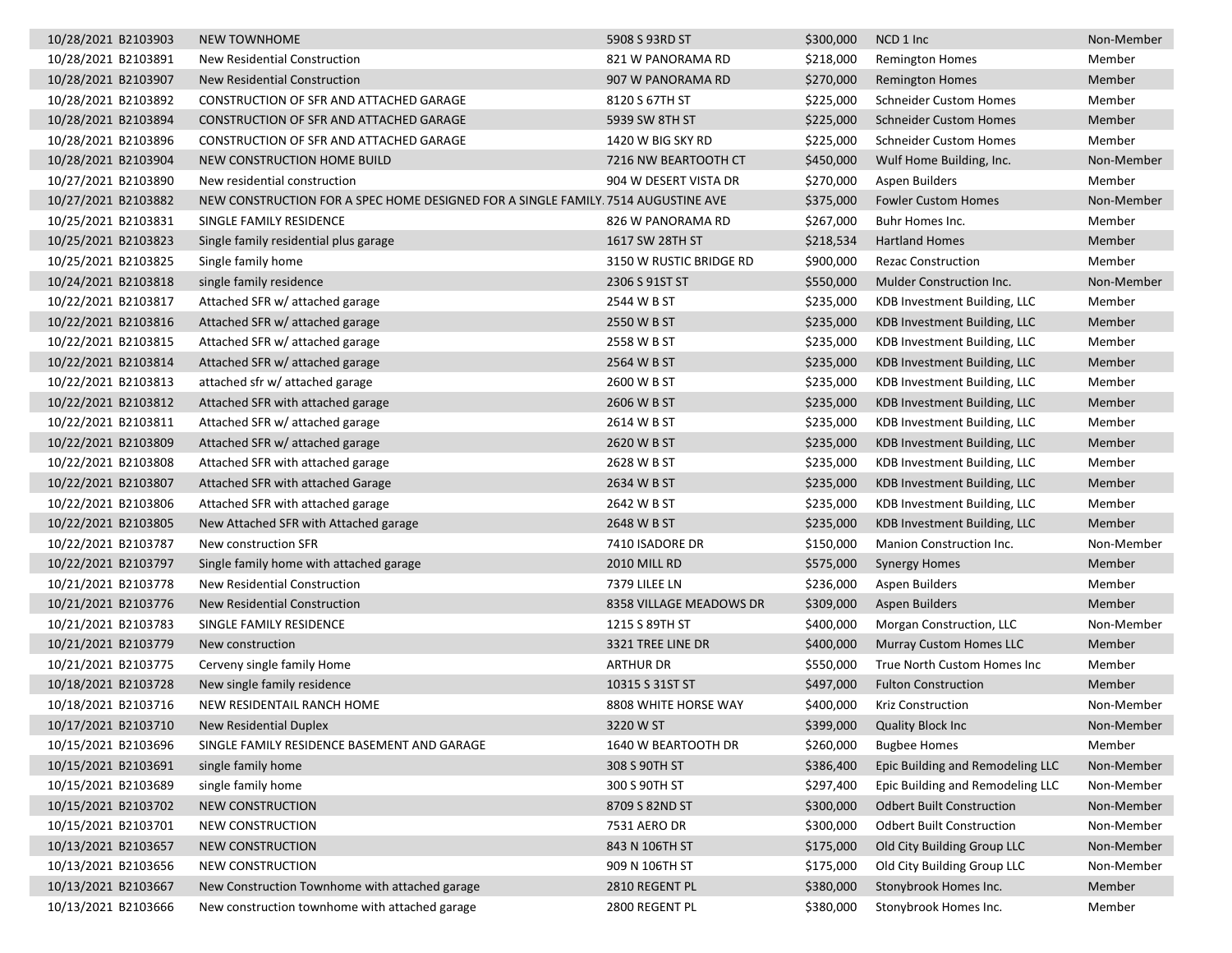| 10/13/2021 B2103663 | SINGLE FAMILY HOME WITH ATTACHED GARAGE                             | 7241 N 49TH ST          | \$320,000 | Windward Homes, LLC              | Non-Member |
|---------------------|---------------------------------------------------------------------|-------------------------|-----------|----------------------------------|------------|
| 10/12/2021 B2103639 | SFR+ GARAGE                                                         | 3108 N 93RD CT          | \$300,000 | Gatlin Homes 1, LLC              | Non-Member |
| 10/12/2021 B2103643 | New SFR                                                             | 6705 HAWKSWOOD CT       | \$700,000 | MK Builders Inc.                 | Member     |
| 10/12/2021 B2103645 | New construction                                                    | 1209 S 93RD ST          | \$425,000 | <b>Murray Custom Homes LLC</b>   | Member     |
| 10/12/2021 B2103640 | SINGLE FAMILY RESIDENCE                                             | 9400 MARICOPA DR        | \$500,000 | NelsonWoodWorks, Inc.            | Non-Member |
| 10/12/2021 B2103632 | <b>HOUSE &amp; GARAGE</b>                                           | 1046 N 107TH ST         | \$320,000 | Spring Valley Homes Inc.         | Non-Member |
| 10/12/2021 B2103665 | New Construction Residential Home Build                             | 2200 S 89TH ST          | \$550,000 | Woita Homes, Inc.                | Member     |
| 10/11/2021 B2103616 | NEW CONSTRUCTION                                                    | 7434 ANSELM LN          | \$250,000 | Derun Brothers Homes, Inc.       | Non-Member |
| 10/11/2021 B2103614 | <b>NEW CONSTRUCTION</b>                                             | 7424 ANSELM LN          | \$250,000 | Derun Brothers Homes, Inc.       | Non-Member |
| 10/11/2021 B2103606 | NEW CONSTRUCTION                                                    | 7400 ISADORE DR         | \$250,000 | Derun Brothers Homes, Inc.       | Non-Member |
| 10/11/2021 B2103605 | NEW CONSTRUCTION                                                    | 7502 ANSELM LN          | \$350,000 | Derun Brothers Homes, Inc.       | Non-Member |
| 10/11/2021 B2103623 | NEW CONSTRUCTION                                                    | 10411 CENTURY LN        | \$300,000 | Derun Construction               | Member     |
| 10/11/2021 B2103620 | CONSTRUCTION OF SFR AND ATTACHED GARAGE                             | 8117 S 68TH ST          | \$225,000 | <b>Schneider Custom Homes</b>    | Member     |
| 10/11/2021 B2103613 | 840 & 832 w desert vista dr application (832 side of townhome)      | 832 W DESERT VISTA DR   | \$155,000 | <b>Tuscany Townhomes</b>         | Member     |
| 10/11/2021 B2103612 | 840 & 832 W desert vista drive townhome building permit             | 840 W DESERT VISTA DR   | \$155,000 | <b>Tuscany Townhomes</b>         | Member     |
| 10/11/2021 B2103611 | 845 & 855 w bellezza (855 side of townhome apps)                    | 855 W BELLEZZA ST       | \$155,000 | <b>Tuscany Townhomes</b>         | Member     |
| 10/11/2021 B2103610 | 845 & 855 W Bellezza street building permit application             | 845 W BELLEZZA ST       | \$155,000 | <b>Tuscany Townhomes</b>         | Member     |
| 10/9/2021 B2103603  | <b>TOWNHOUSE WITH GARAGE</b>                                        | 2902 SHEILA LN          | \$100,000 | Smetter Custom Homes Inc.        | Member     |
| 10/9/2021 B2103602  | <b>TOWNHOUSE WITH GARAGE</b>                                        | 2860 SHEILA LN          | \$100,000 | Smetter Custom Homes Inc.        | Member     |
| 10/9/2021 B2103601  | <b>TOWNHOUSE WITH GARAGE</b>                                        | 2854 SHEILA LN          | \$100,000 | Smetter Custom Homes Inc.        | Member     |
| 10/9/2021 B2103600  | <b>TOWNHOUSE WITH GARAGE</b>                                        | 2848 SHEILA LN          | \$100,000 | Smetter Custom Homes Inc.        | Member     |
| 10/8/2021 B2103585  | Single family residential plus garage                               | 2444 NW 57TH ST         | \$236,385 | <b>Hartland Homes</b>            | Member     |
| 10/7/2021 B2103581  | SINGLE FAMILY RESIDENCE WITH ATTACHED GARAGE                        | 1700 SW 28TH ST         | \$185,834 | <b>Hartland Homes</b>            | Member     |
| 10/7/2021 B2103576  | Construct a Single family residence                                 | 930 N 106TH ST          | \$450,000 | Highridge Builders               | Member     |
| 10/7/2021 B2103573  | NEW TOWNHOME WITH GARAGE                                            | 2870 N 86TH ST          | \$282,000 | <b>Prairie Home Builders</b>     | Member     |
| 10/7/2021 B2103572  | NEW TOWNHOME WITH GARAGE                                            | 2864 N 86TH ST          | \$282,000 | Prairie Home Builders            | Member     |
| 10/7/2021 B2103577  | Single Family New Construction, 2 story home, 3 car attached garage | 8741 S 81ST ST          | \$396,630 | <b>Richland Homes</b>            | Non-Member |
| 10/7/2021 B2103575  | Build new single family home.                                       | 9560 PRAIRIE WIND RD    | \$369,900 | Sampson Residential Construction | Member     |
| 10/7/2021 B2103574  | Build new single family home.                                       | 4011 PRIMROSE PL        | \$361,800 | Sampson Residential Construction | Member     |
| 10/6/2021 B2103558  | NEW CONSTRUCTION TOWN HOUSE                                         | 4063 W GARY GATELY ST   | \$175,000 | Don Johnson Homes Inc.           | Member     |
| 10/6/2021 B2103557  | NEW CONSTRUCTION TOWN HOUSE                                         | 4071 W GARY GATELY ST   | \$175,000 | Don Johnson Homes Inc.           | Member     |
| 10/6/2021 B2103546  | Construct new attached townhouse and garage                         | 9608 CASA COLINA DR     | \$400,000 | Heritage Builders                | Member     |
| 10/6/2021 B2103544  | Construct new attached townhouse and garage                         | 9600 CASA COLINA DR     | \$400,000 | <b>Heritage Builders</b>         | Member     |
| 10/6/2021 B2103545  | SINGLE FAMILY HOME                                                  | 3990 NW 84TH ST         | \$300,000 | <b>Rybak Construction</b>        | Non-Member |
| 10/5/2021 B2103559  | New Residential Construction                                        | 8315 VILLAGE MEADOWS DR | \$250,000 | <b>Aspen Builders</b>            | Member     |
| 10/5/2021 B2103529  | New Residential Construction                                        | 8325 VILLAGE MEADOWS DR | \$290,000 | <b>Aspen Builders</b>            | Member     |
| 10/5/2021 B2103527  | New Residential Construction                                        | 8243 VILLAGE MEADOWS DR | \$290,000 | Aspen Builders                   | Member     |
| 10/5/2021 B2103525  | New Residential Construction                                        | 1220 JULESBURG DR       | \$260,000 | Aspen Builders                   | Member     |
| 10/5/2021 B2103528  | new construction sfr                                                | 7417 ANSELM LN          | \$150,000 | Manion Construction Inc.         | Non-Member |
| 10/5/2021 B2103526  | New construction SFR                                                | 7330 ISADORE DR         | \$150,000 | Manion Construction Inc.         | Member     |
| 10/5/2021 B2103533  | NEW SINGLE FAMILY HOME WITH GARAGE                                  | 7325 N 9TH ST           | \$191,000 | Prairie Home Builders            | Member     |
| 10/5/2021 B2103521  | S.F.H.                                                              | 4510 NW 84TH ST         | \$400,000 | <b>Simply Home Builders</b>      | Non-Member |
| 10/4/2021 B2103518  | <b>TOWNHOUSE WITH GARAGE</b>                                        | 9912 DEL RIO DR         | \$100,000 | Smetter Custom Homes Inc.        | Member     |
| 10/4/2021 B2103517  | TOWNHOUSE WITH GARAGE                                               | 9906 DEL RIO DR         | \$100,000 | Smetter Custom Homes Inc.        | Member     |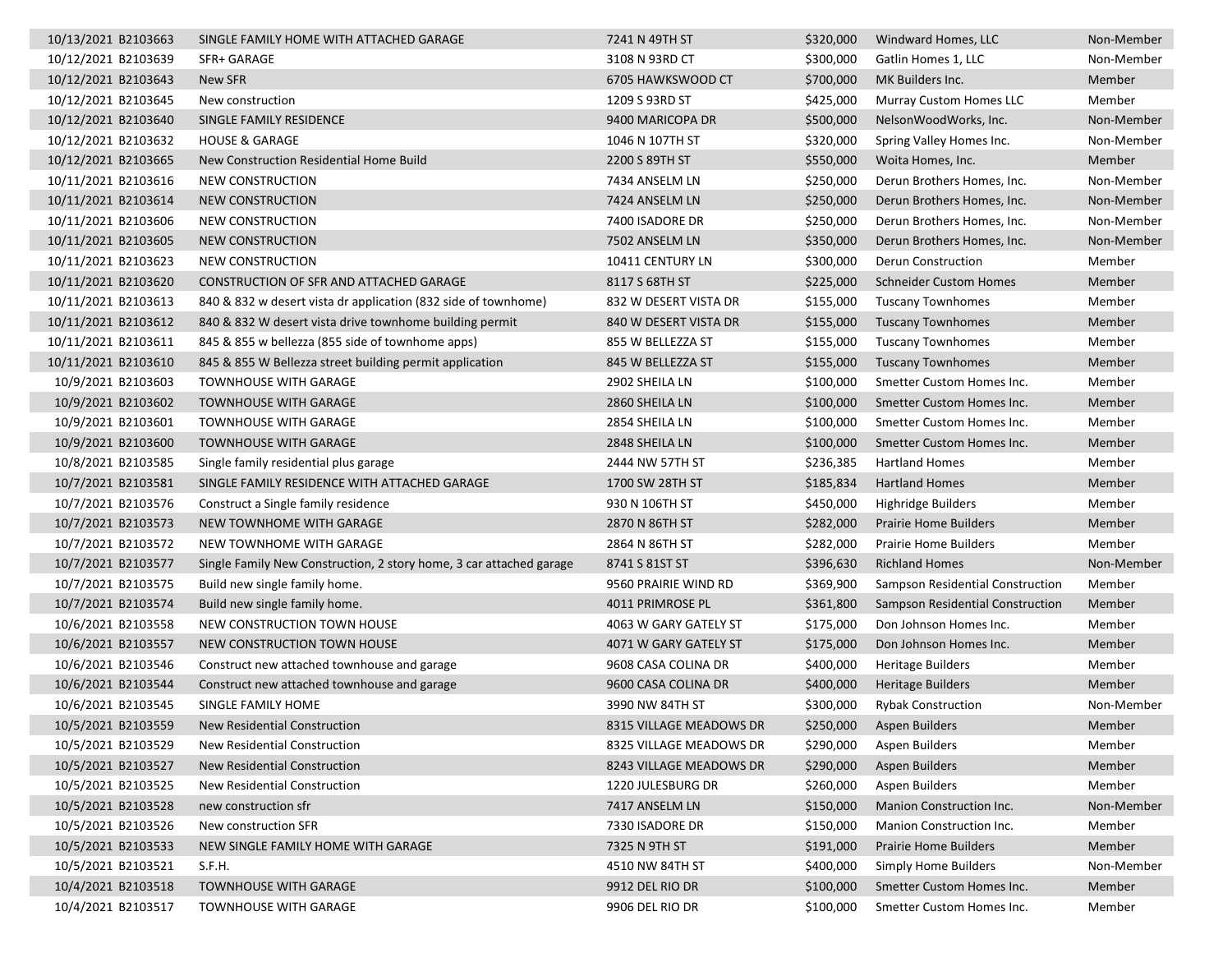| 10/4/2021 B2103516 | <b>TOWNHOUSE WITH GARAGE</b>                                                                  | 9900 DEL RIO DR        | \$100,000   | Smetter Custom Homes Inc.     | Member     |
|--------------------|-----------------------------------------------------------------------------------------------|------------------------|-------------|-------------------------------|------------|
| 10/1/2021 B2103498 | <b>HOUSE GARAGE BASEMENT</b>                                                                  | 3368 RENEGADE BLVD     | \$300,000   | <b>Bugbee Homes</b>           | Member     |
| 10/1/2021 B2103480 | <b>BUILD TOWNHOME FROM START UP</b>                                                           | 5019 W HILLSBORO DR    | \$225,000   | <b>CB Townhomes</b>           | Member     |
| 10/1/2021 B2103479 | BUILD TOWNHOME FROM THE START UP                                                              | 5013 W HILLSBORO DR    | \$225,000   | <b>CB Townhomes</b>           | Member     |
| 10/1/2021 B2103478 | <b>BUILD TOWNHOME FROM START UP</b>                                                           | 5007 W HILLSBORO DR    | \$225,000   | <b>CB Townhomes</b>           | Member     |
| 10/1/2021 B2103477 | <b>BUILD TOWNHOME FROM START UP</b>                                                           | 5001 W HILLSBORO DR    | \$225,000   | <b>CB Townhomes</b>           | Member     |
| 10/1/2021 B2103497 | New SFR w/ attached garage                                                                    | 9270 W A ST            | \$530,000   | Kinning Design Build          | Member     |
| 10/1/2021 B2103489 | NEW SINGLE FAMILY RESIDENCE                                                                   | 9668 TOPHER BLVD       | \$600,000   | Mctaggart, Anthony            | Non-Member |
| 10/1/2021 B2103491 | NEW SINGLE FAMILY RESIDENCE                                                                   | 8106 YANKEE WOODS DR   | \$190,000   | The Sak Company LLC           | Non-Member |
| 10/1/2021 B2103490 | NEW SINGLE FAMILY RESIDENCE                                                                   | 8112 YANKEE WOODS DR   | \$190,000   | The Sak Company LLC           | Non-Member |
| 9/30/2021 B2103461 | New Residential Construction                                                                  | 818 W PANORAMA RD      | \$301,000   | Aspen Builders                | Member     |
| 9/30/2021 B2103460 | New Residential Construction                                                                  | 7909 S 69TH ST         | \$390,000   | Aspen Builders                | Member     |
| 9/30/2021 B2103462 | NEW SINGLE FAMILY RESIDENCE                                                                   | 831 W PANORAMA RD      | \$209,000   | Buhr Homes Inc.               | Member     |
| 9/30/2021 B2103459 | NEW SINGLE FAMILY RESIDENCE                                                                   | 863 W PANORAMA RD      | \$249,000   | Buhr Homes Inc.               | Member     |
| 9/30/2021 B2103470 | NEW SINGLE FAMILY RESIDENCE                                                                   | 9657 TOMA RD           | \$466,000   | Constructive Enterprises Inc. | Non-Member |
| 9/30/2021 B2103469 | NEW SINGLE FAMILY RESIDENCE                                                                   | 10949 CRESCENT MOON PL | \$474,000   | Constructive Enterprises Inc. | Non-Member |
| 9/30/2021 B2103475 | Build Single family home with attached garage                                                 | 7865 W SCHELLPEPER DR  | \$450,000   | Gerlach Carpentry, Inc.       | Member     |
| 9/30/2021 B2103451 | unfinished LL 495 sq ft, finished LL 1003 sq ft, main floor 1544 sq ft, garage 3340 N 92ND ST |                        | \$204,700   | Legacy Homes Omaha LLC        | Member     |
| 9/30/2021 B2103449 | unfinished LL 447 sq ft, finished LL 1419 sq ft, main floor 1916 sq ft, garage 8928 TRADER CT |                        | \$227,247   | Legacy Homes Omaha LLC        | Member     |
| 9/30/2021 B2103448 | unfinished LL 1205 sq ft, main floor 1249 sq ft, upper floor 1362 sq ft, gara 7333 N 9TH ST   |                        | \$218,813   | Legacy Homes Omaha LLC        | Member     |
| 9/30/2021 B2103447 | unfinished LL 635 sq ft, finished LL 905 sq ft, main floor 1590 sq ft, garage 9303 BRIENNA DR |                        | \$205,986   | Legacy Homes Omaha LLC        | Member     |
| 9/30/2021 B2103458 | 824 & 818 w desert vista dr residential townhome building permit                              | 824 W DESERT VISTA DR  | \$155,000   | <b>Tuscany Townhomes</b>      | Member     |
| 9/30/2021 B2103456 | 818 & 824 W Desert Vista Dr building permit app                                               | 818 W DESERT VISTA DR  | \$155,000   | <b>Tuscany Townhomes</b>      | Member     |
| 9/30/2021 B2103455 | 835 W Bellezza st residential building permit                                                 | 835 W BELLEZZA ST      | \$150,000   | <b>Tuscany Townhomes</b>      | Member     |
| 9/30/2021 B2103453 | 825 & 835 W Bellezza st townhome building permit app                                          | 825 W BELLEZZA ST      | \$150,000   | <b>Tuscany Townhomes</b>      | Member     |
| 9/30/2021 B2103452 | 805 & 817 W Bellezza st. building permit app.                                                 | 817 W BELLEZZA ST      | \$155,000   | <b>Tuscany Townhomes</b>      | Member     |
| 9/30/2021 B2103450 | 805 W Bellezza st. residential building permit                                                | 805 W BELLEZZA ST      | \$155,000   | <b>Tuscany Townhomes</b>      | Member     |
| 9/29/2021 B2103433 | <b>NEW DUPLEX</b>                                                                             | 2430 S CODDINGTON AVE  | \$375,000   | <b>ADL Properties LLC</b>     | Non-Member |
| 9/29/2021 B2103446 | Single Family Home                                                                            | 2320 S 89TH ST         | \$509,000   | <b>Element Homes</b>          | Member     |
| 9/28/2021 B2103407 | Single Family Home                                                                            | 4701 S 120TH ST        | \$1,034,225 | Ironwood Builders LLC         | Member     |
| 9/28/2021 B2103421 | NEW SINGLE FAMILY RESIDENCE                                                                   | 9612 TOMA RD           | \$500,000   | NCD 1 Inc                     | Non-Member |
| 9/27/2021 B2103390 | <b>NEW TOWNHOME</b>                                                                           | 1519 OPEN SKY LN       | \$175,000   | Don Johnson Homes Inc.        | Member     |
| 9/27/2021 B2103388 | <b>NEW TOWNHOME</b>                                                                           | 1511 OPEN SKY LN       | \$175,000   | Don Johnson Homes Inc.        | Member     |
| 9/27/2021 B2103385 | Single Family Home                                                                            | 9130 ROCK RIVER RD     | \$539,000   | <b>Element Homes</b>          | Member     |
| 9/27/2021 B2103380 | 3-MILE NEW SINGLE FAMILY RESIDENCE                                                            | 2360 S 134TH ST        | \$700,000   | Elite Custom Homes            | Non-Member |
| 9/27/2021 B2103379 | New Construction that is a SPEC HOME meant for a single family.                               | 924 W PANORAMA RD      | \$350,000   | <b>Fowler Custom Homes</b>    | Non-Member |
| 9/27/2021 B2103377 | New construction permit for a Spec Home intended for a single family to li 6024 LAS VERDES LN |                        | \$250,000   | <b>Fowler Custom Homes</b>    | Non-Member |
| 9/27/2021 B2103387 | Single family residential plus garage                                                         | 2551 NW 57TH ST        | \$220,532   | Hartland Homes                | Member     |
| 9/24/2021 B2103367 | 3-MILE NEW SINGLE FAMILY RESIDENCE                                                            | 12727 PINE LAKE RD     | \$250,000   | Dunn, Justin                  | Non-Member |
| 9/24/2021 B2103359 | Single Family Residence                                                                       | 9733 CASA GALEANO CT   | \$475,000   | <b>Fulton Construction</b>    | Member     |
| 9/24/2021 B2103358 | Single Family Residence                                                                       | 9741 CASA GALEANO CT   | \$475,000   | <b>Fulton Construction</b>    | Member     |
| 9/24/2021 B2103375 | <b>NEW TOWNHOME</b>                                                                           | 4358 BRIARPARK DR      | \$225,000   | Lincoln Property Group        | Non-Member |
| 9/24/2021 B2103374 | NEW TOWNHOME                                                                                  | 4400 BRIARPARK DR      | \$225,000   | Lincoln Property Group        | Non-Member |
| 9/24/2021 B2103373 | NEW TOWNHOME                                                                                  | 4408 BRIARPARK DR      | \$225,000   | Lincoln Property Group        | Non-Member |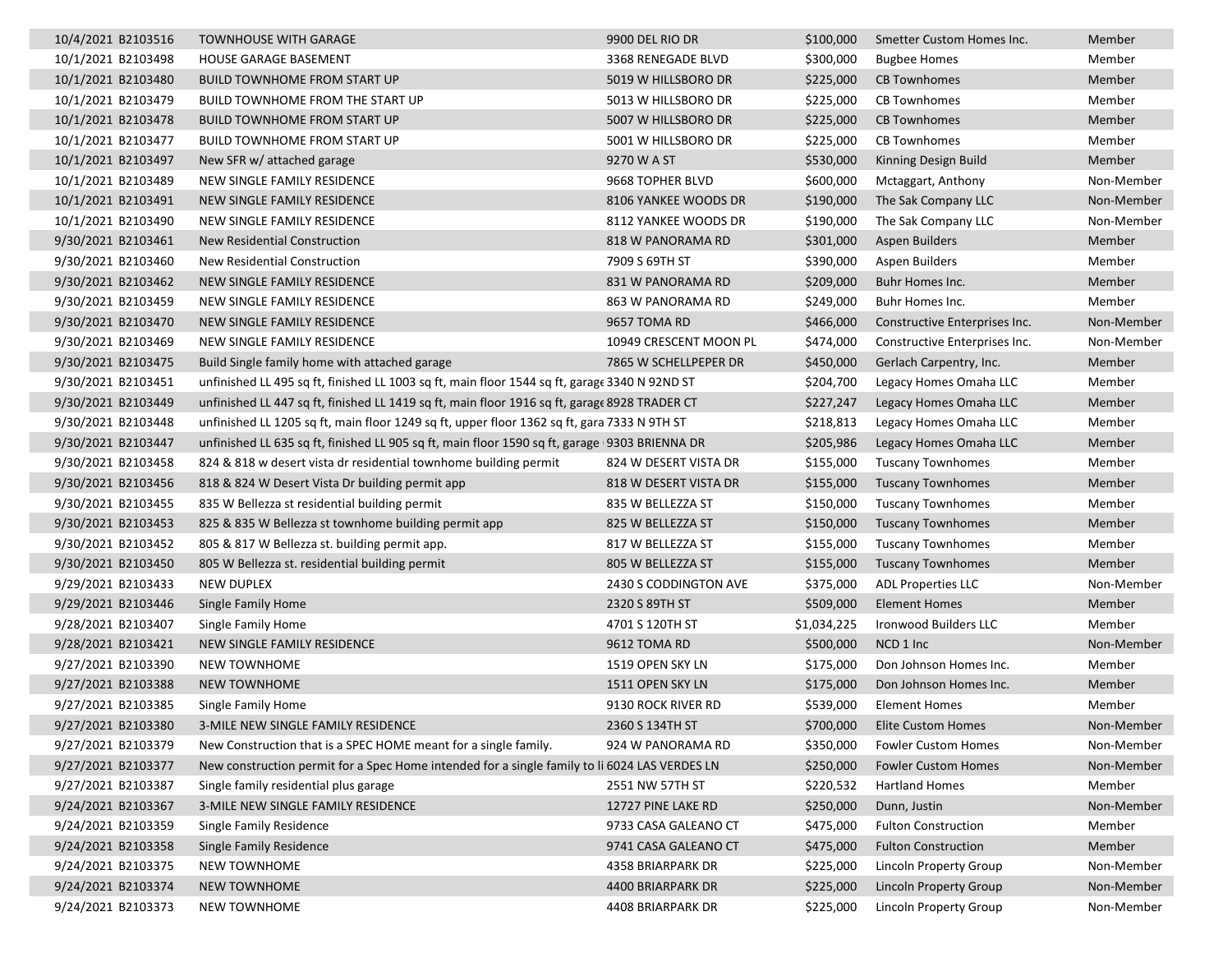| 9/24/2021 B2103372 | <b>NEW TOWNHOME</b>                                                 | 4416 BRIARPARK DR       | \$225,000 | <b>Lincoln Property Group</b> | Non-Member |
|--------------------|---------------------------------------------------------------------|-------------------------|-----------|-------------------------------|------------|
| 9/24/2021 B2103371 | NEW TOWNHOME                                                        | 4424 BRIARPARK DR       | \$225,000 | Lincoln Property Group        | Non-Member |
| 9/24/2021 B2103370 | <b>NEW TOWNHOME</b>                                                 | 4500 BRIARPARK DR       | \$225,000 | Lincoln Property Group        | Non-Member |
| 9/24/2021 B2103369 | NEW TOWNHOME                                                        | 4510 BRIARPARK DR       | \$225,000 | Lincoln Property Group        | Non-Member |
| 9/24/2021 B2103368 | 4520 Briarpark                                                      | 4520 BRIARPARK DR       | \$225,000 | Lincoln Property Group        | Non-Member |
| 9/24/2021 B2103360 | Single Family Residence                                             | 10019 EDGEWATER LN      | \$475,000 | South Shore Builders          | Non-Member |
| 9/22/2021 B2103333 | NEW CONSTRUCTION HOME WITH GARAGE                                   | 820 KOOSER DR           | \$298,500 | <b>Prairie Home Builders</b>  | Member     |
| 9/22/2021 B2103345 | <b>SFR</b>                                                          | 8801 GREY HAWK CT       | \$571,000 | Schwinn Homes, LLC            | Member     |
| 9/22/2021 B2103339 | NEW SINGLE FAMILY RESIDENCE                                         | 7101 NW 3RD ST          | \$500,000 | Vodicka Construction Inc.     | Non-Member |
| 9/21/2021 B2103323 | NEW SINGLE FAMILY RESIDENCE                                         | 3440 RENEGADE BLVD      | \$300,000 | Bauerkemper, Steve            | Non-Member |
| 9/21/2021 B2103324 | New duplex to be constructed                                        | 501 CAPITOL BEACH BLVD  | \$330,000 | <b>Crounse Construction</b>   | Non-Member |
| 9/21/2021 B2103320 | <b>NEW TOWNHOME</b>                                                 | 8632 S 78TH ST          | \$265,000 | GARR, LLC                     | Non-Member |
| 9/21/2021 B2103319 | <b>NEW TOWNHOME</b>                                                 | 8624 S 78TH ST          | \$265,000 | GARR, LLC                     | Non-Member |
| 9/21/2021 B2103325 | New SFR                                                             | 4932 S 89TH ST, LINCOLN | \$755,000 | MK Builders Inc.              | Member     |
| 9/20/2021 B2103302 | NEW SINGLE FAMILY RESIDENCE                                         | 9501 BRIENNA DR         | \$300,000 | <b>Derun Construction</b>     | Member     |
| 9/20/2021 B2103296 | New Single Family Home with attached garage                         | 9501 HILLCREST          | \$750,000 | Gerlach Carpentry, Inc.       | Member     |
| 9/20/2021 B2103295 | new construction sfr                                                | 7407 ANSELM LN          | \$150,000 | Manion Construction Inc.      | Non-Member |
| 9/20/2021 B2103294 | new construction sfr                                                | 7331 ANSELM LN          | \$150,000 | Manion Construction Inc.      | Non-Member |
| 9/20/2021 B2103293 | new construction SFR                                                | 7414 ANSELM LN          | \$150,000 | Manion Construction Inc.      | Non-Member |
| 9/20/2021 B2103292 | New construction SFR                                                | 7328 ANSELM LN          | \$150,000 | Manion Construction Inc.      | Non-Member |
| 9/20/2021 B2103303 | NEW SINGLE FAMILY RESIDENCE                                         | 1025 N 107TH ST         | \$300,000 | <b>Oakview Builders</b>       | Non-Member |
| 9/20/2021 B2103309 | <b>TOWNHOUSE WITH GARAGE</b>                                        | 9858 DEL RIO DR         | \$100,000 | Smetter Custom Homes Inc.     | Member     |
| 9/20/2021 B2103308 | <b>TOWNHOUSE WITH GARAGE</b>                                        | 9852 DEL RIO DR         | \$100,000 | Smetter Custom Homes Inc.     | Member     |
| 9/20/2021 B2103307 | <b>TOWNHOUSE WITH GARAGE</b>                                        | 9846 DEL RIO DR         | \$100,000 | Smetter Custom Homes Inc.     | Member     |
| 9/20/2021 B2103306 | TOWNHOUSE WITH GARAGE                                               | 9840 DEL RIO DR         | \$100,000 | Smetter Custom Homes Inc.     | Member     |
| 9/20/2021 B2103304 | NEW SINGLE FAMILY RESIDENCE                                         | 9659 TOPHER BLVD        | \$380,000 | <b>Tomasek Homes</b>          | Member     |
| 9/17/2021 B2103278 | SINGLE FAMILY RESIDENCE                                             | 1601 PENNSYLVANIA CT    | \$300,000 | Huynh, Michael                | Non-Member |
| 9/17/2021 B2103280 | Lauritzen Project - SINGLE FAMILY RESIDENCE WITH ATTACHED GARAGE    | 15900 S 76TH CIR        | \$550,000 | True North Custom Homes Inc   | Member     |
| 9/16/2021 B2103272 | SINGLE FAMILY RESIDENCE WITH GARAGE                                 | 8811 CHAPARRAL CT       | \$200,000 | Gatlin Homes 1, LLC           | Non-Member |
| 9/16/2021 B2103261 | Single Family New Construction, 2 story home, 3 car attached garage | 9310 S 74TH ST          | \$396,630 | <b>Richland Homes</b>         | Member     |
| 9/15/2021 B2103237 | <b>NEW TOWNHOME</b>                                                 | 1719 NW 52ND ST         | \$190,000 | Buhr Homes Inc.               | Member     |
| 9/15/2021 B2103236 | <b>BUILDING NEW TOWNHOME</b>                                        | 1713 NW 52ND ST         | \$190,000 | Buhr Homes Inc.               | Member     |
| 9/15/2021 B2103234 | Building townhouse from ground up                                   | 1707 NW 52ND ST         | \$190,000 | Buhr Homes Inc.               | Member     |
| 9/15/2021 B2103228 | SINGLE FAMILY RESIDENCE                                             | 8010 S 68TH ST          | \$269,000 | Buhr Homes Inc.               | Member     |
| 9/15/2021 B2103240 | NEW SINGLE FAMILY HOME WITH GARAGE                                  | 810 KOOSER DR           | \$232,000 | <b>Prairie Home Builders</b>  | Member     |
| 9/15/2021 B2103232 | NEW SINGLE FAMILY HOME WITH GARAGE                                  | 7620 YANKEE WOODS DR    | \$226,000 | Prairie Home Builders         | Member     |
| 9/14/2021 B2103214 | SINGLE FAMILY RESIDENCE                                             | 8140 S 97TH ST          | \$550,000 | Micah Luhn Construction       | Non-Member |
| 9/14/2021 B2103217 | SINGLE FAMILY RESIDENCE                                             | 7614 PONCE DR           | \$190,000 | The Sak Company LLC           | Non-Member |
| 9/13/2021 B2103204 | NEW HOME CONSTRUCTION                                               | 8211 JONES AVE          | \$190,000 | The Sak Company LLC           | Non-Member |
| 9/9/2021 B2103168  | New Single Family Residence                                         | 9749 CASA GALEANO CT    | \$127,000 | <b>Fulton Construction</b>    | Member     |
| 9/9/2021 B2103173  | SINGLE FAMILY RESIDENCE                                             | 7040 N 50TH PL          | \$285,000 | <b>Oncenter Construction</b>  | Member     |
| 9/9/2021 B2103169  | New Single Family Residence                                         | 10027 EDGEWATER LN      | \$410,500 | South Shore Builders          | Non-Member |
| 9/8/2021 B2103163  | Single family residential plus garage                               | 2500 NW 57TH ST         | \$220,532 | <b>Hartland Homes</b>         | Member     |
| 9/7/2021 B2103143  | Single family residential plus garage                               | 1545 SW 28TH ST         | \$190,630 | <b>Hartland Homes</b>         | Member     |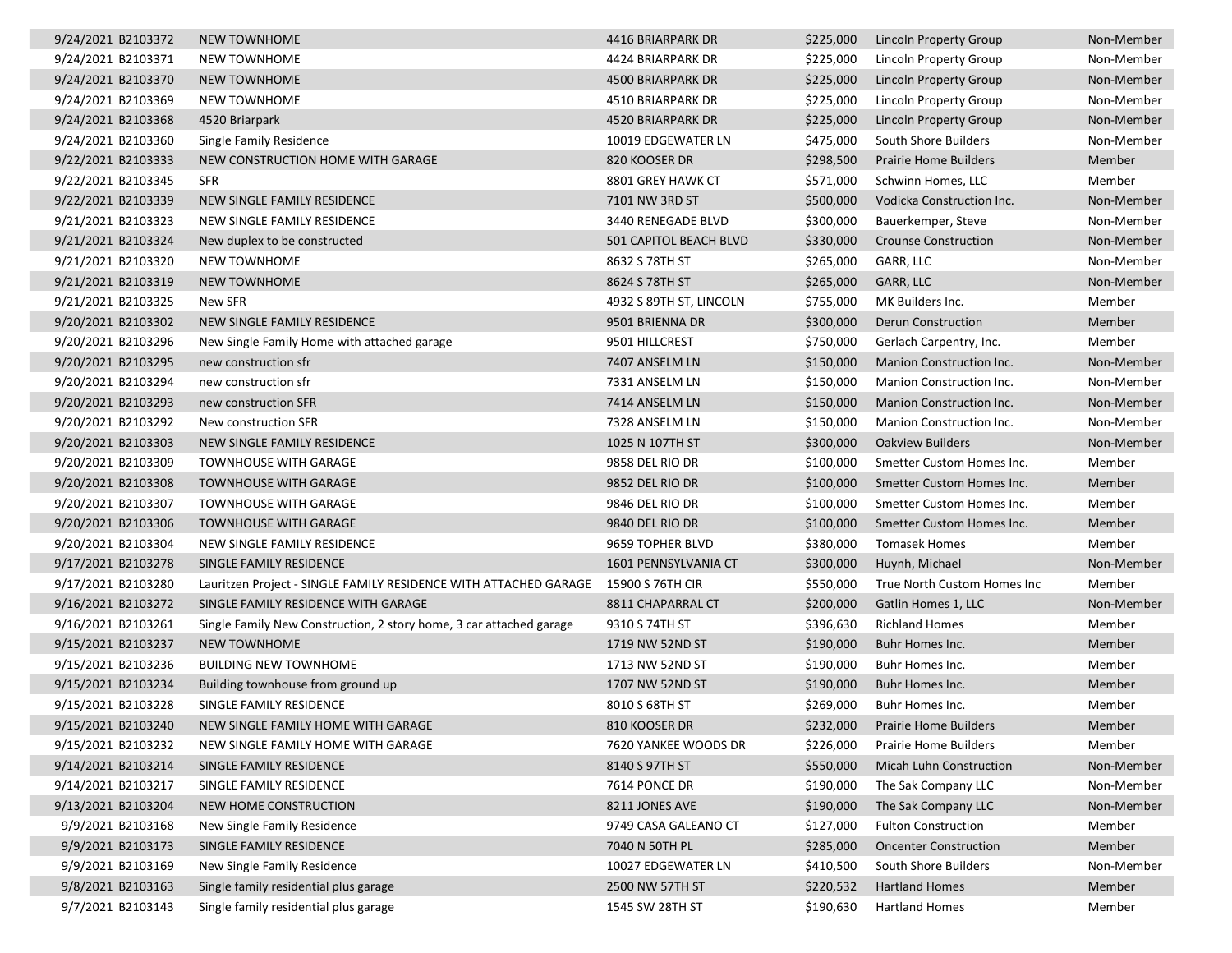| 9/7/2021 B2103141  | Single family residential plus garage                                          | 1625 SW 28TH ST        | \$199,395 | <b>Hartland Homes</b>            | Member     |
|--------------------|--------------------------------------------------------------------------------|------------------------|-----------|----------------------------------|------------|
| 9/3/2021 B2103125  | NEW CONSTRUCTION DUPLEX                                                        | 3548 R ST              | \$330,000 | Paul Davis Restoration           | Non-Member |
| 9/3/2021 B2103118  | SINGLE FAMILY RESIDENCE 2 STALL GARAGE WITH ATTACHED LIVING SPAC 621 LAMONT DR |                        | \$235,000 | Pier Properties, LLC             | Non-Member |
| 9/3/2021 B2103121  | NEW CONSTRUCTION SINGLE FAMILY HOME WITH GARAGE                                | 7661 AERO DR           | \$231,000 | <b>Prairie Home Builders</b>     | Member     |
| 9/1/2021 B2103093  | IN 3 MILE RESIDENTIAL DWELLING NEW CONSTRUCTION                                | 5849 VERITAS DR        | \$700,000 | Pride Homes                      | Member     |
| 9/1/2021 B2103087  | NEW SINGLE FAMILY RESIDENCE & GARAGE                                           | 404 DEEP WATER DR      | \$300,000 | Spring Valley Homes Inc.         | Non-Member |
| 9/1/2021 B2103092  | SINGLE FAMILY RESIDENCE                                                        | 8811 BUCKLEY CREEK RD  | \$390,000 | <b>Synergy Homes</b>             | Member     |
| 9/1/2021 B2103101  | SINGLE FAMILY RESIDENCE                                                        | 7727 S 94TH BAY        | \$325,000 | True North Custom Homes Inc      | Member     |
| 8/30/2021 B2103046 | new single family home                                                         | 1201 S 89TH ST         | \$350,000 | <b>BCW Builders</b>              | Member     |
| 8/30/2021 B2103062 | NEW SINGLE FAMILY RESIDENCE                                                    | 1440 LA PLATA DR       | \$280,000 | Newcastle Construction Inc       | Non-Member |
| 8/27/2021 B2103038 | SINGLE FAMILY RESIDENCE                                                        | 1010 N 109TH ST        | \$385,000 | <b>Oncenter Construction</b>     | Member     |
| 8/27/2021 B2103034 | <b>NEW TOWNHOME</b>                                                            | 4638 COOPER AVE        | \$150,000 | Venture Holding LLC              | Non-Member |
| 8/27/2021 B2103035 | <b>NEW TOWNHOME</b>                                                            | 4634 COOPER AVE        | \$150,000 | Venture Holding LLC              | Non-Member |
| 8/26/2021 B2103017 | NEW SINGLE FAMILY RESIDENCE                                                    | 934 N 105TH ST         | \$400,000 | Cerny, Pat                       | Non-Member |
| 8/26/2021 B2103028 | NEW SINGLE FAMILY RESIDENCE & GARAGE                                           | 1012 N 105TH ST        | \$330,000 | Kickback Construction LLC        | Non-Member |
| 8/26/2021 B2103027 | NEW SINGLE FAMILY RESIDENCE                                                    | 7811 NICOLE LN         | \$300,000 | <b>Odbert Built Construction</b> | Non-Member |
| 8/26/2021 B2103022 | NEW SINGLE FAMILY RESIDENCE                                                    | 1058 JULESBURG DR      | \$325,000 | Rybak Homes, LLC                 | Member     |
| 8/26/2021 B2103023 | NEW SINGLE FAMILY RESIDENCE                                                    | 1249 JULESBURG DR      | \$325,000 | Rybak Homes, LLC                 | Member     |
| 8/26/2021 B2103024 | townhouse with garage                                                          | 9864 DEL RIO DR        | \$100,000 | Smetter Custom Homes Inc.        | Member     |
| 8/26/2021 B2103025 | townhouse with garage                                                          | 9870 DEL RIO DR        | \$100,000 | Smetter Custom Homes Inc.        | Member     |
| 8/26/2021 B2103026 | townhouse with garage                                                          | 9876 DEL RIO DR        | \$100,000 | Smetter Custom Homes Inc.        | Member     |
| 8/25/2021 B2103001 | NEW SINGLE FAMILY RESIDENCE                                                    | 3333 RENEGADE BLVD     | \$240,000 | H & H Builders                   | Non-Member |
| 8/25/2021 B2102994 | townhouse with garage                                                          | 2944 SHEILA LN         | \$100,000 | Smetter Custom Homes Inc.        | Member     |
| 8/25/2021 B2102995 | townhouse with garage                                                          | 2938 SHEILA LN         | \$100,000 | Smetter Custom Homes Inc.        | Member     |
| 8/25/2021 B2102996 | townhouse with garage                                                          | 2932 SHEILA LN         | \$100,000 | Smetter Custom Homes Inc.        | Member     |
| 8/25/2021 B2103013 | townhouse with garage                                                          | 2908 SHEILA LN         | \$100,000 | Smetter Custom Homes Inc.        | Member     |
| 8/25/2021 B2103014 | townhouse with garage                                                          | 2914 SHEILA LN         | \$100,000 | Smetter Custom Homes Inc.        | Member     |
| 8/25/2021 B2103015 | townhouse withgarage                                                           | 2920 SHEILA LN         | \$100,000 | Smetter Custom Homes Inc.        | Member     |
| 8/25/2021 B2103016 | townhouse with garage                                                          | 2926 SHEILA LN         | \$100,000 | Smetter Custom Homes Inc.        | Member     |
| 8/24/2021 B2102992 | NEW SINGLE FAMILY RESIDENCE WITH GARAGE                                        | 10241 S 31ST ST        | \$201,557 | Legacy Homes Omaha LLC           | Member     |
| 8/24/2021 B2102985 | NEW SINGLE FAMILY RESIDENCE & GARAGE                                           | 9649 KRUSE AVE         | \$400,000 | <b>Medallion Custom Homes</b>    | Member     |
| 8/23/2021 B2102959 | Single Family Home                                                             | 9210 CALAMUS RIVER RD  | \$505,000 | Element Homes                    | Member     |
| 8/23/2021 B2102965 | Single Family Home                                                             | 9320 CALAMUS RIVER CIR | \$980,000 | Ironwood Builders LLC            | Member     |
| 8/23/2021 B2102963 | New townhome                                                                   | 2510 SIEVERS PL        | \$350,000 | <b>VerMaas Construction</b>      | Member     |
| 8/23/2021 B2102964 | New Townhome                                                                   | 2520 SIEVERS PL        |           | \$350,000 VerMaas Construction   | Member     |
| 8/20/2021 B2102948 | NEW SINGLE FAMILY RESIDENCE                                                    | 921 N 107TH ST         | \$175,000 | Old City Building Group LLC      | Non-Member |
| 8/20/2021 B2102950 | NEW SINGLE FAMILY RESIDENCE                                                    | 931 N 107TH ST         | \$175,000 | Old City Building Group LLC      | Non-Member |
| 8/19/2021 B2102930 | <b>SFD</b>                                                                     | 7601 KALLUM DR         | \$212,121 | Dun Rite Homes                   | Non-Member |
| 8/19/2021 B2102932 | <b>SFD</b>                                                                     | 9504 ESTELA AVE        | \$212,121 | Dun Rite Homes                   | Non-Member |
| 8/19/2021 B2102934 | SDF                                                                            | 7615 KALLUM DR         | \$212,121 | Dun Rite Homes                   | Non-Member |
| 8/19/2021 B2102928 | Single family residential plus garage                                          | 1628 SW 29TH ST        | \$198,500 | <b>Hartland Homes</b>            | Member     |
| 8/19/2021 B2102937 | New Single Family Home                                                         | 9689 TOPHER BLVD       | \$550,000 | <b>Keystone Homes</b>            | Member     |
| 8/19/2021 B2102927 | SINGLE FAMILY HOME                                                             | 1101 JULESBURG DR      | \$295,000 | <b>Rybak Construction</b>        | Non-Member |
| 8/19/2021 B2102935 | SINGLE FAMILY HOME                                                             | 1106 JULESBURG DR      | \$295,000 | <b>Rybak Construction</b>        | Non-Member |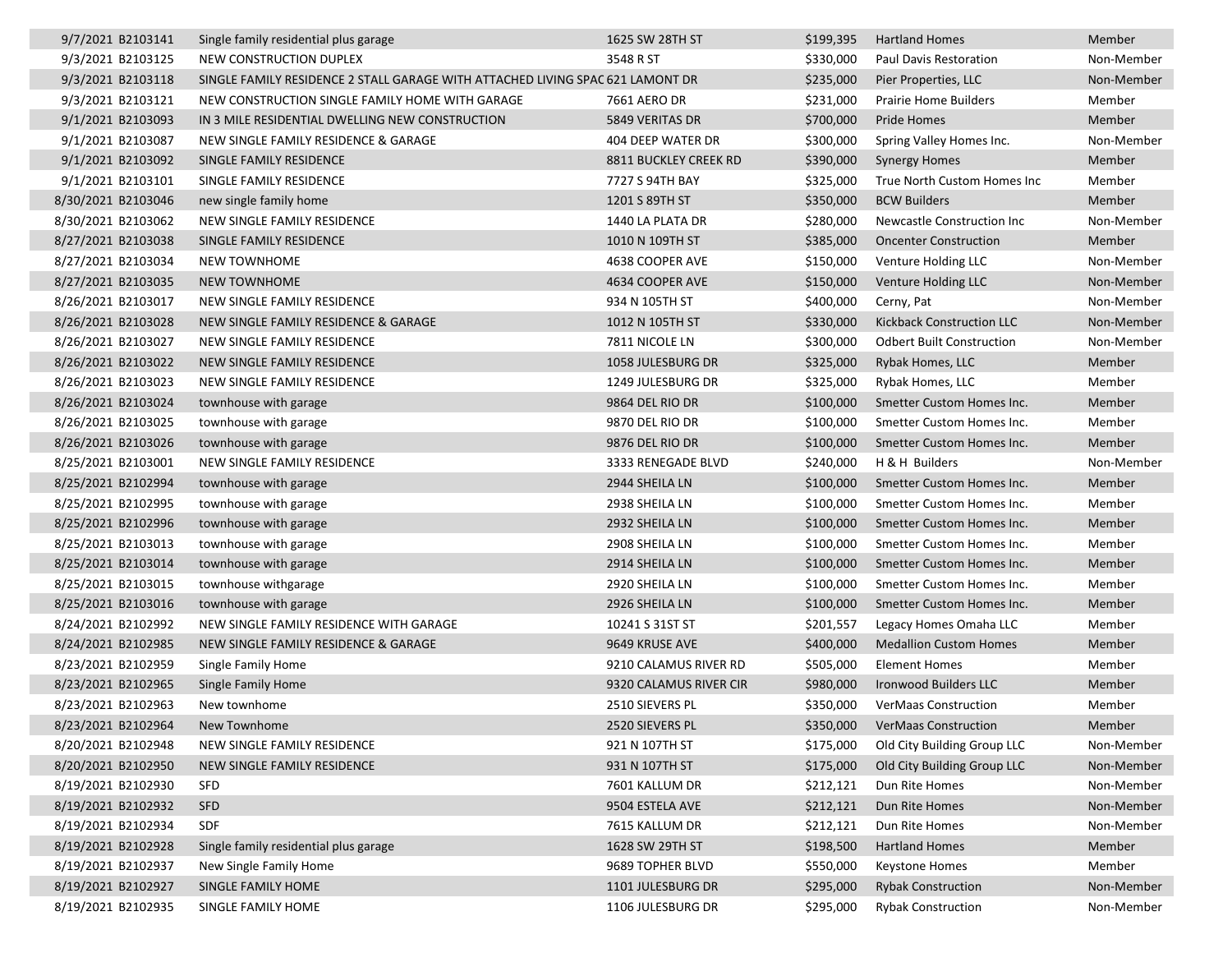| 8/18/2021 B2102919 | Single family residential plus garage   | 2831 W WASHINGTON ST     | \$223,637 | <b>Hartland Homes</b>            | Member     |
|--------------------|-----------------------------------------|--------------------------|-----------|----------------------------------|------------|
| 8/17/2021 B2102894 | 3-MILE NEW SINGLE FAMILY RESIDENCE      | 11125 ROKEBY RD          | \$130,000 | Hussain, Al-Sultan               | Non-Member |
| 8/16/2021 B2102887 | NEW SINGLE FAMILY RESIDENCE             | 10626 CENTURY LN         | \$400,000 | <b>Ark Builders</b>              | Non-Member |
| 8/16/2021 B2102882 | NEW SINGLE FAMILY RESIDENCE             | 8830 CALAMUS RIVER RD    | \$281,000 | Buhr Homes Inc.                  | Member     |
| 8/16/2021 B2102885 | NEW SINGLE FAMILY RESIDENCE             | 411 DEEP WATER DR        | \$350,000 | David A D homes, Inc.            | Non-Member |
| 8/16/2021 B2102886 | NEW SINGLE FAMILY RESIDENCE             | <b>403 DEEP WATER DR</b> | \$350,000 | David A D homes, Inc.            | Non-Member |
| 8/16/2021 B2102875 | NEW SINGLE FAMILY RESIDENCE             | 407 N 104TH ST           | \$300,000 | Derun Construction               | Member     |
| 8/16/2021 B2102877 | <b>NEW TOWNHOME</b>                     | 4350 BRIARPARK DR        | \$225,000 | Lincoln Property Group           | Non-Member |
| 8/16/2021 B2102878 | <b>NEW TOWNHOME</b>                     | 4342 BRIARPARK DR        | \$225,000 | Lincoln Property Group           | Non-Member |
| 8/13/2021 B2102866 | SINGLE FAMILY RESIDENCE                 | 9414 ESTELA AVE          | \$385,000 | Simply Home Builders             | Non-Member |
| 8/13/2021 B2102867 | SINGLE FAMILY RESIDENCE                 | 9424 ESTELA AVE          | \$435,000 | <b>Simply Home Builders</b>      | Non-Member |
| 8/12/2021 B2102853 | NEW SINGLE FAMILY RESIDENCE             | 923 W DESERT VISTA DR    | \$498,000 | Erickson Homes                   | Member     |
| 8/12/2021 B2102847 | NEW SINGLE FAMILY RESIDENCE             | 9038 TRADER DR           | \$200,000 | <b>GBG Construction</b>          | Non-Member |
| 8/12/2021 B2102849 | NEW SINGLE FAMILY RESIDENCE             | 10910 CRESCENT MOON PL   | \$300,000 | JD Builders Inc                  | Non-Member |
| 8/12/2021 B2102852 | New residential construction            | 3517 KILKEE RD           | \$405,000 | Lincoln Custom Home Builders     | Member     |
| 8/11/2021 B2102837 | NEW PRE-ENGINEERED BUILDING FOR STORAGE | 7200 S 98TH ST           | \$200,000 | Goes Construction, Inc.          | Non-Member |
| 8/11/2021 B2102836 | <b>NEW TOWNHOME</b>                     | 6204 FRANCISCAN DR       | \$550,000 | Kubick, Joe                      | Non-Member |
| 8/11/2021 B2102820 | <b>BUILD SINGLE FAMILY DWELLING</b>     | 7010 N 50TH PL           | \$275,000 | <b>Oncenter Construction</b>     | Member     |
| 8/11/2021 B2102833 | NEW SINGLE FAMILY RESIDENCE             | 5850 VERITAS DR          | \$750,000 | Pride Homes                      | Member     |
| 8/10/2021 B2102798 | SINGLE FAMILY RESIDENCE WITH GARAGE     | 3333 N 92ND ST           | \$244,226 | Legacy Homes Omaha LLC           | Member     |
| 8/10/2021 B2102804 | SINGLE FAMILY RESIDENCE                 | 7311 N 9TH ST            | \$212,451 | Legacy Homes Omaha LLC           | Member     |
| 8/10/2021 B2102806 | NEW SINGLE FAMILY RESIDENCE WITH GARAGE | 7140 N 10TH ST           | \$226,705 | Legacy Homes Omaha LLC           | Member     |
| 8/9/2021 B2102792  | <b>NEW DUPLEX</b>                       | 2808 ORCHARD ST          | \$275,000 | DAL Properties, LLC              | Non-Member |
| 8/9/2021 B2102790  | Single Family Residential plus Garage   | 1642 SW 29TH ST          | \$233,173 | <b>Hartland Homes</b>            | Member     |
| 8/9/2021 B2102787  | NEW SINGLE FAMILY RESIDENCE WITH GARAGE | 8231 JONES AVE           | \$233,843 | Legacy Homes Omaha LLC           | Member     |
| 8/6/2021 B2102774  | NEW SINGLE FAMILY RESIDENCE             | 7331 SWISS ALPS AVE      | \$300,000 | Derun Construction               | Member     |
| 8/6/2021 B2102777  | NEW SINGLE FAMILY RESIDENCE             | 10800 CRESCENT MOON DR   | \$350,000 | Derun Construction               | Member     |
| 8/6/2021 B2102768  | SINGLE FAMILY RESIDENCE                 | 2211 BIG TIMBER RD       | \$499,000 | <b>Element Homes</b>             | Member     |
| 8/6/2021 B2102776  | SINGLE FAMILY RESIDENCE                 | 9675 TOPHER BLVD         | \$400,000 | <b>Oakview Builders</b>          | Non-Member |
| 8/6/2021 B2102778  | NEW SINGLE FAMILY RESIDENCE             | 435 DEEP WATER DR        | \$350,000 | Old City Homes, Inc.             | Non-Member |
| 8/6/2021 B2102779  | NEW SINGLE FAMILY RESIDENCE             | 464 DEEP WATER DR        | \$350,000 | Old City Homes, Inc.             | Non-Member |
| 8/6/2021 B2102780  | NEW SINGLE FAMILY RESIDENCE             | 3345 N 92ND ST           | \$350,000 | Old City Homes, Inc.             | Non-Member |
| 8/6/2021 B2102781  | NEW SINGLE FAMILY RESIDENCE             | 451 DEEP WATER DR        | \$350,000 | Old City Homes, Inc.             | Non-Member |
| 8/5/2021 B2102756  | NEW SINGLE FAMILY RESIDENCE             | 515 DEEP WATER BAY       | \$300,000 | David A D homes, Inc.            | Non-Member |
| 8/5/2021 B2102757  | SINGLE FAMILY RESIDENCE                 | 10640 CENTURY LN         | \$375,000 | <b>Murray Custom Homes LLC</b>   | Member     |
| 8/4/2021 B2102748  | NEW SINGLE FAMILY RESIDENCE             | 8031 S 97TH ST           | \$413,000 | Constructive Enterprises Inc.    | Non-Member |
| 8/4/2021 B2102739  | NEW SINGLE FAMILY RESIDENCE             | 901 N 105TH ST           | \$380,000 | <b>MPI Custom Homes</b>          | Non-Member |
| 8/3/2021 B2102716  | NEW SINGLE FAMILY RESIDENCE             | 9607 KRUSE AVE           | \$300,000 | Constructive Enterprises Inc.    | Non-Member |
| 8/3/2021 B2102710  | Single family residential plus garage   | 1635 SW 29TH ST          | \$166,175 | <b>Hartland Homes</b>            | Member     |
| 8/3/2021 B2102709  | SINGLE FAMILY RESIDENCE WITH GARAGE     | 900 KOOSER DR            | \$208,060 | Legacy Homes Omaha LLC           | Member     |
| 8/3/2021 B2102717  | New construction residential            | 858 W PANORAMA RD        | \$355,000 | <b>Murray Custom Homes LLC</b>   | Member     |
| 8/3/2021 B2102714  | NEW TOWNHOME WITH GARAGE                | 8614 COVENANT CT         | \$175,500 | Prairie Home Builders            | Member     |
| 8/3/2021 B2102715  | NEW TOWNHOME WITH GARAGE                | 8620 COVENANT CT         | \$175,500 | Prairie Home Builders            | Member     |
| 8/3/2021 B2102720  | NEW SINGLE FAMILY RESIDENCE             | 4124 CARNATION DR        | \$400,000 | Sampson Residential Construction | Member     |
|                    |                                         |                          |           |                                  |            |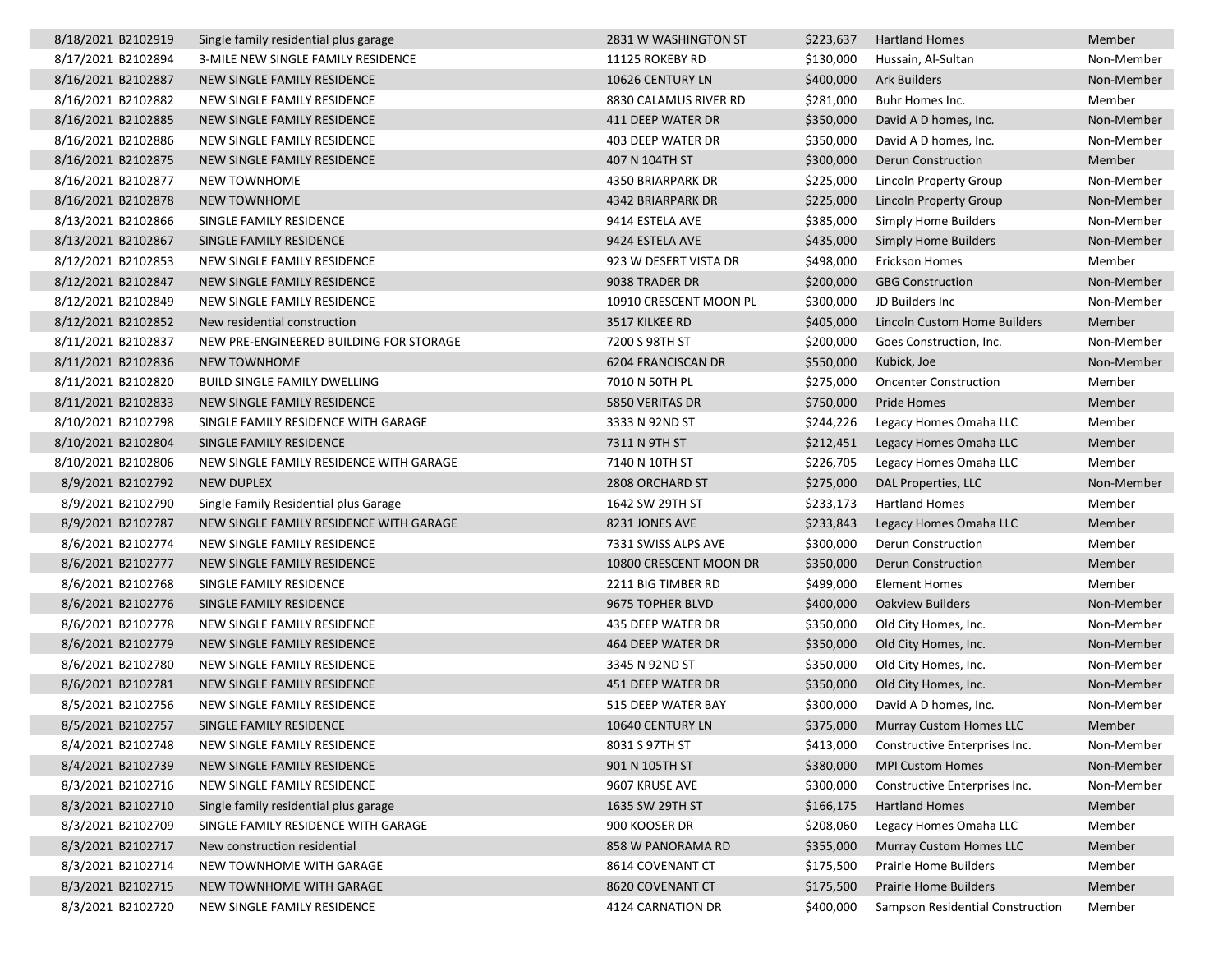| 8/3/2021 B2102713  | NEW SINGLE FAMILY RESIDENCE AND GARAGE                                                      | 432 DEEP WATER DR     |           | \$300,000 Spring Valley Homes Inc. | Non-Member |
|--------------------|---------------------------------------------------------------------------------------------|-----------------------|-----------|------------------------------------|------------|
| 8/3/2021 B2102723  | New construction single family dwelling                                                     | 3223 TREE LINE DR     | \$750,000 | <b>Visionary Custom Homes</b>      | Member     |
| 8/3/2021 B2102724  | NEW SINGLE FAMILY RESIDENCE                                                                 | 9609 TOMA RD          | \$520,000 | <b>Visionary Custom Homes</b>      | Member     |
| 8/3/2021 B2102729  | NEW SINGLE FAMILY RESIDENCE                                                                 | 9625 TOMA RD          | \$500,000 | <b>Visionary Custom Homes</b>      | Member     |
| 8/2/2021 B2102698  | <b>NEW TOWNHOME</b>                                                                         | 6200 FRANCISCAN DR    | \$550,000 | Kubick, Joe                        | Non-Member |
| 8/2/2021 B2102700  | SINGLE FAMILY RESIDENCE                                                                     | 1722 W AVALANCHE RD   | \$262,357 | Legacy Homes Omaha LLC             | Member     |
| 8/2/2021 B2102706  | single family residence                                                                     | 2341 S 91ST ST        | \$450,000 | Mulder Construction Inc.           | Non-Member |
| 8/2/2021 B2102702  | New construction residential                                                                | 740 W PANORAMA RD     | \$350,000 | <b>Murray Custom Homes LLC</b>     | Member     |
| 8/2/2021 B2102704  | SINGLE FAMILY RESIDENCE                                                                     | 8801 S 81ST ST        | \$190,000 | The Sak Company LLC                | Non-Member |
| 7/30/2021 B2102687 | New construction residential                                                                | 841 W PANORAMA RD     | \$350,000 | Murray Custom Homes LLC            | Member     |
| 7/30/2021 B2102678 | NEW CONSTRUCTION SINGLE-FAMILY HOME WITH ARAGE                                              | 2900 N 91ST CT        | \$207,200 | Prairie Home Builders              | Member     |
| 7/30/2021 B2102681 | NEW SINGLE FAMILY HOME WITH GARAGE                                                          | 7240 N 11TH ST        | \$191,000 | <b>Prairie Home Builders</b>       | Member     |
| 7/30/2021 B2102690 | SINGLE FAMILY RESIDENCE AND ATTACHED GARAGE                                                 | 6008 LAS VERDES LN    | \$225,000 | <b>Schneider Custom Homes</b>      | Member     |
| 7/30/2021 B2102691 | SINGLE FAMILY RESIDENCE AND ATTACHED GARAGE                                                 | 1239 JULESBURG DR     | \$225,000 | <b>Schneider Custom Homes</b>      | Member     |
| 7/30/2021 B2102692 | SINGLE FAMILY RESIDENCE AND ATTACHED GARAGE                                                 | 7901 S 67TH ST        | \$225,000 | <b>Schneider Custom Homes</b>      | Member     |
| 7/30/2021 B2102686 | New single family home                                                                      | 10035 EDGEWATER LN    | \$350,000 | South Shore Builders               | Non-Member |
| 7/29/2021 B2103008 | Single Family New Construction, 2 story home, 3 car attached garage                         | 8830 S 81ST ST        | \$349,939 | <b>Richland Homes</b>              | Member     |
| 7/29/2021 B2102666 | <b>TOWNHOUSE WITH GARAGE</b>                                                                | 10315 WAYBOROUGH LN   | \$100,000 | Smetter Custom Homes Inc.          | Member     |
| 7/29/2021 B2102667 | <b>TOWNHOUSE WITH GARAGE</b>                                                                | 10321 WAYBOROUGH LN   | \$100,000 | Smetter Custom Homes Inc.          | Member     |
| 7/29/2021 B2102668 | <b>TOWNHOUSE WITH GARAGE</b>                                                                | 10327 WAYBOROUGH LN   | \$100,000 | Smetter Custom Homes Inc.          | Member     |
| 7/29/2021 B2102675 | <b>TOWNHOUSE WITH GARAGE</b>                                                                | 9926 KEYSTONE DR      | \$100,000 | Smetter Custom Homes Inc.          | Member     |
| 7/29/2021 B2102676 | <b>TOWNHOUSE WITH GARAGE</b>                                                                | 2744 KINGS CORNER DR  | \$100,000 | Smetter Custom Homes Inc.          | Member     |
| 7/28/2021 B2102646 | Single Family Residential plus Garage                                                       | 1601 SW 28TH ST       | \$194,505 | <b>Hartland Homes</b>              | Member     |
| 7/27/2021 B2102630 | New Build resident                                                                          | 330 N 104TH ST        | \$212,121 | Dun Rite Homes                     | Non-Member |
| 7/27/2021 B2102631 | SINGLE FAMILY RESIDENCE                                                                     | 322 N 104TH ST        | \$212,121 | Dun Rite Homes                     | Non-Member |
| 7/27/2021 B2102641 | NEW CONSTRUCTION NORTH SIDE OF TOWNHOME WITH GARAGE                                         | 2860 N 86TH ST        | \$166,000 | <b>Prairie Home Builders</b>       | Member     |
| 7/27/2021 B2102644 | New construction single family home w/attached garage                                       | 8712 S 81ST ST        | \$410,000 | Stonybrook Homes Inc.              | Member     |
| 7/27/2021 B2102625 | New single familiy home                                                                     | 2350 S 89TH ST        | \$430,000 | <b>Synergy Homes</b>               | Member     |
| 7/26/2021 B2102618 | SINGLE FAMILY RESIDENCE                                                                     | 8801 BUCKLEY CREEK RD | \$350,000 | <b>Avid Builders</b>               | Member     |
| 7/26/2021 B2102601 | <b>BUILD SINGLE FAMILY HOME WITH GARAGE</b>                                                 | 3115 N 93RD CT        | \$200,000 | Gatlin Homes 1 LLC                 | Non-Member |
| 7/26/2021 B2102636 | New ConstructionSouth side of Townhome with garage                                          | 2856 N 86TH ST        | \$165,000 | <b>Prairie Home Builders</b>       | Member     |
| 7/26/2021 B2102607 | CONSTRUCTION OF SINGLE FAMILY RESIDENCE AND ATTACHED GARAGE 1055 JULESBURG DR               |                       | \$225,000 | <b>Schneider Custom Homes</b>      | Member     |
| 7/24/2021 B2102595 | SINGLE FAMILY RESIDENCE                                                                     | 531 WHITE CAP BAY     | \$600,000 | <b>Great Plains Custom Homes</b>   | Member     |
| 7/22/2021 B2102564 | NEW CONSTRUCTION SINGLE FAMILY                                                              | 1817 NW 55TH ST       | \$225,000 | Don Johnson Homes Inc.             | Member     |
| 7/22/2021 B2102559 | Single Family Home                                                                          | 1118 S 89TH ST        | \$469,000 | <b>Element Homes</b>               | Member     |
| 7/22/2021 B2102560 | Single Family Home                                                                          | 2328 BIG TIMBER RD    | \$407,000 | <b>Element Homes</b>               | Member     |
| 7/21/2021 B2102566 | SFR with attached garage                                                                    | 8840 BUNKER CT        | \$700,000 | Build DCB, Inc.                    | Member     |
| 7/21/2021 B2102554 | New Construction townhome w/attached garage                                                 | 2720 REGENT PL        | \$390,000 | Stonybrook Homes Inc.              | Member     |
| 7/21/2021 B2102555 | <b>TOWNHOME WITH GARAGE</b>                                                                 | 2710 REGENT PL        | \$330,000 | Stonybrook Homes Inc.              | Member     |
| 7/20/2021 B2102542 | SINGLE FAMILY DWELLING                                                                      | 6901 STEVENS RIDGE RD | \$600,000 | R & D Custom Homes                 | Member     |
| 7/19/2021 B2102503 | Single Family New Construction, 2 story home, 3 car attached garage                         | 8723 S 82ND ST        | \$349,939 | <b>Richland Homes</b>              | Member     |
| 7/19/2021 B2102770 | New Home Construction with 1,968 sq ft on main level with 872 sq ft gara 8930 SANDALWOOD CT |                       | \$600,000 | <b>Russell Remodeling</b>          | Member     |
| 7/15/2021 B2102473 | NEW SFR                                                                                     | 6510 VERANO DR        | \$268,500 | Buhr Homes Inc.                    | Member     |
| 7/15/2021 B2102477 | <b>BUILDING OF A NEW TOWNHOUSE</b>                                                          | 4207 PIONEERS BLVD    | \$200,000 | K-D Development                    | Non-Member |
|                    |                                                                                             |                       |           |                                    |            |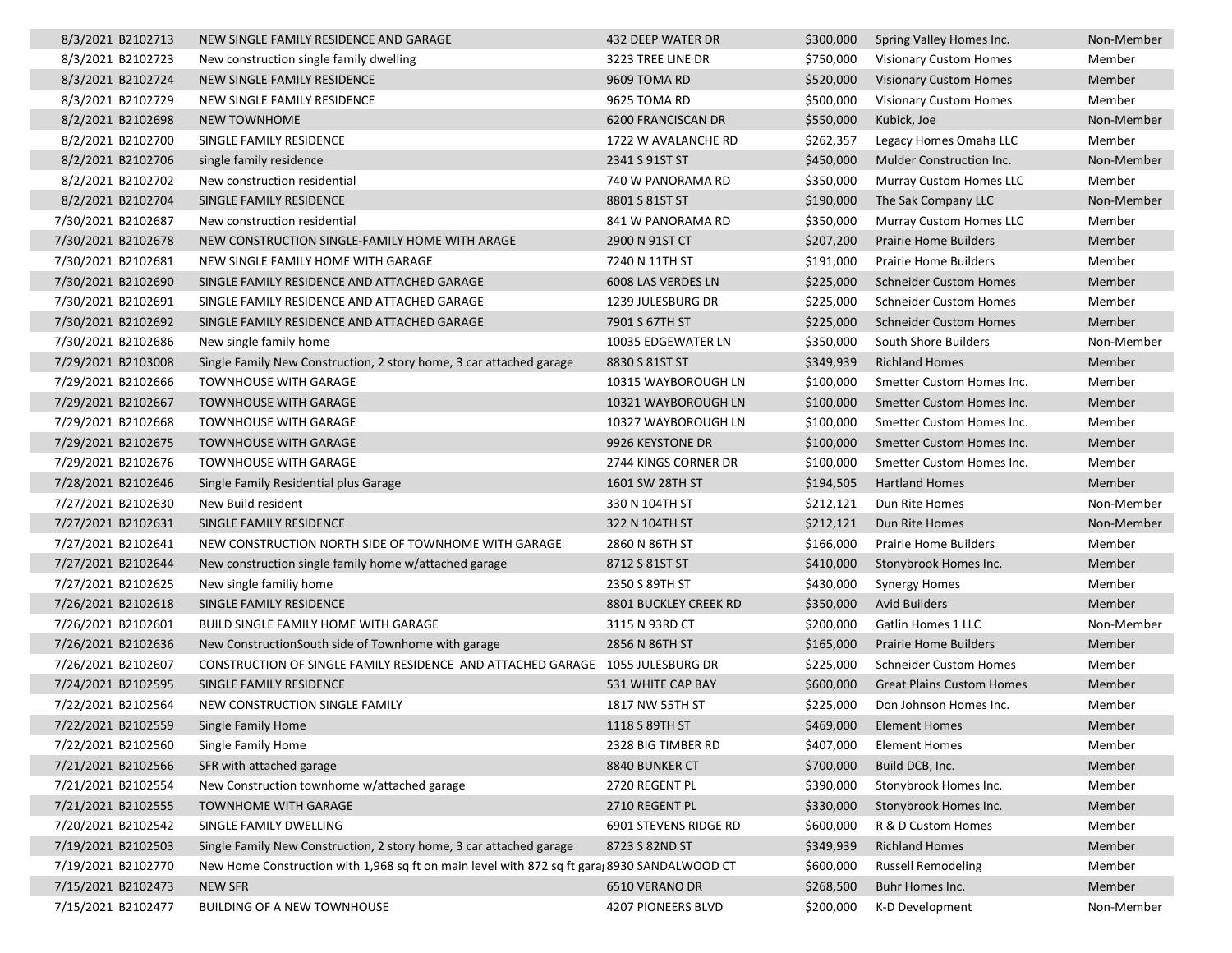| 7/15/2021 B2102478 | BUILDING OF A NEW ACCESSIBILITY TOWNHOUSE            | 4201 PIONEERS BLVD   | \$200,000 | K-D Development                  | Non-Member |
|--------------------|------------------------------------------------------|----------------------|-----------|----------------------------------|------------|
| 7/15/2021 B2102472 | NEW HOME COMPLETE                                    | 8825 SHADOW CREEK LN | \$300,000 | <b>Stone Creek Builders</b>      | Non-Member |
| 7/15/2021 B2102474 | single family home                                   | 9500 HILLCREST       | \$550,000 | True North Custom Homes Inc      | Member     |
| 7/14/2021 B2102484 | New 5-unit rowhome. Second unit (#8)                 | 561 BLUE SAGE BLVD   | \$450,000 | <b>Blake Builders</b>            | Member     |
| 7/14/2021 B2102485 | New 5-unit rowhomes. Unit #9. No finished basement.  | 555 BLUE SAGE BLVD   | \$450,000 | <b>Blake Builders</b>            | Member     |
| 7/14/2021 B2102486 | New 5-unit rowhomes. Unit #10. No finished basement. | 551 BLUE SAGE BLVD   | \$450,000 | <b>Blake Builders</b>            | Member     |
| 7/14/2021 B2102487 | New 5-unit rowhomes. Unit #11. No finished basement. | 547 BLUE SAGE BLVD   | \$450,000 | <b>Blake Builders</b>            | Member     |
| 7/13/2021 B2102483 | New 5-unit rowhome. Furthest west unit, unit #7.     | 567 BLUE SAGE BLVD   | \$450,000 | <b>Blake Builders</b>            | Member     |
| 7/13/2021 B2102429 | SINGLE FAMILY RESIDENCE                              | 3301 TREE LINE DR    | \$350,000 | Geysun Style Homes Inc.          | Non-Member |
| 7/13/2021 B2102430 | SINGLE FAMILY RESIDENCE                              | 3311 TREE LINE DR    | \$350,000 | Geysun Style Homes Inc.          | Non-Member |
| 7/13/2021 B2102428 | Single Family Residential plus Garage                | 1602 SW 29TH ST      | \$178,253 | <b>Hartland Homes</b>            | Member     |
| 7/13/2021 B2102431 | SINGLE FAMILY RESIDENCE                              | 7808 NICOLE LN       | \$300,000 | NCD 1 Inc                        | Non-Member |
| 7/13/2021 B2102432 | SINGLE FAMILY RESIDENCE                              | 7816 NICOLE LN       | \$300,000 | NCD 1 Inc                        | Non-Member |
| 7/13/2021 B2102434 | SINGLE FAMILY RESIDENCE                              | 7824 NICOLE LN       | \$300,000 | Venture Holding LLC              | Non-Member |
| 7/13/2021 B2102436 | SINGLE FAMILY RESIDENCE                              | 7800 NICOLE LN       | \$300,000 | Venture Holding LLC              | Non-Member |
| 7/12/2021 B2102400 | SINGLE FAMILY RESIDENCE                              | 901 W PANORAMA RD    | \$221,000 | Aspen Builders                   | Member     |
| 7/12/2021 B2102405 | SINGLE FAMILY HOME                                   | 10531 CENTURY LN     | \$350,000 | <b>Avid Builders</b>             | Member     |
| 7/12/2021 B2102412 | SINGLE FAMILY HOME                                   | 6016 LAS VERDES LN   | \$325,000 | <b>Avid Builders</b>             | Member     |
| 7/12/2021 B2102415 | SINGLE FAMILY HOME                                   | 834 W PANORAMA RD    | \$271,000 | Buhr Homes Inc.                  | Member     |
| 7/12/2021 B2102399 | SINGLE FAMILY RESIDENCE                              | 6920 SW 29TH CIR     | \$432,000 | Element Homes                    | Member     |
| 7/12/2021 B2102406 | townhouse with garage                                | 10271 WAYBOROUGH LN  | \$100,000 | Smetter Custom Homes Inc.        | Member     |
| 7/12/2021 B2102407 | townhouse with garage                                | 10277 WAYBOROUGH LN  | \$100,000 | Smetter Custom Homes Inc.        | Member     |
| 7/12/2021 B2102408 | <b>TOWNHOUSE WITH GARAGE</b>                         | 10303 WAYBOROUGH LN  | \$100,000 | Smetter Custom Homes Inc.        | Member     |
| 7/12/2021 B2102409 | <b>TOWNHOUSE WITH GARAGE</b>                         | 10309 WAYBOROUGH LN  | \$100,000 | Smetter Custom Homes Inc.        | Member     |
| 7/9/2021 B2102381  | SINGLE FAMILY RESIDENCE                              | 1940 NW 41ST CT      | \$350,000 | Alex's Custom Homes, Inc.        | Non-Member |
| 7/9/2021 B2102389  | SINGLE FAMILY RESIDENCE                              | 4021 PRIMROSE PL     | \$355,000 | Sampson Residential Construction | Member     |
| 7/8/2021 B2102369  | SINGLE FAMILY RESIDENCE                              | 7941 S 69TH ST       | \$340,000 | Aspen Builders                   | Member     |
| 7/8/2021 B2102366  | SINGLE FAMILY RESIDENCE                              | 6056 LAS VERDES LN   | \$340,000 | Axe & Abe Builders               | Member     |
| 7/8/2021 B2102371  | NEW CONSTRUCTION SINGLE FAMILY RESIDENCE             | 435 N 104TH ST       | \$350,000 | <b>Derun Construction</b>        | Member     |
| 7/8/2021 B2102378  | SINGLE FAMILY RESIDENCE                              | 8845 RANCH GATE RD   | \$400,000 | <b>Kelly Custom Homes</b>        | Non-Member |
| 7/8/2021 B2102363  | SINGLE FAMILY RESIDENCE                              | 5701 BALLARD AVE     | \$165,000 | Lincoln Housing Authority        | Non-Member |
| 7/8/2021 B2102379  | single family residence                              | S 114TH CT           | \$800,000 | Mulder Construction Inc.         | Non-Member |
| 7/8/2021 B2102370  | SINGLE FAMILY RESIDENCE                              | 6900 NW 4TH ST       | \$380,000 | Wulf Home Building, Inc.         | Non-Member |
| 7/7/2021 B2102355  | SINGLE FAMILY RESIDENCE                              | 9630 TOMA RD         | \$230,000 | Go Construction, LLC             | Non-Member |
| 7/7/2021 B2102359  | SINGLE FAMILY RESIDENCE WITH GARAGE                  | 2454 NW 57TH ST      | \$246,945 | <b>Hartland Homes</b>            | Member     |
| 7/6/2021 B2102332  | SINGLE FAMILY RESIDENCE                              | 456 DEEP WATER DR    | \$150,000 | Manion Construction Inc.         | Non-Member |
| 7/6/2021 B2102334  | SINGLE FAMILY RESIDENCE                              | 448 DEEP WATER DR    | \$150,000 | Manion Construction Inc.         | Non-Member |
| 7/6/2021 B2102335  | SINGLE FAMILY RESIDENCE                              | 440 DEEP WATER DR    | \$150,000 | Manion Construction Inc.         | Non-Member |
| 7/6/2021 B2102336  | SINGLE FAMILY RESIDENCE                              | 424 DEEP WATER DR    | \$150,000 | Manion Construction Inc.         | Non-Member |
| 7/6/2021 B2102338  | SINGLE FAMILY RESIDENCE                              | 414 DEEP WATER DR    | \$150,000 | Manion Construction Inc.         | Non-Member |
| 7/5/2021 B2102317  | New Townhouse                                        | 9211 S 42ND ST       | \$260,000 | MK Builders Inc.                 | Member     |
| 7/5/2021 B2102318  | New Townhouse                                        | 9221 S 42ND ST       | \$260,000 | MK Builders Inc.                 | Member     |
| 7/5/2021 B2102319  | New Townhome                                         | 9231 S 42ND ST       | \$260,000 | MK Builders Inc.                 | Member     |
| 7/5/2021 B2102320  | New Townhome                                         | 9241 S 42ND ST       | \$260,000 | MK Builders Inc.                 | Member     |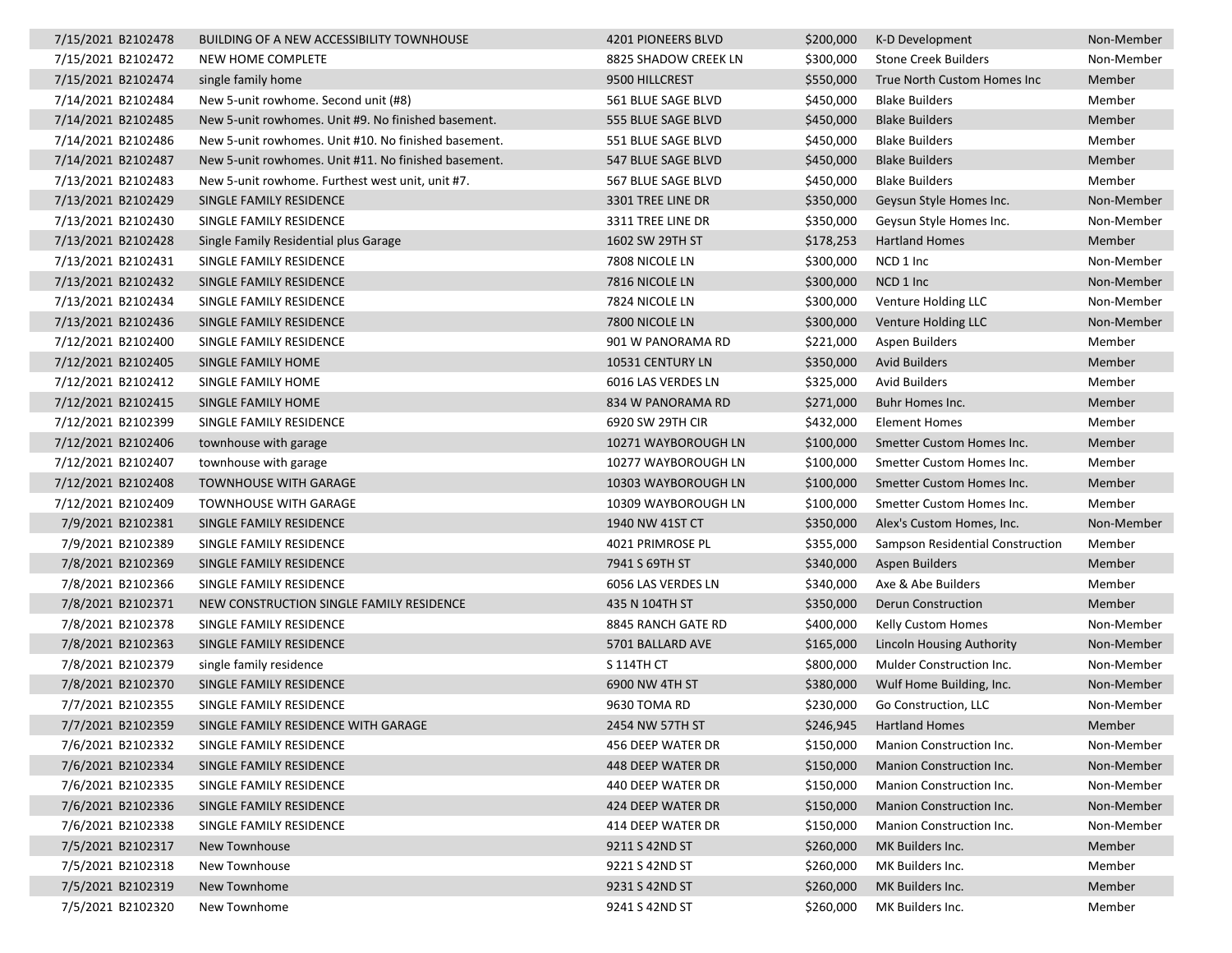| 7/5/2021 B2102321  | New Townhouse                                                                          | 9208 S 42ND ST         | \$260,000   | MK Builders Inc.                  | Member     |
|--------------------|----------------------------------------------------------------------------------------|------------------------|-------------|-----------------------------------|------------|
| 7/5/2021 B2102322  | New Townhouse                                                                          | 9216 S 42ND ST         | \$260,000   | MK Builders Inc.                  | Member     |
| 7/5/2021 B2102323  | New Townhouse                                                                          | 9224 S 42ND ST         | \$260,000   | MK Builders Inc.                  | Member     |
| 7/5/2021 B2102324  | New Townhouse                                                                          | 9234 S 42ND ST         | \$260,000   | MK Builders Inc.                  | Member     |
| 7/2/2021 B2102313  | NEW CONSTRUCTION SINGLE FAMILY RESIDENCE                                               | 7632 S 66TH ST         | \$350,000   | Don Johnson Homes Inc.            | Member     |
| 7/2/2021 B2102308  | NEW CONSTRUCTION SFR                                                                   | 9044 TRADER DR         | \$200,000   | <b>GBG Construction</b>           | Non-Member |
| 7/1/2021 B2102304  | <b>BUILD NEW RESIDENTIAL HOME</b>                                                      | 3737 KILKEE RD         | \$815,000   | Woita Homes, Inc.                 | Member     |
| 6/30/2021 B2102289 | SINGLE FAMILY RESIDENCE                                                                | 1217 S 93RD ST         | \$300,000   | Osborn Homes                      | Member     |
| 6/30/2021 B2102286 | SINGLE FAMILY RESIDENCE                                                                | 7322 BURLINGTON AVE    | \$195,000   | <b>Star City Custom Homes LLC</b> | Non-Member |
| 6/29/2021 B2102265 | <b>Build SFD</b>                                                                       | 1222 ASTER RD          | \$300,000   | <b>Blue Ridge Unlimited</b>       | Non-Member |
| 6/29/2021 B2102267 | <b>Build SFD</b>                                                                       | 1242 ASTER RD          | \$250,000   | <b>Blue Ridge Unlimited</b>       | Non-Member |
| 6/29/2021 B2102282 | New Construction single family home. The home will be roughly 1300 Sq. F1830 N 29TH ST |                        | \$175,000   | DE Builders                       | Non-Member |
| 6/29/2021 B2102283 | New townhome, roughly 1300 Sq. FT. ranch townhome with attached gara 1822 N 29TH ST    |                        | \$180,000   | DE Builders                       | Non-Member |
| 6/29/2021 B2102284 | New townhome. Roughly 1300 Sq FT. Ranch with attached Garage                           | 1816 N 29TH ST         | \$180,000   | DE Builders                       | Non-Member |
| 6/29/2021 B2102264 | NEW CONSTRUCTION HOME                                                                  | 1225 S 89TH ST         | \$420,000   | <b>SIMS Homes</b>                 | Non-Member |
| 6/29/2021 B2102266 | New residential construction                                                           | 9622 TOPHER BLVD       | \$520,000   | <b>Visionary Custom Homes</b>     | Member     |
| 6/28/2021 B2102252 | NEW SINGLE FAMILY RESIDENCE                                                            | 10820 CRESCENT MOON DR | \$350,000   | Derun Brothers Homes, Inc.        | Non-Member |
| 6/28/2021 B2102251 | Single Family Home                                                                     | 5801 HAWKSWOOD CIR     | \$820,000   | <b>Ironwood Builders LLC</b>      | Member     |
| 6/28/2021 B2102253 | NEW SINGLE FAMILY RESIDENCE                                                            | 4500 NW 84TH ST        | \$380,000   | Rybak construction                | Non-Member |
| 6/25/2021 B2102238 | NEW SINGLE FAMILY RESIDENCE                                                            | 10920 CRESCENT MOON PL | \$350,000   | David A D homes, Inc.             | Non-Member |
| 6/24/2021 B2102259 | <b>Build SFD</b>                                                                       | 1212 ASTER RD          | \$300,000   | <b>Blue Ridge Unlimited</b>       | Non-Member |
| 6/24/2021 B2102223 | NEW SINGLE FAMILY RESIDENCE                                                            | 800 W PANORAMA RD      | \$268,000   | Buhr Homes Inc.                   | Member     |
| 6/22/2021 B2102183 | NEW SINGLE FAMILY RESIDENCE                                                            | 6717 VERANO DR         | \$450,000   | Erickson Homes                    | Member     |
| 6/22/2021 B2102190 | NEW SINGLE FAMILY RESIDENCE                                                            | 9028 TRADER DR         | \$400,000   | Geysun Style Homes Inc.           | Non-Member |
| 6/22/2021 B2102193 | NEW SINGLE FAMILY RESIDENCE                                                            | 8211 S 97TH ST         | \$380,000   | Geysun Style Homes Inc.           | Non-Member |
| 6/22/2021 B2102195 | NEW SINGLE FAMILY RESIDENCE                                                            | 9679 TOPHER BLVD       | \$400,000   | Geysun Style Homes Inc.           | Non-Member |
| 6/22/2021 B2102196 | NEW SINGLE FAMILY RESIDENCE                                                            | 9032 TRADER DR         | \$400,000   | Geysun Style Homes Inc.           | Non-Member |
| 6/22/2021 B2102179 | Single Family Home                                                                     | 9690 S 60TH ST         | \$838,000   | Ironwood Builders LLC             | Member     |
| 6/22/2021 B2102182 | New single family dwelling                                                             | 3334 RENEGADE BLVD     | \$520,000   | Miller Builders, LLC              | Member     |
| 6/21/2021 B2102162 | Single family residential plus garage                                                  | 1535 SW 28TH ST        | \$236,075   | <b>Hartland Homes</b>             | Member     |
| 6/21/2021 B2102172 | NEW SINGLE FAMILY RESIDENCE                                                            | 443 N 104TH ST         | \$300,000   | <b>Oakview Builders</b>           | Non-Member |
| 6/20/2021 B2102149 | NEW TOWNHOME WITH ATTACHED GARAGE                                                      | 2733 REGENT PL         | \$300,000   | Stonybrook Homes Inc.             | Member     |
| 6/20/2021 B2102150 | NEW TOWNHOME WITH ATTACHED GARAGE                                                      | 2749 REGENT PL         | \$280,000   | Stonybrook Homes Inc.             | Member     |
| 6/18/2021 B2102140 | SINGLE FAMILY RESIDENCE                                                                | 905 W DESERT VISTA DR  | \$260,000   | Aspen Builders                    | Member     |
| 6/18/2021 B2102147 | Build a new townhome                                                                   | 2530 SIEVERS PL        | \$350,000   | <b>VerMaas Construction</b>       | Member     |
| 6/18/2021 B2102148 | new townhome                                                                           | 2540 SIEVERS PL        | \$350,000   | <b>VerMaas Construction</b>       | Member     |
| 6/17/2021 B2102126 | SINGLE FAMILY RESIDENCE                                                                | 5423 ROOSE ST          | \$330,000   | Constructive Enterprises Inc.     | Non-Member |
| 6/17/2021 B2102129 | <b>TOWN HOME</b>                                                                       | 5411 ROOSE ST          | \$330,000   | Constructive Enterprises Inc.     | Non-Member |
| 6/17/2021 B2102132 | <b>TOWN HOME</b>                                                                       | 5407 ROOSE ST          | \$330,000   | Constructive Enterprises Inc.     | Non-Member |
| 6/17/2021 B2102174 | SINGLE FAMILY RESIDENCE                                                                | 1800 YANKEE HILL RD    | \$1,900,000 | <b>Rezac Construction</b>         | Member     |
| 6/16/2021 B2102115 | SINGLE FAMILY RESIDENCE                                                                | 7500 PONCE DR          | \$190,000   | The Sak Company LLC               | Non-Member |
| 6/15/2021 B2102082 | SINGLE FAMILY RESIDENCE                                                                | 9325 BRIENNA DR        | \$212,121   | Dun Rite Homes                    | Non-Member |
| 6/15/2021 B2102081 | SINGLE FAMILY RESIDENCE                                                                | 7725 AERO DR           | \$212,121   | Dun Rite Homes                    | Non-Member |
| 6/15/2021 B2102087 | <b>BUILD SFR AND GARAGE</b>                                                            | 9641 TOMA RD           | \$200,000   | Gatlin Homes 1 LLC                | Non-Member |
|                    |                                                                                        |                        |             |                                   |            |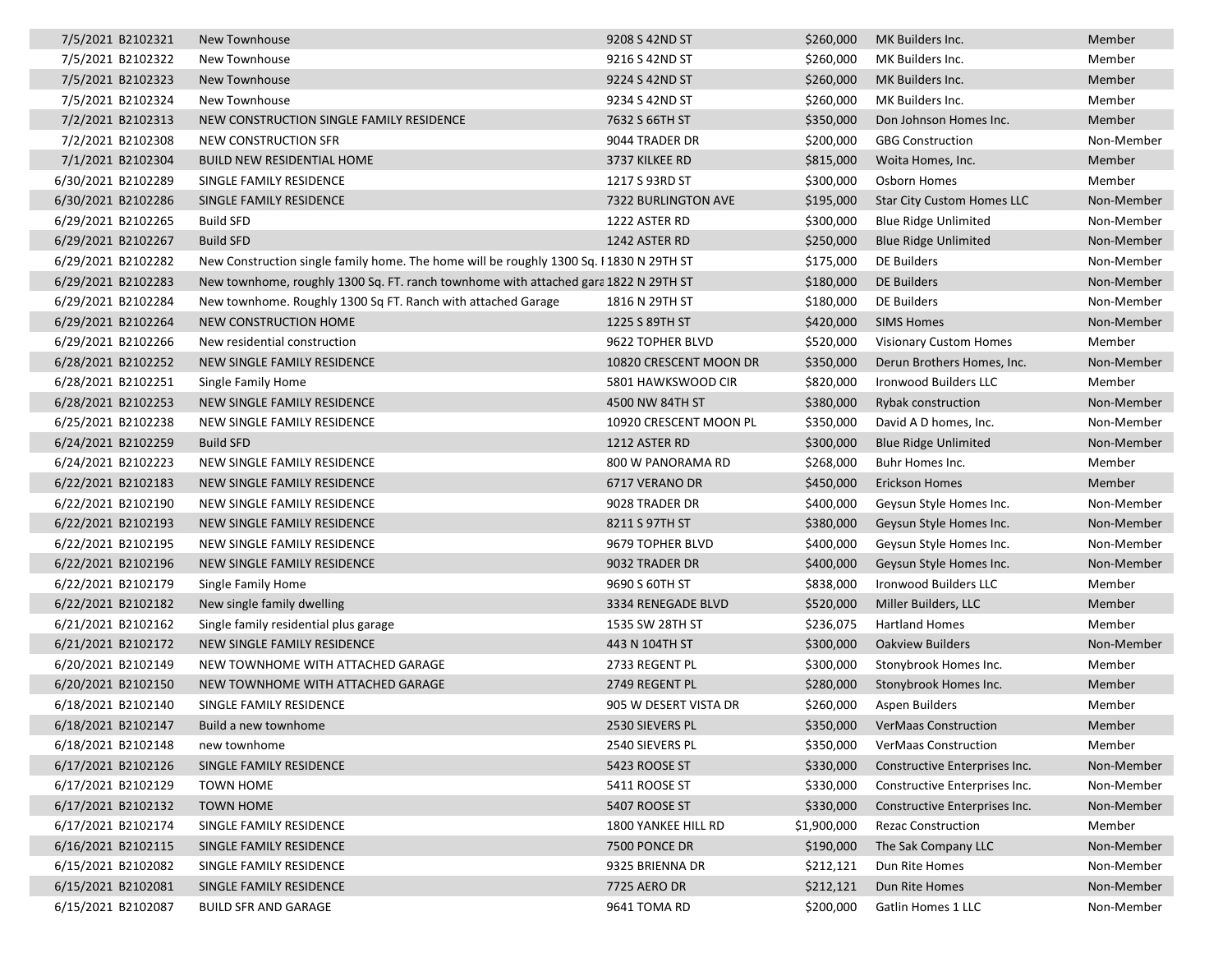| 6/15/2021 B2102078 | SINGLE FAMILY RESIDENCE                                                                    | 1728 W SNOWSHOE DR     | \$205,471 | Legacy Homes Omaha LLC         | Member     |
|--------------------|--------------------------------------------------------------------------------------------|------------------------|-----------|--------------------------------|------------|
| 6/15/2021 B2102096 | CONSTRUCTION OF SINGLE FAMILY RESIDENCE AND ATTACHED GARAGE 1230 JULESBURG DR              |                        | \$225,000 | <b>Schneider Custom Homes</b>  | Member     |
| 6/15/2021 B2102094 | CONSTRUCTION OF SINGLE FAMILY RESIDENCE AND ATTACHED GARAGE 3428 DESPERADO DR              |                        | \$225,000 | <b>Schneider Custom Homes</b>  | Member     |
| 6/15/2021 B2102092 | SINGLE FAMILY RESIDENCE AND ATTACHED GARAGE                                                | 7921 LILEE LN          | \$225,000 | <b>Schneider Custom Homes</b>  | Member     |
| 6/14/2021 B2102057 | SINGLE FAMILY RESIDENCE                                                                    | 1545 W AVALANCHE RD    | \$274,803 | Legacy Homes Omaha LLC         | Member     |
| 6/14/2021 B2102056 | SINGLE FAMILY RESIDENCE WITH GARAGE unfinished LL 168 sq ft finished 3107 ABBOTSFORD LN    |                        | \$213,000 | Legacy Homes Omaha LLC         | Member     |
| 6/14/2021 B2102069 | NEW CONSTRUCTION HOME                                                                      | 10601 CENTURY LN       | \$400,000 | <b>Murray Custom Homes LLC</b> | Member     |
| 6/14/2021 B2102065 | New construction residential home.                                                         | 11633 PIONEERS BLVD    | \$700,000 | Murray Custom Homes LLC        | Member     |
| 6/11/2021 B2102042 | RESIDENTIAL SINGLE FAMILY                                                                  | 739 S 41ST CIR         | \$175,000 | Rosburg Enterprises Inc.       | Non-Member |
| 6/10/2021 B2102040 | NEW SINGLE FAMILY RESIDENCE                                                                | 8815 RANCH GATE RD     | \$600,000 | Lawrence Construction          | Non-Member |
| 6/10/2021 B2102038 | NEW SINGLE FAMILY RESIDENCE                                                                | 1000 N 108TH ST        | \$450,000 | Old City Homes Inc.            | Non-Member |
| 6/10/2021 B2102036 | NEW SINGLE FAMILY RESIDENCE                                                                | 1035 N 109TH ST        | \$300,000 | Old City Homes Inc.            | Non-Member |
| 6/10/2021 B2102035 | NEW SINGLE FAMILY RESIDENCE                                                                | 911 N 107TH ST         | \$450,000 | Old City Homes Inc.            | Non-Member |
| 6/9/2021 B2102020  | New residential construction                                                               | 9841 S 30TH ST         | \$315,000 | Aspen Builders                 | Member     |
| 6/9/2021 B2102018  | NEW RESIDENTIAL CONSTRUCTION                                                               | 766 W PANORAMA RD      | \$312,000 | Aspen Builders                 | Member     |
| 6/9/2021 B2102019  | NEW SINGLE FAMILY RESIDENCE                                                                | 7016 DOUGLAS ST        | \$295,000 | Gabelhouse, Michael            | Non-Member |
| 6/7/2021 B2101975  | SINGLE FAMILY HOME                                                                         | 9301 RATTLESNAKE RD    | \$409,250 | <b>Element Homes</b>           | Member     |
| 6/7/2021 B2101973  | NEW SINGLE FAMILY RESIDENCE WITH ATTACHED GARAGE                                           | 7730 JIMMIE AVE        | \$361,000 | <b>Timber Ridge Homes</b>      | Member     |
| 6/4/2021 B2101953  | 8611 S 81ST SINGLE FAMILY CONSTRUCTION- 3 CAR RANCH PLAN MAIN FL 8611 S 81ST ST            |                        | \$324,777 | <b>BHI Companies</b>           | Non-Member |
| 6/4/2021 B2101959  | NEW SINGLE FAMILY RESIDENCE                                                                | 9163 HILLCREST TRL     | \$175,000 | Old City Building Group LLC    | Non-Member |
| 6/3/2021 B2101940  | S.F.H                                                                                      | 1250 JULESBURG DR      | \$395,000 | <b>Simply Home Builders</b>    | Non-Member |
| 6/3/2021 B2101936  | New single family residence                                                                | 10117 SHORE FRONT DR   | \$375,000 | South Shore Builders           | Non-Member |
| 6/2/2021 B2101930  | HOUSE GARAGE BASEMENT                                                                      | 1003 N 105TH ST        | \$300,000 | <b>Bugbee Homes</b>            | Member     |
| 6/2/2021 B2101931  | NEW SINGLE FAMILY RESIDENCE                                                                | 8810 CALAMUS RIVER RD  | \$281,000 | Buhr Homes Inc.                | Member     |
| 6/2/2021 B2101914  | TOWN HOME COMPLETION STARTED UNDER B1902393                                                | 7215 NW 10TH ST        | \$160,000 | <b>Heritage Builders</b>       | Member     |
| 6/2/2021 B2101921  | NEW SINGLE FAMILY RESIDENCE                                                                | 1041 N 105TH ST        | \$150,000 | Manion Construction Inc.       | Non-Member |
| 6/2/2021 B2101918  | new SFR                                                                                    | 1032 N 105TH ST        | \$150,000 | Manion Construction Inc.       | Non-Member |
| 5/27/2021 B2101870 | New residential construction                                                               | 6040 LAS VERDES LN     | \$231,000 | Aspen Builders                 | Member     |
| 5/27/2021 B2101874 | <b>NEW TOWNHOME</b>                                                                        | 2648 LONE TREE CIR     | \$180,000 | VM Investment Properties LLC   | Non-Member |
| 5/27/2021 B2101872 | <b>BUILDING NEW TOWNHOME</b>                                                               | 2650 LONE TREE CIR     | \$180,000 | VM Investment Properties LLC   | Non-Member |
| 5/26/2021 B2101843 | new residential construction                                                               | 6048 LAS VERDES LN     | \$230,000 | <b>Aspen Builders</b>          | Member     |
| 5/26/2021 B2101841 | New residential construction                                                               | 6100 LAS VERDES LN     | \$230,000 | Aspen Builders                 | Member     |
| 5/25/2021 B2101820 | New construction of townhome east unit on lot 2. Will be a daylight with f 3508 ANAHEIM CT |                        | \$350,000 | <b>Blake Builders</b>          | Member     |
| 5/25/2021 B2101827 | New SFR                                                                                    | 4949 S 89TH ST LINCOLN | \$650,000 | MK Builders Inc.               | Member     |
| 5/25/2021 B2101834 | NEW SINGLE FAMILY RESIDENCE                                                                | 1228 S 94TH ST         | \$930,000 | R & D Custom Homes             | Member     |
| 5/25/2021 B2101826 | CONSTRUCTION OF SFR AND ATTACHED GARAGE                                                    | 7920 S 69TH ST         | \$225,000 | <b>Schneider Custom Homes</b>  | Member     |
| 5/25/2021 B2101825 | CONSTRUCTION OF SFR AND ATTACHED GARAGE                                                    | 765 W PANORAMA RD      | \$225,000 | <b>Schneider Custom Homes</b>  | Member     |
| 5/25/2021 B2101831 | NEW SINGLE FAMILY RESIDENCE                                                                | 1229 JULESBURG DR      | \$385,000 | Simply Home Builders           | Non-Member |
| 5/25/2021 B2101830 | SINGLE FAMILY RESIDENCE                                                                    | 1240 JULESBURG DR      | \$395,000 | Simply Home Builders           | Non-Member |
| 5/25/2021 B2101836 | NEW TOWNHOME WITH ATTACHED GARAGE                                                          | 8174 REGENT DR         | \$290,000 | Stonybrook Homes Inc.          | Member     |
| 5/25/2021 B2101835 | New Construction Townhome w/attached garage                                                | 8178 REGENT DR         | \$230,000 | Stonybrook Homes Inc.          | Member     |
| 5/25/2021 B2101832 | SINGLE FAMILY RESIDENCE                                                                    | 7920 MAXINE DR         | \$325,000 | <b>Timber Ridge Homes</b>      | Member     |
| 5/24/2021 B2101807 | SINGLE FAMILY RESIDENCE                                                                    | 2950 SOUTH CREEK RD    | \$413,000 | Constructive Enterprises Inc.  | Non-Member |
| 5/24/2021 B2101815 | SINGLE FAMILY RESIDENCE                                                                    | 4503 N 14TH ST         | \$260,000 | Delgadillo, Julio              | Non-Member |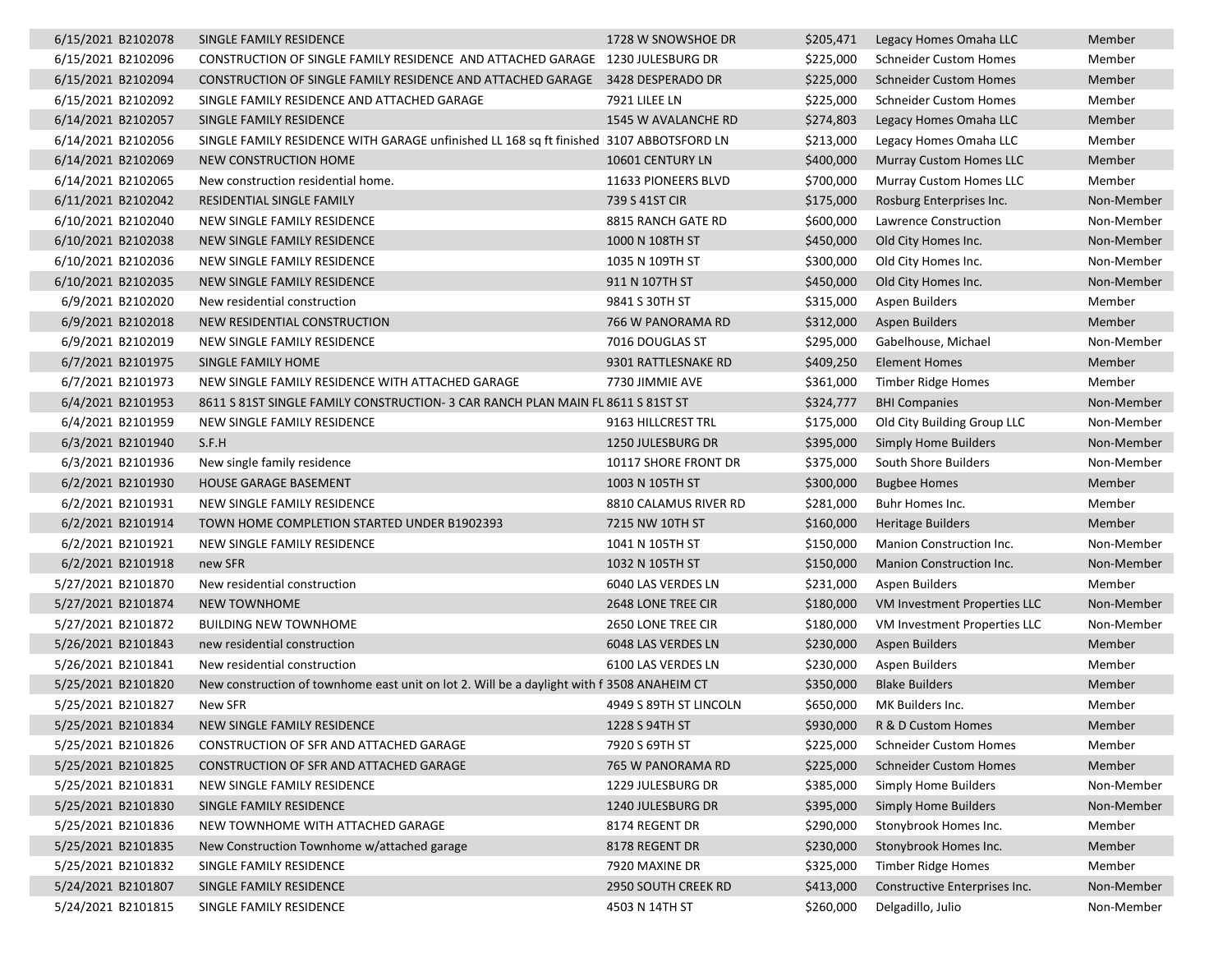| 5/24/2021 B2101814 | SINGLE FAMILY RESIDENCE                                                                  | 4515 N 14TH ST         | \$260,000   | Delgadillo, Julio                | Non-Member |
|--------------------|------------------------------------------------------------------------------------------|------------------------|-------------|----------------------------------|------------|
| 5/24/2021 B2101813 | SINGLE FAMILY RESIDENCE                                                                  | 7332 N 49TH ST         | \$235,000   | <b>Oncenter Construction</b>     | Member     |
| 5/24/2021 B2101802 | SINGLE FAMILY RESIDENCE                                                                  | 1121 SHADOW MOSS DR    | \$310,000   | <b>Rybak Construction</b>        | Non-Member |
| 5/24/2021 B2101816 | SINGLE FAMILY RESIDENCE                                                                  | 7735 S 94TH BAY        | \$275,000   | Schmidt, Dallas                  | Non-Member |
| 5/21/2021 B2101788 | NEW SINGLE FAMILY RESIDENCE AND ATTACHED GARAGE                                          | 9410 MARICOPA DR       | \$950,000   | <b>Heritage Builders</b>         | Member     |
| 5/20/2021 B2101773 | New construction                                                                         | 6788 SW 25TH ST        | \$475,000   | <b>Rezac Construction</b>        | Member     |
| 5/20/2021 B2101775 | NEW SINGLE FAMILY RESIDENCE                                                              | 709 S 41ST CIR         | \$175,000   | Rosburg Enterprises Inc.         | Non-Member |
| 5/19/2021 B2101757 | NEW SINGLE FAMILY RESIDENCE                                                              | 1042 JULESBURG DR      | \$275,000   | Aspen Builders                   | Member     |
| 5/19/2021 B2101756 | New residential construction                                                             | 1116 JULESBURG DR      | \$256,000   | <b>Aspen Builders</b>            | Member     |
| 5/19/2021 B2101755 | new residential construction                                                             | 1124 JULESBURG DR      | \$249,000   | Aspen Builders                   | Member     |
| 5/19/2021 B2101754 | SINGLE FAMILY RESIDENCE                                                                  | 1115 JULESBURG DR      | \$260,000   | <b>Aspen Builders</b>            | Member     |
| 5/19/2021 B2101738 | SINGLE FAMILY RESIDENCE                                                                  | 6009 LAS VERDES LN     | \$230,000   | Aspen Builders                   | Member     |
| 5/19/2021 B2101753 | SINGLE FAMILY RESIDENCE                                                                  | 9180 HILLCREST         | \$1,000,000 | <b>BIC Construction</b>          | Member     |
| 5/19/2021 B2101744 | CONSTRUCTION OF SFR AND ATTACHED GARAGE                                                  | 8125 S 69TH ST         | \$225,000   | <b>Schneider Custom Homes</b>    | Member     |
| 5/18/2021 B2101718 | New construction of a townhome. West unit of building 1. Basement will b 3500 ANAHEIM CT |                        | \$350,000   | <b>Blake Builders</b>            | Member     |
| 5/18/2021 B2101717 | NEW SINGLE FAMILY DETACHED RESIDENTIAL                                                   | 7337 SWISS ALPS AVE    | \$300,000   | Derun Construction               | Member     |
| 5/18/2021 B2101716 | <b>SFR AND GARAGE</b>                                                                    | 7916 DOUGAN DR         | \$200,000   | Gatlin Homes 1, LLC              | Non-Member |
| 5/18/2021 B2101720 | NEW SINGLE FAMILY RESIDENCE                                                              | 1135 N 104TH ST        | \$450,000   | Old City Homes Inc.              | Non-Member |
| 5/18/2021 B2101719 | NEW SINGLE FAMILY RESIDENCE                                                              | 7848 NICOLE LN         | \$300,000   | Old City Homes Inc.              | Non-Member |
| 5/18/2021 B2101723 | NEW SINGLE FAMILY RESIDENCE                                                              | 7322 N 49TH ST         | \$310,000   | <b>Oncenter Construction</b>     | Member     |
| 5/18/2021 B2101722 | NEW SINGLE FAMILY RESIDENCE                                                              | 7035 N 50TH PL         | \$295,000   | <b>Oncenter Construction</b>     | Member     |
| 5/18/2021 B2101721 | NEW SINGLE FAMILY RESIDENCE                                                              | 6901 N 50TH PL         | \$375,000   | <b>Oncenter Construction</b>     | Member     |
| 5/15/2021 B2101700 | <b>NEW TOWNHOME</b>                                                                      | 8873 AUGUSTA DR        | \$400,000   | MK Builders Inc.                 | Member     |
| 5/15/2021 B2101699 | New Townhome Construction                                                                | 8865 AUGUSTA DR        | \$400,000   | MK Builders Inc.                 | Member     |
| 5/14/2021 B2101911 | NEW SINGLE FAMILY DWELLING                                                               | 1135 S 89TH ST         | \$350,000   | <b>BCW Builders</b>              | Member     |
| 5/14/2021 B2101687 | NEW CONSTRUCTION SINGLE FAMILY DWELLING                                                  | 1629 W AVALANCHE RD    | \$280,000   | <b>Rybak Construction</b>        | Non-Member |
| 5/13/2021 B2101669 | single family residence                                                                  | 8840 CALAMUS RIVER RD  | \$375,000   | Mulder Construction Inc.         | Non-Member |
| 5/12/2021 B2101660 | SINGLE FAMILY RESIDENCE                                                                  | 1110 S 89TH ST         | \$350,000   | Derun Brothers Homes, Inc.       | Non-Member |
| 5/12/2021 B2101653 | Single Family Home                                                                       | 7605 S 78TH ST         | \$480,000   | Epic Building and Remodeling LLC | Non-Member |
| 5/12/2021 B2101658 | SINGLE FAMILY RESIDENCE                                                                  | 8888 AUGUSTA DR        | \$300,000   | NelsonWoodWorks, Inc.            | Non-Member |
| 5/11/2021 B2101641 | <b>BUILD NEW DUPLEX</b>                                                                  | 2950 APPLE ST          | \$399,000   | LA Real Estate LLC               | Non-Member |
| 5/11/2021 B2101640 | NEW SINGLE FAMILY RESIDENCE WITH ATTACHED GARAGE                                         | 7200 N 9TH ST          | \$218,263   | Legacy Homes Omaha LLC           | Member     |
| 5/11/2021 B2101632 | NEW SINGLE FAMILY RESIDENCE WITH GARAGE                                                  | 10201 S 31ST ST        | \$253,149   | Legacy Homes Omaha LLC           | Member     |
| 5/11/2021 B2101636 | NEW SINGLE FAMILY HOME                                                                   | 5814 S 94TH ST         | \$180,000   | Live Well Designs LLC            | Member     |
| 5/10/2021 B2101622 | <b>TOWNHOME</b>                                                                          | 5031 W AMARILLO DR     |             | \$225,000 Destiny Homes LLC      | Member     |
| 5/10/2021 B2101621 | <b>TOWNHOME</b>                                                                          | 5030 W AMARILLO DR     | \$225,000   | <b>Destiny Homes LLC</b>         | Member     |
| 5/10/2021 B2101620 | <b>TOWNHOME</b>                                                                          | 5024 W AMARILLO DR     | \$225,000   | Destiny Homes LLC                | Member     |
| 5/10/2021 B2101617 | <b>TOWNHOME</b>                                                                          | 5043 W AMARILLO DR     | \$225,000   | <b>Destiny Homes LLC</b>         | Member     |
| 5/10/2021 B2101616 | <b>TOWNHOME</b>                                                                          | 5037 W AMARILLO DR     | \$225,000   | <b>Destiny Homes LLC</b>         | Member     |
| 5/10/2021 B2101613 | <b>TOWNHOME</b>                                                                          | 5042 W AMARILLO DR     | \$225,000   | Destiny Homes LLC                | Member     |
| 5/10/2021 B2101612 | <b>TOWNHOME</b>                                                                          | 5036 W AMARILLO DR     | \$225,000   | Destiny Homes LLC                | Member     |
| 5/10/2021 B2101615 | NEW CONSTRUCTION SINGLE FAMILY RESIDENCE                                                 | 10700 CRESCENT MOON DR | \$175,000   | Old City Building Group LLC      | Non-Member |
| 5/10/2021 B2101611 | SINGLE FAMILY RESIDENCE WITH GARAGE                                                      | 2720 N 91ST ST         | \$270,000   | <b>Prairie Home Builders</b>     | Member     |
| 5/10/2021 B2101607 | New Construction townhome with attached garage                                           | 7634 AERO DR           | \$315,000   | Stonybrook Homes Inc.            | Member     |
|                    |                                                                                          |                        |             |                                  |            |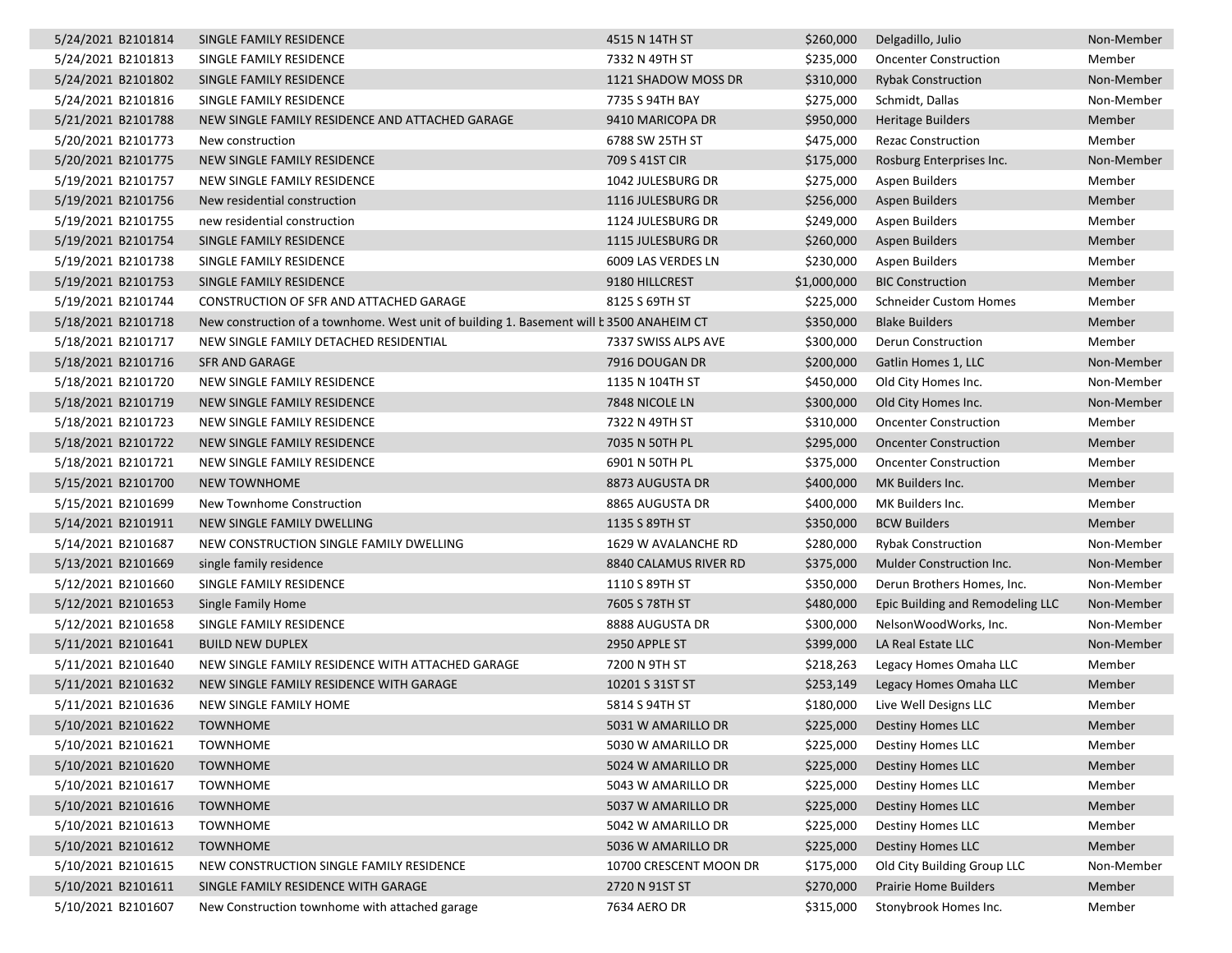| 5/10/2021 B2101605 | <b>TOWNHOME WITH GARAGE</b>                           | 7630 AERO DR          | \$340,000 | Stonybrook Homes Inc.            | Member     |
|--------------------|-------------------------------------------------------|-----------------------|-----------|----------------------------------|------------|
| 5/7/2021 B2101583  | New residential construction                          | 6531 VERANO DR        | \$230,000 | Aspen Builders                   | Member     |
| 5/7/2021 B2101595  | <b>TOWNHOME</b>                                       | 5025 W AMARILLO DR    | \$225,000 | <b>Destiny Homes LLC</b>         | Member     |
| 5/7/2021 B2101594  | SINGLE FAMILY RESIDENCE                               | 7855 NICOLE LN        | \$300,000 | <b>Odbert Built Construction</b> | Non-Member |
| 5/7/2021 B2101592  | SINGE FAMILY RESIDENCE                                | 7911 PATRICK AVE      | \$300,000 | <b>Odbert Built Construction</b> | Non-Member |
| 5/6/2021 B2101579  | SINGLE FAMILY RESIDENCE WITH GARAGE                   | 7667 AERO DR          | \$275,000 | Fowler Custom Homes              | Non-Member |
| 5/6/2021 B2101573  | SINGLE FAMILY RESIDENCE                               | 8936 SANDALWOOD CT    | \$476,998 | Van Horn Family Building Co LLC  | Member     |
| 5/5/2021 B2101561  | SINGLE FAMILY RESIDENCE                               | 1100 S 88TH ST        | \$520,000 | <b>Bell Construction</b>         | Non-Member |
| 5/4/2021 B2101547  | SINGLE FAMILY RESIDENCE                               | 7918 S 68TH ST        | \$291,000 | Buhr Homes Inc.                  | Member     |
| 5/4/2021 B2101544  | New townhouse with attached garage                    | 9616 CASA COLINA DR   | \$600,000 | <b>Heritage Builders</b>         | Member     |
| 5/4/2021 B2101543  | NEW TOWNHOME WITH ATTACHED GARAGE                     | 9624 CASA COLINA DR   | \$600,000 | <b>Heritage Builders</b>         | Member     |
| 5/4/2021 B2101548  | SINGLE FAMILY RESIDENCE WITH GARAGE                   | 4331 W REBECCA LN     | \$250,000 | Hunt Clark Builders              | Non-Member |
| 5/4/2021 B2101550  | New construction residential                          | 9503 AUTUMN MEADOW LN | \$375,000 | Murray Custom Homes LLC          | Member     |
| 5/4/2021 B2101549  | New construction residential                          | 8929 ROCKY TOP RD     | \$400,000 | Murray Custom Homes LLC          | Member     |
| 5/3/2021 B2101525  | SINGLE FAMILY RESIDENCE                               | 450 N 104TH ST        | \$212,121 | Dun Rite Homes                   | Non-Member |
| 5/1/2021 B2101517  | <b>NEW DUPLEX</b>                                     | 2922 APPLE ST         | \$399,000 | <b>Quality Block Inc.</b>        | Non-Member |
| 4/30/2021 B2101506 | NEW SINGLE FAMILY RESIDENCE WITH ATTACHED GARAGE      | 7421 N 50TH ST        | \$190,000 | <b>Richmond Hill Homes Inc.</b>  | Non-Member |
| 4/30/2021 B2101505 | NEW SINGLE FAMILY RESIDENCE WITH ATTACHED GARAGE      | 7312 N 49TH ST        | \$190,000 | Richmond Hill Homes Inc          | Non-Member |
| 4/30/2021 B2101504 | NEW SINGLE FAMILY RESIDENCE WITH ATTACHED GARAGE      | 7410 N 49TH ST        | \$190,000 | Richmond Hill Homes Inc          | Non-Member |
| 4/30/2021 B2101510 | <b>TOWNHOUSE WITH GARAGE</b>                          | 200 HALF MOON DR      | \$100,000 | Smetter Custom Homes Inc.        | Member     |
| 4/30/2021 B2101509 | <b>TOWNHOUSE WITH GARAGE</b>                          | 206 HALF MOON DR      | \$100,000 | Smetter Custom Homes Inc.        | Member     |
| 4/30/2021 B2101508 | <b>TOWNHOUSE WITH GARAGE</b>                          | 212 HALF MOON DR      | \$100,000 | Smetter Custom Homes Inc.        | Member     |
| 4/30/2021 B2101507 | NEW TOWNHOME WITH GARAGE                              | 218 HALF MOON DR      | \$100,000 | Smetter Custom Homes Inc.        | Member     |
| 4/29/2021 B2101484 | NEW RESIDENTIAL CONSTRUCTION                          | 6409 VERANO DR        | \$254,000 | Aspen Builders                   | Member     |
| 4/29/2021 B2101485 | <b>NEW DUPLEX</b>                                     | 1625 N 14TH ST        | \$300,000 | <b>PBI Properties LLC</b>        | Non-Member |
| 4/29/2021 B2101482 | NEW SINGLE FAMILY RESIDENCE AND GARAGE                | 9006 TRADER DR        | \$260,000 | Spring Valley Homes Inc.         | Non-Member |
| 4/28/2021 B2101467 | sfh                                                   | 2330 S 89TH ST        | \$380,000 | <b>BK Custom Homes</b>           | Non-Member |
| 4/28/2021 B2101466 | SINGLE FAMILY RESIDENCE                               | 8817 CALAMUS RIVER RD | \$430,000 | <b>BK Custom Homes</b>           | Non-Member |
| 4/28/2021 B2101463 | NEW SINGLE FAMILY RESIDENCE                           | 8025 S 68TH ST        | \$271,000 | Buhr Homes Inc.                  | Member     |
| 4/28/2021 B2101471 | New construction SFR                                  | 10236 S 26TH ST       | \$150,000 | Manion Construction Inc.         | Non-Member |
| 4/28/2021 B2101450 | NEW SINGLE FAMILY RESIDENCE WITH ATTACHED GARAGE      | 3433 RENEGADE BLVD    | \$260,000 | NCD 1 Inc                        | Non-Member |
| 4/28/2021 B2101449 | NEW SINGLE FAMILY RESIDENCE WITH ATTACHED GARAGE      | 5951 OPUS CIR         | \$305,000 | NCD 1 Inc                        | Non-Member |
| 4/28/2021 B2101462 | New construction of single-family residence w/ garage | 2732 N 91ST ST        | \$185,000 | <b>Prairie Home Builders</b>     | Member     |
| 4/28/2021 B2101457 | New single-family home construction w/ Garage         | 2737 N 91ST ST        | \$228,000 | <b>Prairie Home Builders</b>     | Member     |
| 4/28/2021 B2101459 | NEW SINGLE FAMILY RESIDENCE                           | 9012 TRADER DR        | \$260,000 | Spring Valley Homes Inc.         | Non-Member |
| 4/28/2021 B2101448 | NEW SINGLE FAMILY RESIDENCE WITH ATTACHED GARAGE      | 3439 RENEGADE BLVD    | \$260,000 | Venture Holding LLC              | Non-Member |
| 4/27/2021 B2101440 | NEW SINGLE FAMILY RESIDENCE                           | 7321 SWISS ALPS AVE   | \$300,000 | JD Builders Inc                  | Non-Member |
| 4/27/2021 B2101444 | NEW TOWNHOME                                          | 9446 MERRYVALE DR     | \$225,000 | Kroeker & Gubser Development     | Non-Member |
| 4/27/2021 B2101443 | <b>NEW TOWNHOME</b>                                   | 9440 MERRYVALE DR     | \$225,000 | Kroeker & Gubser Development     | Non-Member |
| 4/27/2021 B2101439 | <b>NEW TOWNHOME</b>                                   | 9434 MERRYVALE DR     | \$225,000 | Kroeker & Gubser Development     | Non-Member |
| 4/27/2021 B2101434 | NEW SINGLE FAMILY RESIDENCE                           | 8821 S 81ST ST        | \$180,000 | The Sak Company LLC              | Non-Member |
| 4/26/2021 B2101422 | New Residential Construction                          | 6781 SW 25TH ST       | \$235,000 | Aspen Builders                   | Member     |
| 4/26/2021 B2101414 | New residential construction                          | 6601 VERANO DR        | \$267,000 | <b>Aspen Builders</b>            | Member     |
| 4/26/2021 B2101821 | Single family residential plus garage                 | 2905 W WASHINGTON ST  | \$168,475 | <b>Hartland Homes</b>            | Member     |
|                    |                                                       |                       |           |                                  |            |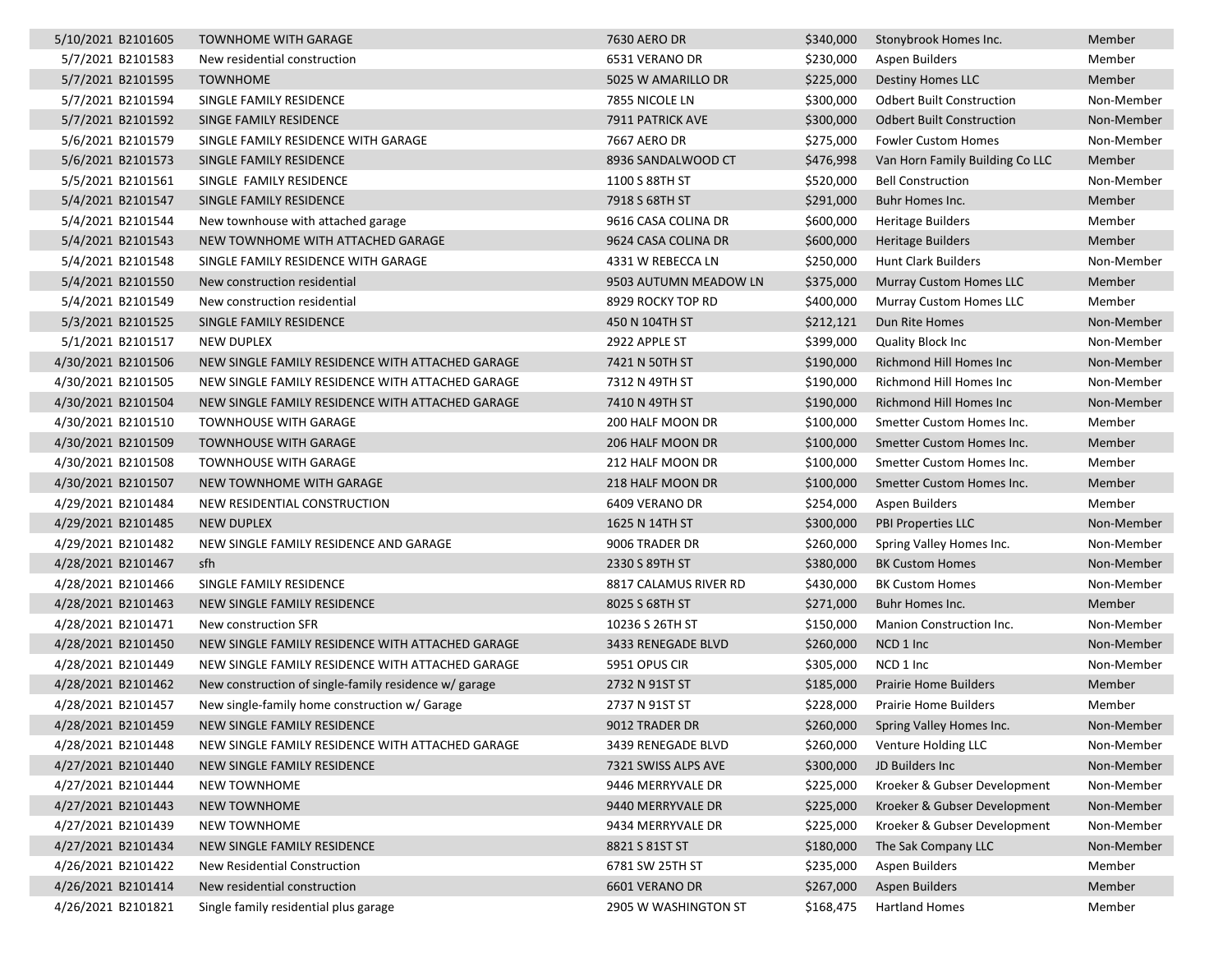| 4/26/2021 B2101425 | S.F.H                                                                                        | 1619 W AVALANCHE RD   | \$425,000 | <b>Simply Home Builders</b>                    | Non-Member |
|--------------------|----------------------------------------------------------------------------------------------|-----------------------|-----------|------------------------------------------------|------------|
| 4/26/2021 B2101430 | SINGLE FAMILY RESIDENCE WITH GARAGE                                                          | 8736 S 81ST ST        | \$410,000 | Stonybrook Homes Inc.                          | Member     |
| 4/23/2021 B2101405 | SINGLE FAMILY HOME WIT 3 STALL ATTACHED GARAGE                                               | 6245 S 114th ST       | \$650,000 | Hiatt Construction & Remodeling LLC Non-Member |            |
| 4/23/2021 B2101393 | SFR with Attached garage                                                                     | 9215 SWAN CREEK RD    | \$500,000 | Hiatt Construction & Remodeling LLC Non-Member |            |
| 4/23/2021 B2101391 | SFR with attached 3 stall garage                                                             | 9121 RATTLESNAKE RD   | \$450,000 | Hiatt Construction & Remodeling LLC Non-Member |            |
| 4/23/2021 B2101388 | Single Family Residence                                                                      | 9005 ROCK RIVER RD    | \$400,000 | Hiatt Construction & Remodeling LLC Non-Member |            |
| 4/22/2021 B2101384 | SINGLE FAMILY DWELLING                                                                       | 2340 BIG TIMBER RD    | \$350,000 | <b>Avid Builders</b>                           | Member     |
| 4/22/2021 B2101383 | <b>NEW CONSTRUCTION</b>                                                                      | 3645 SAINT PAUL AVE   | \$160,000 | Star City Custom Homes LLC                     | Non-Member |
| 4/21/2021 B2101367 | NEW SINGLE FAMILY RESIDENCE                                                                  | 7921 S 69TH ST        | \$280,000 | <b>Aspen Builders</b>                          | Member     |
| 4/21/2021 B2101445 | <b>BUILDING NEW TOWNHOME</b>                                                                 | 9029 RED SKY LN       | \$195,000 | <b>CB Townhomes</b>                            | Member     |
| 4/21/2021 B2101366 | Build townhouse from ground up                                                               | 9023 RED SKY LN       | \$195,000 | <b>CB Townhomes</b>                            | Member     |
| 4/21/2021 B2101365 | <b>NEW TOWNHOME</b>                                                                          | 9017 RED SKY LN       | \$195,000 | <b>CB Townhomes</b>                            | Member     |
| 4/21/2021 B2101364 | <b>NEW TOWNHOUSE</b>                                                                         | 9011 RED SKY LN       | \$195,000 | <b>CB Townhomes</b>                            | Member     |
| 4/21/2021 B2101362 | New SFD                                                                                      | 9432 FRIEDMAN ST      | \$212,121 | Dun Rite Homes                                 | Non-Member |
| 4/21/2021 B2101361 | NEW SINGLE FAMILY RESIDENCE AND GARAGE                                                       | 8910 WHITE HORSE WAY  | \$400,000 | <b>Frazier Construction</b>                    | Member     |
| 4/21/2021 B2101360 | 3 MILE - SINGLE FAMILY RESIDENCE                                                             | 7866 W SCHELLPEPER DR | \$380,000 | Newcastle Construction Inc                     | Non-Member |
| 4/21/2021 B2101359 | NEW SINGLE FAMILY HOME                                                                       | 4121 W MARTI CIR      | \$328,000 | <b>Tenopir and Tenopir Construction</b>        | Non-Member |
| 4/20/2021 B2101316 | SINGLE FAMILY RESIDENCE                                                                      | 9550 PRAIRIE WIND RD  | \$361,800 | Sampson Residential Construction               | Member     |
| 4/19/2021 B2101301 | NEW SINGLE FAMILY RESIDENCE                                                                  | 905 N 104TH ST        | \$300,000 | Derun Construction                             | Member     |
| 4/19/2021 B2101303 | Single Family Residential plus Garage                                                        | 4269 W HANCOCK CT     | \$186,870 | <b>Hartland Homes</b>                          | Member     |
| 4/19/2021 B2101299 | NEW SINGLE FAMILY HOME                                                                       | 5916 S 94TH ST        | \$180,000 | Live Well Designs LLC                          | Member     |
| 4/19/2021 B2101305 | SINGLE FAMILY RESIDENCE                                                                      | 9619 TOMA RD          | \$375,000 | <b>MPI Custom Homes</b>                        | Non-Member |
| 4/16/2021 B2101281 | NEW SINGLE FAMILY RESIDENCE WITH GARAGE                                                      | 7348 N 9TH ST         | \$249,039 | Legacy Homes Omaha LLC                         | Member     |
| 4/16/2021 B2101280 | SINGLE FAMILY RESIDENCE unfinished LL 635 sq ft finished LL 905 sq ft mai 3123 ABBOTSFORD LN |                       | \$199,979 | Legacy Homes Omaha LLC                         | Member     |
| 4/16/2021 B2101279 | NEW SINGLE FAMILY RESIDENCE WITH GARAGE                                                      | 10101 S 31ST ST       | \$264,717 | Legacy Homes Omaha LLC                         | Member     |
| 4/16/2021 B2101290 | SINGLE FAMILY HOME WITH GARAGE                                                               | 1700 NW 54TH ST       | \$275,000 | Muehling Homes Inc.                            | Non-Member |
| 4/15/2021 B2101265 | SINGLE FAMILY RESIDENCE                                                                      | 1817 NW 55TH ST       | \$250,000 | Don Johnson Homes Inc.                         | Member     |
| 4/15/2021 B2101275 | SINGLE FAMILY RESIDENCE FINISHED BASEMENT WITH GARAGE                                        | 1125 S 89TH ST        | \$400,000 | <b>Hildy Homes</b>                             | Non-Member |
| 4/15/2021 B2101269 | SINGLE FAMILY RESIDENCE WITH GARAGE                                                          | 2911 APPLE ST         | \$150,000 | <b>Hunt Clark Builders</b>                     | Non-Member |
| 4/15/2021 B2101272 | SINGLE FAMILY RESIDENCE                                                                      | 8905 ROCK RIVER RD    | \$550,000 | <b>Maven Homes</b>                             | Non-Member |
| 4/15/2021 B2101263 | SINGLE FAMILY RESIDENCE                                                                      | 9331 HILLCREST        | \$405,000 | <b>Murray Custom Homes LLC</b>                 | Member     |
| 4/13/2021 B2101224 | NEW SINGLE FAMILY RESIDENCE                                                                  | 757 W PANORAMA RD     | \$247,000 | <b>Aspen Builders</b>                          | Member     |
| 4/13/2021 B2101220 | SINGLE FAMILY RESIDENCE                                                                      | 2417 BIG TIMBER RD    | \$340,000 | <b>Avid Builders</b>                           | Member     |
| 4/13/2021 B2101217 | SINGLE FAMILY HOME                                                                           | 2345 BIG TIMBER RD    | \$424,000 | <b>Element Homes</b>                           | Member     |
| 4/13/2021 B2101215 | SINGLE FAMILY HOME                                                                           | 2231 BIG TIMBER RD    | \$369,000 | Element Homes                                  | Member     |
| 4/13/2021 B2101234 | SINGLE FAMILY RESIDENCE                                                                      | 6025 LAS VERDES LN    | \$315,000 | <b>Fowler Custom Homes</b>                     | Non-Member |
| 4/13/2021 B2101230 | Single Family Residence                                                                      | 3219 GRETA DR         | \$389,900 | <b>Fowler Custom Homes</b>                     | Non-Member |
| 4/13/2021 B2101246 | New single family home                                                                       | 8830 RANCH GATE RD    | \$450,000 | Milestone Builders LLC                         | Member     |
| 4/13/2021 B2101236 | NEW SINGLE FAMILY RESIDENCE                                                                  | 7317 SWISS ALPS AVE   | \$300,000 | <b>Oakview Builders</b>                        | Non-Member |
| 4/13/2021 B2101235 | NEW SINGLE FAMILY RESIDENCE                                                                  | 7311 SWISS ALPS AVE   | \$300,000 | <b>Oakview Builders</b>                        | Non-Member |
| 4/13/2021 B2101237 | 3-MIL NEW SINGLE FAMILY RESIDENCE                                                            | 11737 SEABISCUIT LN   | \$750,000 | Pride Homes                                    | Member     |
| 4/12/2021 B2101182 | NEW SINGLE FAMILY RESIDENCE WITH GARAGE                                                      | 7316 N 9TH ST         | \$236,324 | Legacy Homes Omaha LLC                         | Member     |
| 4/12/2021 B2101181 | NEW SINGLE FAMILY RESIDENCE WITH GARAGE                                                      | 7300 N 9TH ST         | \$172,618 | Legacy Homes Omaha LLC                         | Member     |
| 4/10/2021 B2101179 | New Construction Townhome W/attached garage                                                  | 9060 RED SKY LN       | \$380,000 | Stonybrook Homes Inc.                          | Member     |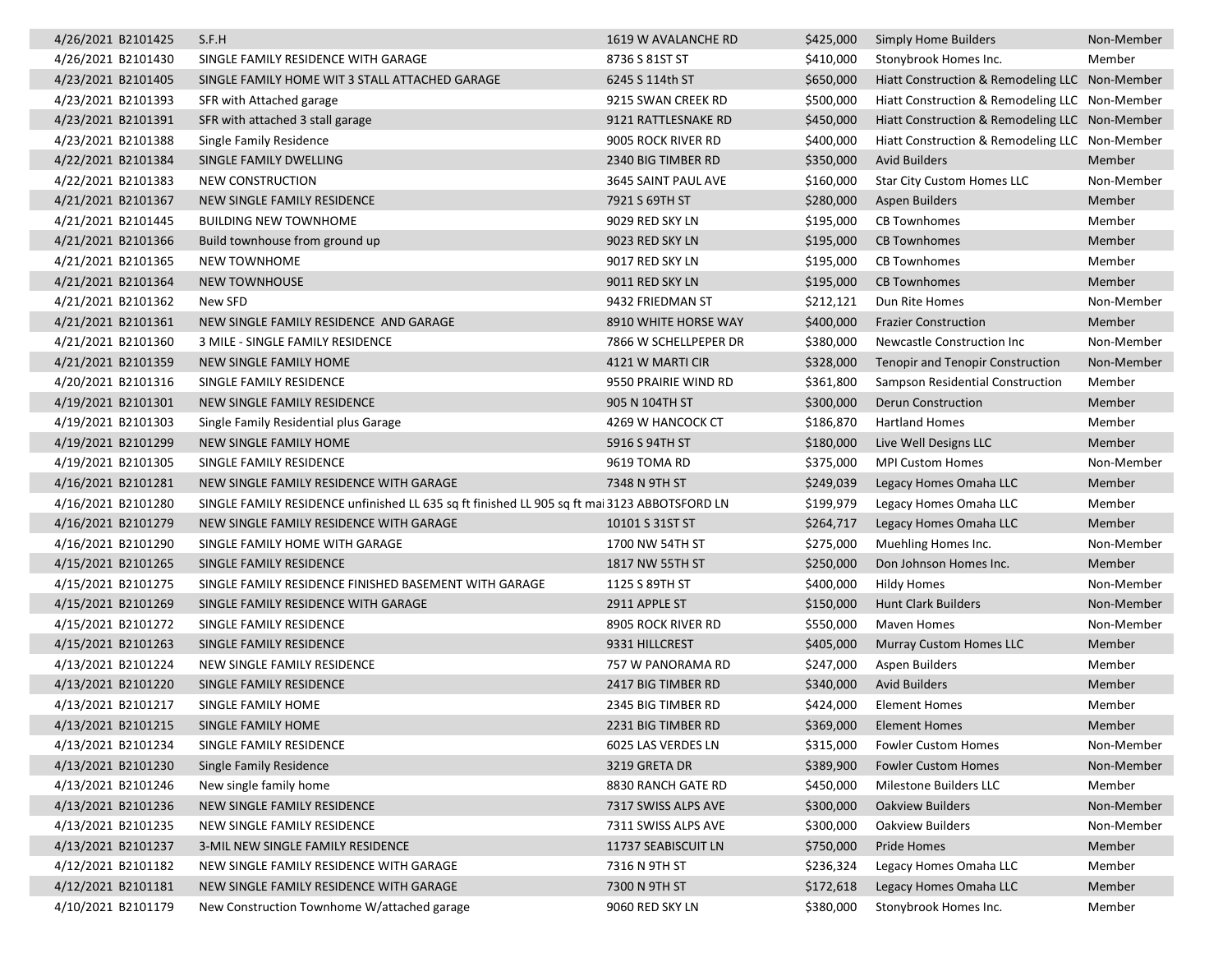| 4/10/2021 B2101178 | New Construction Townhome w/attached garage                                                | 9068 RED SKY LN          | \$325,000 | Stonybrook Homes Inc.            | Member     |
|--------------------|--------------------------------------------------------------------------------------------|--------------------------|-----------|----------------------------------|------------|
| 4/10/2021 B2101177 | New Construction Townhome w/attached garage                                                | 2815 REGENT PL           | \$315,000 | Stonybrook Homes Inc.            | Member     |
| 4/10/2021 B2101176 | New Construction  Townhome w/attached garge                                                | 2801 REGENT PL           | \$365,000 | Stonybrook Homes Inc.            | Member     |
| 4/9/2021 B2101175  | Single Family Home                                                                         | 1824 NW 55TH ST          | \$360,000 | Epic Building and Remodeling LLC | Non-Member |
| 4/8/2021 B2101153  | NEW SINGLE FAMILY RESIDENCE                                                                | 5957 S 94TH ST           | \$280,000 | Live Well Designs LLC            | Member     |
| 4/8/2021 B2101152  | NEW SINGLE FAMILY RESIDENCE                                                                | 5822 S 94TH ST           | \$280,000 | Live Well Designs LLC            | Member     |
| 4/8/2021 B2101144  | NEW SINGLE FAMILY RESIDENCE                                                                | 9010 MEDINAH DR          | \$420,000 | Maven Homes                      | Non-Member |
| 4/8/2021 B2101150  | sfr                                                                                        | <b>615 WATERSIDE WAY</b> | \$525,000 | Mulder Construction Inc.         | Non-Member |
| 4/7/2021 B2101130  | NEW SINGLE FAMILY RESIDENCE                                                                | 9401 BRIENNA DR          | \$212,121 | Dun Rite Homes                   | Non-Member |
| 4/7/2021 B2101126  | Single family residential plus garage                                                      | 2552 NW 57TH ST          | \$236,930 | <b>Hartland Homes</b>            | Member     |
| 4/7/2021 B2101129  | SINGLE FAMILY RESIDENCE                                                                    | 8800 RANCH GATE RD       | \$525,000 | One Ten Construction             | Non-Member |
| 4/6/2021 B2101159  | SFH                                                                                        | 9110 ROCK RIVER RD       | \$430,000 | <b>BK Custom Homes</b>           | Non-Member |
| 4/6/2021 B2101113  | NEW SINGLE FAMILY RESIDENCE                                                                | 8831 WHITE HORSE WAY     | \$350,000 | <b>DEC Contracting</b>           | Non-Member |
| 4/5/2021 B2101100  | CONSTRUCTION OF SINGLE FAMILY RESIDENCE AND ATTACHED GARAGE 10115 S 31ST ST                |                          | \$225,000 | <b>Schneider Custom Homes</b>    | Member     |
| 4/3/2021 B2101099  | NEW SINGLE FAMILY RESIDENCE                                                                | 8250 S 97TH ST           | \$550,000 | Keystone Homes                   | Member     |
| 4/2/2021 B2101065  | New Residential Construction                                                               | 6725 VERANO DR           | \$186,000 | Aspen Builders                   | Member     |
| 4/2/2021 B2101084  | SINGLE FAMILY RESIDENCE WITH GARAGE unfinished LL 198 sq ft finished 10211 S 31ST ST       |                          | \$259,163 | Legacy Homes Omaha LLC           | Member     |
| 4/2/2021 B2101078  | SINGLE FAMILY RESIDENCE unfinished LL 523 sq ft finished LL 1343 sq ft m: 10401 CENTURY LN |                          | \$243,047 | Legacy Homes Omaha LLC           | Member     |
| 4/2/2021 B2101074  | NEW SINGLE FAMILY RESIDENCE                                                                | 7332 N 9TH ST            | \$223,873 | Legacy Homes Omaha LLC           | Member     |
| 4/1/2021 B2101060  | NEW TOWNHOME WITH ATTACHED GARAGE                                                          | 5032 ALVO RD             | \$194,625 | Kinning Design Build             | Member     |
| 4/1/2021 B2101059  | <b>TOWNHOME WITH GARAGE</b>                                                                | 5024 ALVO RD             | \$194,625 | Kinning Design Build             | Member     |
| 4/1/2021 B2101058  | NEW TOWNHOME WITH ATTACHED GARAGE                                                          | 5016 ALVO RD             | \$194,625 | Kinning Design Build             | Member     |
| 4/1/2021 B2101057  | <b>TOWNHOUSE</b>                                                                           | 5008 ALVO RD             | \$194,625 | Kinning Design Build             | Member     |
| 4/1/2021 B2101054  | NEW SINGLE FAMILY RESIDENCE WITH GARAGE                                                    | 7210 N 9TH ST            | \$212,386 | Legacy Homes Omaha LLC           | Member     |
| 4/1/2021 B2101052  | SINGLE FAMILY WITH GARAGE unfinished LL 1254 sq ft main floor 1294 sq 3115 ABBOTSFORD LN   |                          | \$236,426 | Legacy Homes Omaha LLC           | Member     |
| 4/1/2021 B2101050  | SINGLE FAMILY RESIDENCE                                                                    | 7840 PATRICK AVE         | \$150,000 | <b>Pfeiffer Construction Inc</b> | Non-Member |
| 4/1/2021 B2101056  | NEW HOME CONSTRUCTION                                                                      | 9651 TOMA RD             | \$230,000 | The Sak Company LLC              | Non-Member |
| 3/31/2021 B2101037 | CONSTRUCTION OF SINGLE FAMILY RESIDENCE AND GARAGE                                         | 300 W SAUNDERS AVE       | \$150,000 | Habitat for Humanity             | Member     |
| 3/31/2021 B2101040 | NEW HOME CONSTRUCTION                                                                      | 7511 AERO DR             | \$190,000 | The Sak Company LLC              | Non-Member |
| 3/31/2021 B2101032 | 6309 Las Verdes lane - 6309 las verdes side applications                                   | 6309 LAS VERDES LN       | \$135,000 | <b>Tuscany Townhomes</b>         | Member     |
| 3/31/2021 B2101030 | 6317 Las Verdes lane New construction townhomes                                            | 6317 LAS VERDES LN       | \$135,000 | <b>Tuscany Townhomes</b>         | Member     |
| 3/31/2021 B2101029 | 6325 Las Verdes lane - 6325 side of townhome applications etc                              | 6325 LAS VERDES LN       | \$135,000 | <b>Tuscany Townhomes</b>         | Member     |
| 3/31/2021 B2101028 | 6333 Las Verdes Lane new construction townhomes                                            | 6333 LAS VERDES LN       | \$135,000 | <b>Tuscany Townhomes</b>         | Member     |
| 3/31/2021 B2101027 | 6334 SW 8th st - 6334 SW 8th side applications                                             | 6334 SW 8TH ST           | \$135,000 | <b>Tuscany Townhomes</b>         | Member     |
| 3/31/2021 B2101025 | 6326 SW 8th street new construction townhome                                               | 6326 SW 8TH ST           |           | \$135,000 Tuscany Townhomes      | Member     |
| 3/31/2021 B2101024 | 6318 SW 8th - 6318 sw 8th side applications                                                | 6318 SW 8TH ST           | \$135,000 | <b>Tuscany Townhomes</b>         | Member     |
| 3/31/2021 B2101023 | 6310 SW 8th street new construction townhome                                               | 6310 SW 8TH ST           | \$135,000 | <b>Tuscany Townhomes</b>         | Member     |
| 3/31/2021 B2101022 | 805 W Desert Vista dr - 805 side of townhome                                               | 805 W DESERT VISTA DR    | \$135,000 | <b>Tuscany Townhomes</b>         | Member     |
| 3/31/2021 B2101021 | 811 W Desert Vista Dr. new construction townhome                                           | 811 W DESERT VISTA DR    | \$135,000 | <b>Tuscany Townhomes</b>         | Member     |
| 3/30/2021 B2100994 | NEW SINGLE FAMILY RESIDENCE                                                                | 5733 S 114TH CT          | \$650,000 | <b>Fulton Construction</b>       | Member     |
| 3/30/2021 B2100982 | SINGLE FAMILY DETACHED HOME                                                                | 7327 SWISS ALPS AVE      | \$300,000 | Geysun Style Homes Inc.          | Non-Member |
| 3/30/2021 B2100980 | Single family residential plus garage                                                      | 2544 NW 57TH ST          | \$185,110 | Hartland Homes                   | Member     |
| 3/30/2021 B2101013 | NEW HOME CONSTRUCTION                                                                      | 8200 S 97TH ST           | \$230,000 | The Sak Company LLC              | Non-Member |
| 3/30/2021 B2101005 | 806 & 812 W desert vista dr - 812 w desert vista apps                                      | 812 W DESERT VISTA DR    | \$135,000 | <b>Tuscany Townhomes</b>         | Member     |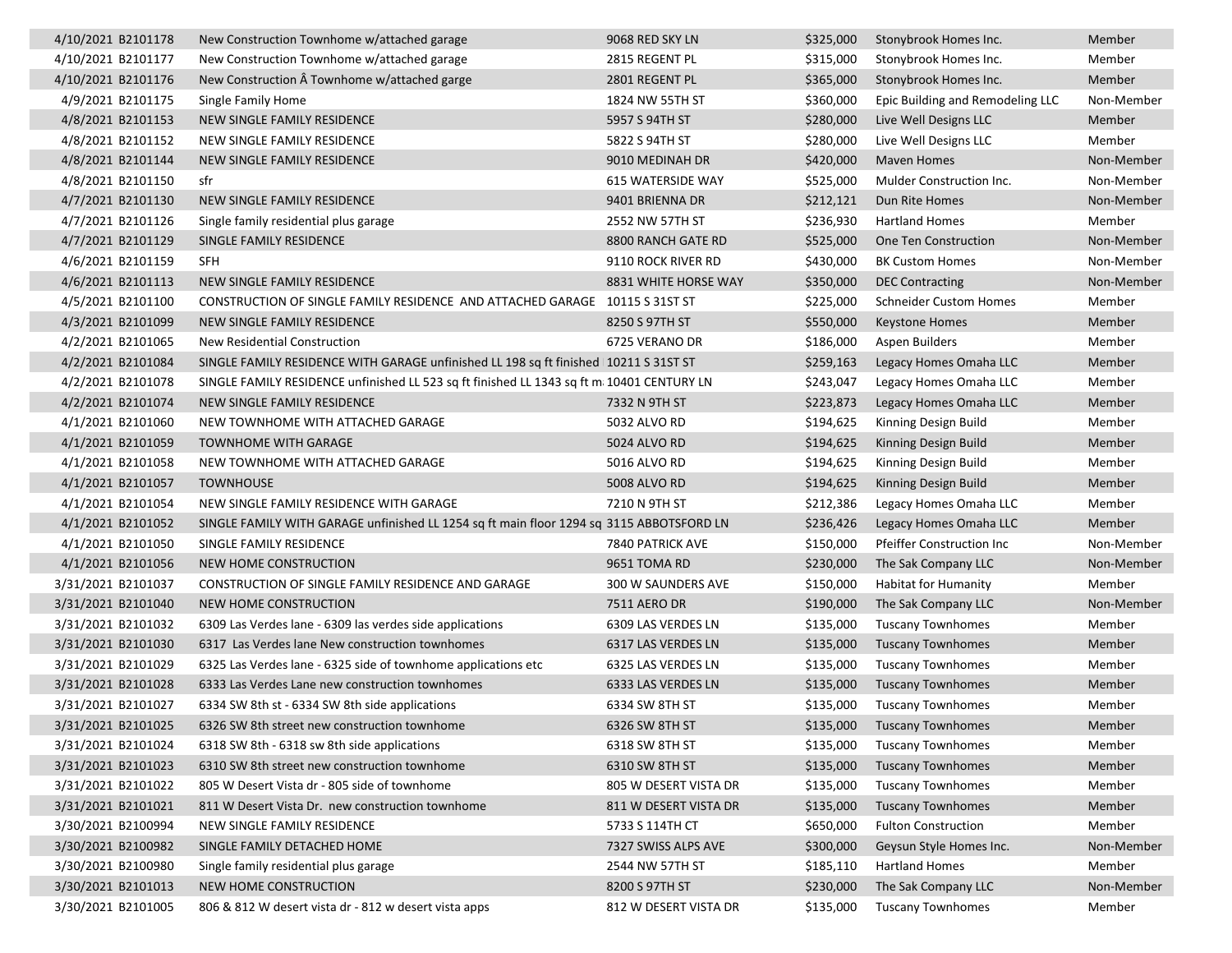| 3/30/2021 B2101004 | 806 & 812 W Desert Vista Drive New construction townhome           | 806 W DESERT VISTA DR | \$135,000 | <b>Tuscany Townhomes</b>       | Member     |
|--------------------|--------------------------------------------------------------------|-----------------------|-----------|--------------------------------|------------|
| 3/30/2021 B2101003 | 776 & 800 W Desert Vista Dr. - 800 w desert vista apps             | 800 W DESERT VISTA DR | \$135,000 | <b>Tuscany Townhomes</b>       | Member     |
| 3/30/2021 B2101002 | 776 & 800 W Desert Vista Drive new construction townhome           | 776 W DESERT VISTA DR | \$135,000 | <b>Tuscany Townhomes</b>       | Member     |
| 3/30/2021 B2101001 | 764 & 770 W Desert Vista Dr. -770 w desert vista apps              | 770 W DESERT VISTA DR | \$135,000 | <b>Tuscany Townhomes</b>       | Member     |
| 3/30/2021 B2101000 | 764 & 770 W Desert Vista Drive new construction townhome           | 764 W DESERT VISTA DR | \$135,000 | <b>Tuscany Townhomes</b>       | Member     |
| 3/30/2021 B2100998 | 752 & 758 W Desert Vista Dr - 758 w desert vista apps              | 758 W DESERT VISTA DR | \$135,000 | <b>Tuscany Townhomes</b>       | Member     |
| 3/30/2021 B2100997 | 752 & 758 W Desert Vista Dr. new construction townhome             | 752 W DESERT VISTA DR | \$135,000 | <b>Tuscany Townhomes</b>       | Member     |
| 3/30/2021 B2100996 | 740 & 746 W Desert Vista Dr. - 746 w desert vista applications     | 746 W DESERT VISTA DR | \$135,000 | <b>Tuscany Townhomes</b>       | Member     |
| 3/30/2021 B2100995 | 740 & 746 W Desert Vista Dr. New construction townhome             | 740 W DESERT VISTA DR | \$135,000 | <b>Tuscany Townhomes</b>       | Member     |
| 3/30/2021 B2100993 | 773 & 779 W Bellezza - 779 w bellezza apps                         | 779 W BELLEZZA ST     | \$135,000 | <b>Tuscany Townhomes</b>       | Member     |
| 3/30/2021 B2100992 | 773 & 779 W Bellezza st. new construction townhome                 | 773 W BELLEZZA ST     | \$135,000 | <b>Tuscany Townhomes</b>       | Member     |
| 3/30/2021 B2100991 | 761 & 767 W Bellezza - 767 w bellezza apps                         | 767 W BELLEZZA ST     | \$135,000 | <b>Tuscany Townhomes</b>       | Member     |
| 3/30/2021 B2100989 | 761 & 767 W Bellezza st New construction townhome                  | 761 W BELLEZZA ST     | \$135,000 | <b>Tuscany Townhomes</b>       | Member     |
| 3/30/2021 B2100988 | 749 & 755 W Bellezza - 755 w bellezza apps                         | 755 W BELLEZZA ST     | \$135,000 | <b>Tuscany Townhomes</b>       | Member     |
| 3/30/2021 B2100987 | 749 & 755 W Bellezza Street New construction townhome              | 749 W BELLEZZA ST     | \$135,000 | <b>Tuscany Townhomes</b>       | Member     |
| 3/30/2021 B2100985 | 737 & 743 W Bellezza - 743 w bellezza side applications            | 743 W BELLEZZA ST     | \$135,000 | <b>Tuscany Townhomes</b>       | Member     |
| 3/30/2021 B2100984 | 737 & 743 W Bellezza street New Construction Townhome              | 737 W BELLEZZA ST     | \$135,000 | <b>Tuscany Townhomes</b>       | Member     |
| 3/29/2021 B2100957 | HOUSE GARAGE BASEMENT                                              | 1640 PENNSYLVANIA CT  | \$360,000 | <b>Bugbee Homes</b>            | Member     |
| 3/29/2021 B2100969 | SINGLE FAMILY RESIDENCE WITH GARAGE                                | 6032 LAS VERDES LN    | \$300,000 | <b>Fowler Custom Homes</b>     | Non-Member |
| 3/29/2021 B2100966 | NEW TOWNHOME & GARAGE (SEE 774 W BELLEZZA)                         | 780 W BELLEZZA ST     | \$155,000 | <b>Tuscany Townhomes</b>       | Member     |
| 3/29/2021 B2100965 | NEW TOWNHOME & GARAGE(SEE 780 W BELLEZZA)                          | 774 W BELLEZZA ST     | \$155,000 | <b>Tuscany Townhomes</b>       | Member     |
| 3/29/2021 B2100964 | <b>TOWNHOME WITH GARAGE</b>                                        | 768 W BELLEZZA ST     | \$155,000 | <b>Tuscany Townhomes</b>       | Member     |
| 3/29/2021 B2100962 | <b>TOWNHOME WITH GARAGE</b>                                        | 762 W BELLEZZA ST     | \$155,000 | <b>Tuscany Townhomes</b>       | Member     |
| 3/29/2021 B2100960 | <b>TOWNHOME WITH GARAGE</b>                                        | 756 W BELLEZZA ST     | \$155,000 | <b>Tuscany Townhomes</b>       | Member     |
| 3/29/2021 B2100959 | 750 & 756 W Bellezza Street New Townhome construction              | 750 W BELLEZZA ST     | \$155,000 | <b>Tuscany Townhomes</b>       | Member     |
| 3/29/2021 B2100956 | 744 W Bellezza st                                                  | 744 W BELLEZZA ST     | \$155,000 | <b>Tuscany Townhomes</b>       | Member     |
| 3/29/2021 B2100955 | 738 & 744 W Bellezza Street. New construction townhome application | 738 W BELLEZZA ST     | \$155,000 | <b>Tuscany Townhomes</b>       | Member     |
| 3/26/2021 B2100934 | SINGLE FAMILY RESIDENCE                                            | 9233 HILLCREST        | \$500,000 | <b>BIC Construction</b>        | Member     |
| 3/26/2021 B2100935 | New construction residence                                         | 8943 SANDALWOOD CT    | \$357,000 | <b>Murray Custom Homes LLC</b> | Member     |
| 3/26/2021 B2100937 | SINGLE FAMILY RESIDENCE                                            | 8708 S 83RD CT        | \$350,000 | Old City Homes Inc.            | Non-Member |
| 3/26/2021 B2100936 | SINGLE FAMILY RESIDENCE                                            | 1005 N 104TH ST       | \$450,000 | Old City Homes Inc.            | Non-Member |
| 3/26/2021 B2100939 | SINGLE FAMILY RESIDENCE                                            | 8817 BUNKER CT        | \$400,000 | True North Custom Homes Inc    | Member     |
| 3/25/2021 B2100926 | SINGLE FAMILY RESIDENCE                                            | 8951 SANDALWOOD CT    | \$369,000 | Buhr Homes Inc.                | Member     |
| 3/25/2021 B2100916 | Single Family Home                                                 | 2230 S 89TH ST        | \$618,000 | <b>Ironwood Builders LLC</b>   | Member     |
| 3/25/2021 B2100949 | New construction of duplex                                         | 3016 APPLE ST         | \$399,000 | <b>Quality Block Inc</b>       | Non-Member |
| 3/24/2021 B2100909 | SINGLE FAMILY RESIDENCE                                            | 2141 BIG TIMBER RD    | \$423,000 | Element Homes                  | Member     |
| 3/24/2021 B2100898 | Single family residential plus garage                              | 2828 W WASHINGTON ST  | \$180,768 | <b>Hartland Homes</b>          | Member     |
| 3/24/2021 B2100912 | NEW SINGLE FAMILY RESIDENCE                                        | 531 DEEP WATER BAY    | \$850,000 | Mulder Construction Inc.       | Non-Member |
| 3/24/2021 B2100906 | SINGLE FAMILY RESIDENCE                                            | 7015 N 50TH PL        | \$300,000 | <b>Oncenter Construction</b>   | Member     |
| 3/24/2021 B2100914 | New Construction townhome w/attached garage                        | 2717 REGENT PL        | \$350,000 | Stonybrook Homes Inc.          | Member     |
| 3/24/2021 B2100913 | TOWNHOME WITH ATTACHED GARAGE                                      | 2725 REGENT PL        | \$350,000 | Stonybrook Homes Inc.          | Member     |
| 3/24/2021 B2100902 | NEW SINGLE FAMILY RESIDENCE                                        | 8921 TRADER CT        | \$315,000 | <b>Wasser Builders</b>         | Member     |
| 3/23/2021 B2100892 | NEW SINGLE FAMILY RESIDENCE                                        | 1721 NW 54TH ST       | \$300,000 | <b>CLM Homes</b>               | Non-Member |
| 3/23/2021 B2100891 | SINGLE FAMILY RESIDENCE                                            | 1825 NW 55TH ST       | \$300,000 | <b>CLM Homes</b>               | Non-Member |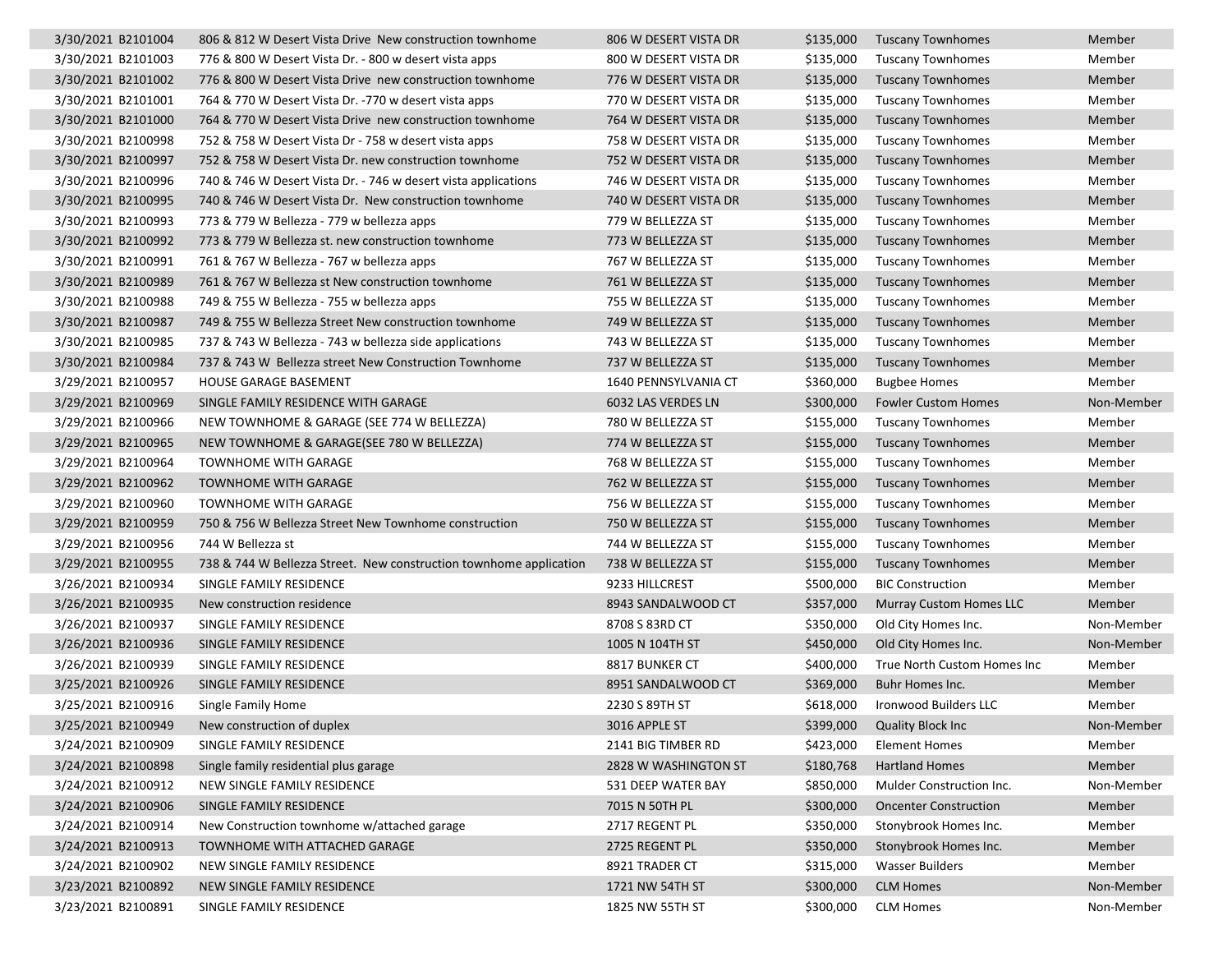| 3/23/2021 B2100876 | SINGLE FAMILY RESIDENCE                                                                | 5620 W ADAMS ST       | \$400,000 | Destiny Homes LLC                | Member     |
|--------------------|----------------------------------------------------------------------------------------|-----------------------|-----------|----------------------------------|------------|
| 3/23/2021 B2100888 | SINGLE FAMILY RESIDENCE                                                                | 8901 RANCH GATE RD    | \$175,000 | Old City Building Group LLC      | Non-Member |
| 3/22/2021 B2100862 | NEW SINGLE FAMILY RESIDENCE                                                            | 924 N 105TH ST        | \$300,000 | Derun Construction               | Member     |
| 3/22/2021 B2100872 | SINGLE FAMILY RESIDENCE                                                                | 9200 PONY EXPRESS RD  | \$300,000 | Detty, Jason & Kelli             | Non-Member |
| 3/22/2021 B2100871 | Single Family Home                                                                     | 2581 BIG TIMBER RD    | \$350,000 | <b>Element Homes</b>             | Member     |
| 3/22/2021 B2100870 | SINGLE FAMILY HOME                                                                     | 2575 BIG TIMBER RD    | \$350,000 | <b>Element Homes</b>             | Member     |
| 3/22/2021 B2100875 | SINGLE FAMILY RANCH HOME WITH FINISHED BASEMENT AND 3 CAR GAR. 1115 S 89TH ST          |                       | \$400,000 | Hildy Homes                      | Non-Member |
| 3/22/2021 B2100869 | <b>TOWNHOUSE WITH GARAGE</b>                                                           | 224 HALF MOON DR      | \$100,000 | Smetter Custom Homes Inc.        | Member     |
| 3/22/2021 B2100868 | NEW TOWNHOME WITH GARAGE                                                               | 230 HALF MOON DR      | \$100,000 | Smetter Custom Homes Inc.        | Member     |
| 3/22/2021 B2100867 | <b>TOWNHOUSE WITH GARAGE</b>                                                           | 236 HALF MOON DR      | \$100,000 | Smetter Custom Homes Inc.        | Member     |
| 3/22/2021 B2100866 | NEW TOWNHOME WITH GARAGE                                                               | 242 HALF MOON DR      | \$100,000 | Smetter Custom Homes Inc.        | Member     |
| 3/21/2021 B2100855 | Single family home                                                                     | 9740 MORTENSEN DR     | \$350,000 | Epic Building and Remodeling LLC | Non-Member |
| 3/21/2021 B2100854 | NEW SINGLE FAMILY RESIDENCE                                                            | <b>5802 OPUS DR</b>   | \$350,000 | Epic Building and Remodeling LLC | Non-Member |
| 3/19/2021 B2100938 | SINGLE FAMILY RESIDENCE                                                                | 1301 S 97TH ST        | \$525,000 | <b>Fulton Construction</b>       | Member     |
| 3/18/2021 B2100830 | NEW SINGLE FAMILY RESIDENCE GARAGE AND BASEMENT                                        | 3303 N 92ND ST        | \$250,000 | <b>Bugbee Homes</b>              | Member     |
| 3/18/2021 B2100829 | NEW SINGLE FAMILY RESIDENCE (AND BASEMENT)                                             | 3316 N 92ND ST        | \$325,000 | <b>Bugbee Homes</b>              | Member     |
| 3/18/2021 B2100832 | NEW SINGLE FAMILY RESIDENCE                                                            | 8000 S 68TH ST        | \$239,000 | Buhr Homes Inc.                  | Member     |
| 3/18/2021 B2100831 | NEW SINGLE FAMILY RESIDENCE WITH GARAGE                                                | 9686 TOPHER BLVD      | \$400,000 | <b>Frazier Construction</b>      | Member     |
| 3/18/2021 B2100835 | SINGLE DETACHED RESIDENCE                                                              | 10260 STARLIGHT BAY   | \$700,000 | <b>Great Plains Custom Homes</b> | Member     |
| 3/18/2021 B2100828 | NEW SINGLE FAMILY RESIDENCE                                                            | 8210 S 97TH ST        | \$300,000 | <b>MPI Custom Homes</b>          | Non-Member |
| 3/18/2021 B2100817 | NEW SINGLE FAMILY HOME                                                                 | 8821 BUCKLEY CREEK RD | \$360,000 | <b>Synergy Homes</b>             | Member     |
| 3/17/2021 B2100793 | New construction of a townhome in Anaheim Court Addition. Lot 3 west u 3516 ANAHEIM CT |                       | \$355,000 | <b>Blake Builders</b>            | Member     |
| 3/17/2021 B2100808 | NEW SINGLE FAMILY RESIDENCE                                                            | 8240 S 97TH ST        | \$462,393 | Innovative Homes & Design        | Non-Member |
| 3/17/2021 B2100796 | SFR                                                                                    | 1530 W BIG SKY RD     | \$190,000 | Lewis Homes                      | Member     |
| 3/17/2021 B2100815 | NEW SINGLE FAMILY RESIDENCE AND GARAGE                                                 | 9837 S 79TH ST        | \$260,000 | Spring Valley Homes Inc.         | Non-Member |
| 3/17/2021 B2100814 | NEW SINGLE FAMILY RESIDENCE AND GARAGE                                                 | 9819 S 79TH ST        | \$260,000 | Spring Valley Homes Inc.         | Non-Member |
| 3/17/2021 B2100812 | SINGLE FAMILY RESIDENCE                                                                | 7622 S 66TH ST        | \$450,000 | <b>Synergy Homes</b>             | Member     |
| 3/17/2021 B2100811 | NEW SINGLE FAMILY HOME                                                                 | 7100 NW 2ND ST        | \$490,000 | <b>Synergy Homes</b>             | Member     |
| 3/16/2021 B2100770 | 7921 Lena Street New Home Single Family Construction - Lot 10 Block 5 W 7921 LENA ST   |                       | \$239,200 | <b>BHI Companies</b>             | Non-Member |
| 3/16/2021 B2100790 | New Single Family Residence and Garage                                                 | 9641 KRUSE AVE        | \$290,000 | <b>Medallion Custom Homes</b>    | Member     |
| 3/16/2021 B2100782 | Permit Application for New Single Family Residence                                     | 3030 W GAZEBO RD      | \$950,000 | MK Builders Inc.                 | Member     |
| 3/16/2021 B2100780 | new construction residential home                                                      | 6001 LAS VERDES LN    | \$325,000 | <b>Murray Custom Homes LLC</b>   | Member     |
| 3/16/2021 B2100778 | New construction residential home.                                                     | 6000 LAS VERDES LN    | \$325,000 | <b>Murray Custom Homes LLC</b>   | Member     |
| 3/15/2021 B2100766 | New construction of a townhome in Anaheim Court Addition. East Unit                    | 3524 ANAHEIM CT       | \$355,000 | <b>Blake Builders</b>            | Member     |
| 3/15/2021 B2100753 | SINGLE FAMILY RESIDENCE WITH GARAGE                                                    | 10110 S 31ST ST       | \$181,029 | Legacy Homes Omaha LLC           | Member     |
| 3/15/2021 B2100760 | CONSTRUCTION OF SFR AND ATTACHED GARAGE                                                | 758 W PANORAMA RD     |           | \$225,000 Schneider Custom Homes | Member     |
| 3/15/2021 B2100759 | CONSTRUCTION OF SFR AND ATTACHED GARAGE                                                | 8001 LILEE LN         | \$225,000 | <b>Schneider Custom Homes</b>    | Member     |
| 3/15/2021 B2100754 | Single Family Home with Attached Garage                                                | 7400 N 49TH ST        | \$286,000 | Urban Homes                      | Non-Member |
| 3/14/2021 B2100747 | NEW CONSTRUCTION TOWNHOME WITH ATTACHED GARAGE                                         | 7520 AERO DR          | \$325,000 | Stonybrook Homes Inc.            | Member     |
| 3/14/2021 B2100746 | NEW CONSTRUCTION TOWNHOME WITH ATTACHED GARAGE                                         | 7512 AERO DR          | \$325,000 | Stonybrook Homes Inc.            | Member     |
| 3/13/2021 B2100745 | NEW SINGLE FAMILY RESIDENCE                                                            | 8847 AUGUSTA DR       | \$450,000 | MK Builders Inc.                 | Member     |
| 3/12/2021 B2100734 | NEW SINGLE FAMILY RESIDENCE                                                            | 6410 VERANO DR        | \$206,000 | Aspen Builders                   | Member     |
| 3/12/2021 B2100755 | NEW SINGLE FAMILY RESIDENCE                                                            | 1700 W C ST           | \$150,000 | <b>CB Townhomes</b>              | Member     |
| 3/12/2021 B2100740 | Single Residence                                                                       | 10250 MOONLIGHT BAY   | \$700,000 | <b>Great Plains Custom Homes</b> | Member     |
|                    |                                                                                        |                       |           |                                  |            |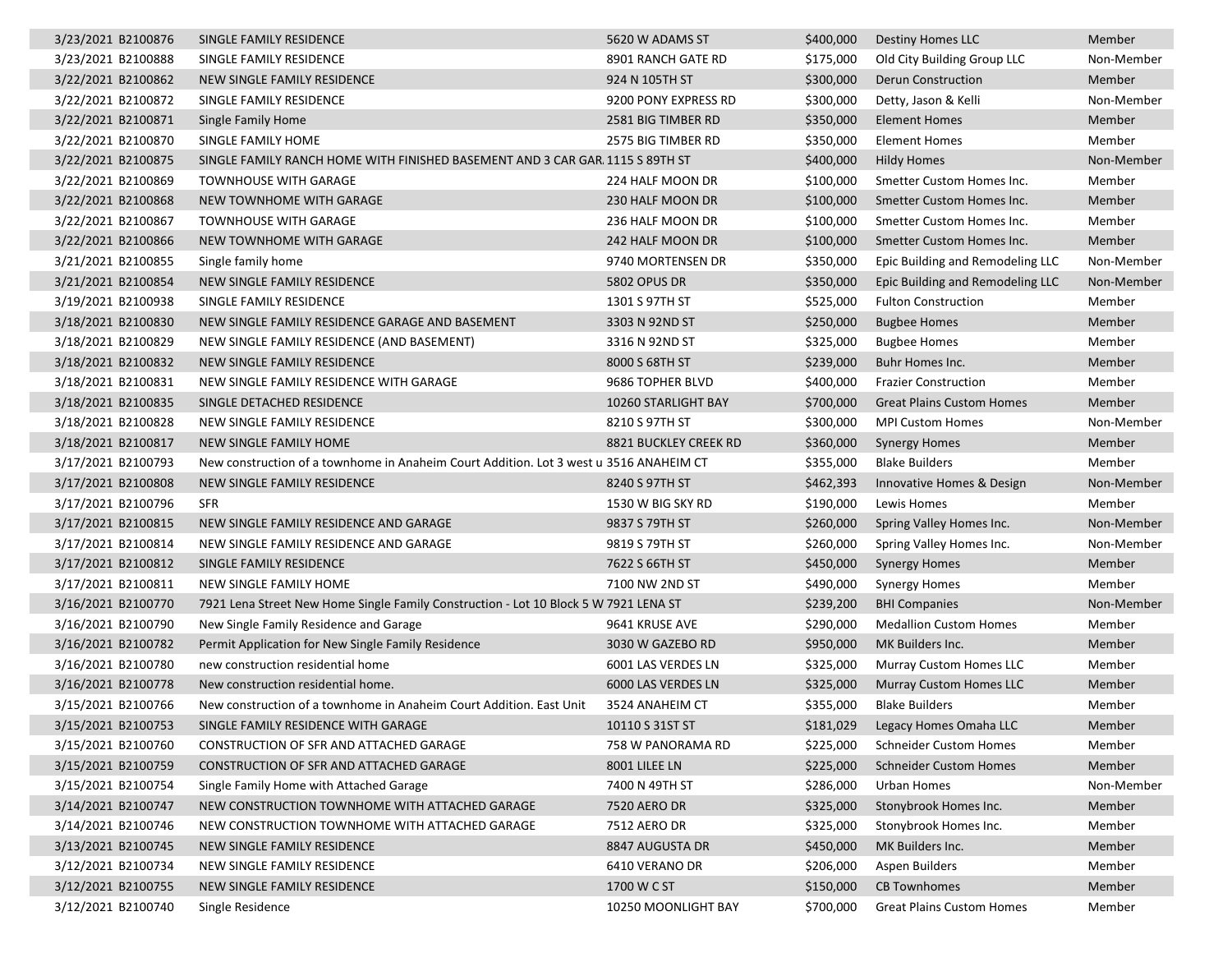| 3/12/2021 B2100737 | NEW SINGLE FAMILY RESIDENCE AND ATTACHED GARAGE | 6720 CAVVY RD           | \$225,000   | <b>Schneider Custom Homes</b>   | Member     |
|--------------------|-------------------------------------------------|-------------------------|-------------|---------------------------------|------------|
| 3/12/2021 B2100736 | NEW SINGLE FAMILY HOME                          | 1525 LONGS PEAK CIR     | \$240,000   | <b>Wilderness Builders</b>      | Non-Member |
| 3/11/2021 B2100712 | SINGLE FAMILY RESIDENCE WITH GARAGE             | 3457 RENEGADE BLVD      | \$200,000   | Gatlin Homes 1 LLC              | Non-Member |
| 3/11/2021 B2100711 | SINGLE FAMILY RESIDENCE                         | 13800 S 12TH ST         | \$450,000   | <b>Heritage Builders</b>        | Member     |
| 3/11/2021 B2100719 | <b>CONSTRUCTION NEW HOME</b>                    | 8911 WHITE HORSE WAY    | \$350,000   | <b>MPI Custom Homes</b>         | Non-Member |
| 3/10/2021 B2100709 | <b>NEW TOWNHOME</b>                             | 2633 BARNARD RD         | \$150,000   | Manion Construction Inc.        | Non-Member |
| 3/10/2021 B2100708 | <b>NEW TOWNHOME</b>                             | 2625 BARNARD RD         | \$150,000   | Manion Construction Inc.        | Non-Member |
| 3/10/2021 B2100702 | NEW SINGLE FAMILY RESIDENCE AND GARAGE          | 2511 NW 9TH ST          | \$195,000   | Mike Poe Builders               | Non-Member |
| 3/10/2021 B2100701 | NEW SINGLE FAMILY RESIDENCE AND GARAGE          | 9731 NAPA RIDGE DR      | \$265,000   | NCD 1 Inc                       | Non-Member |
| 3/9/2021 B2100685  | NEW SINGLE FAMILY RESIDENCE                     | 2601 W HIGH RIDGE CIR   | \$1,000,000 | <b>Custom Design Homes</b>      | Non-Member |
| 3/9/2021 B2100684  | SINGLE FAMILY RESIDENCE PLUS GARAGE             | 3205 N 93RD ST          | \$200,000   | <b>Gatlin Homes 1 LLC</b>       | Non-Member |
| 3/9/2021 B2100675  | SINGLE FAMILY RESIDENCE WITH GARAGE             | 3235 N 93RD ST          | \$240,000   | Spring Valley Homes Inc.        | Non-Member |
| 3/9/2021 B2100696  | NEW SINGLE FAMILY RESIDENCE                     | 7935 YANKEE WOODS DR    | \$220,000   | The Sak Company LLC             | Non-Member |
| 3/9/2021 B2100694  | NEW SINGLE FAMILY RESIDENCE                     | <b>7819 PATRICK AVE</b> | \$220,000   | The Sak Company LLC             | Non-Member |
| 3/9/2021 B2100692  | NEW SINGLE FAMILY RESIDENCE                     | 7833 PATRICK AVE        | \$220,000   | The Sak Company LLC             | Non-Member |
| 3/9/2021 B2100690  | <b>NEW TOWNHOME</b>                             | 8611 S 78TH ST          | \$190,000   | The Sak Company LLC             | Non-Member |
| 3/9/2021 B2100689  | <b>NEW TOWNHOME</b>                             | 8615 S 78TH ST          | \$190,000   | The Sak Company LLC             | Non-Member |
| 3/9/2021 B2100688  | NEW TOWNHOME                                    | 8619 S 78TH ST          | \$190,000   | The Sak Company LLC             | Non-Member |
| 3/9/2021 B2100687  | <b>NEW TOWNHOME</b>                             | 8623 S 78TH ST          | \$190,000   | The Sak Company LLC             | Non-Member |
| 3/9/2021 B2100679  | NEW HOME CONSTRUCTION                           | 8616 S 79TH ST          | \$190,000   | The Sak Company LLC             | Non-Member |
| 3/8/2021 B2100661  | SINGLE FAMILY RESIDENCE                         | 9620 GREEN VALLEY LN    | \$300,000   | <b>Altar Construction Group</b> | Non-Member |
| 3/8/2021 B2100660  | SINGLE FAMILY RESIDENCE                         | 9135 CALAMUS RIVER RD   | \$379,700   | <b>Element Homes</b>            | Member     |
| 3/8/2021 B2100667  | SINGLE FAMILY DWELLING                          | 6931 N 50TH PL          | \$295,000   | <b>Oncenter Construction</b>    | Member     |
| 3/8/2021 B2100671  | SINGLE FAMILY RESIDENCE                         | 3340 RENEGADE BLVD      | \$280,000   | Sorenson Construction           | Non-Member |
| 3/5/2021 B2100647  | SINGLE FAMILY RESIDENCE                         | 8100 S 68TH ST          | \$320,000   | <b>Aspen Builders</b>           | Member     |
| 3/5/2021 B2100645  | NEW SINGLE FAMILY RESIDENCE                     | 8030 S 68TH ST          | \$330,000   | Aspen Builders                  | Member     |
| 3/4/2021 B2100611  | SINGLE FAMILY RESIDENCE                         | 2140 S 89TH ST          | \$487,750   | <b>Element Homes</b>            | Member     |
| 3/4/2021 B2100610  | NEW SINGLE FAMILY RESIDENCE WITH GARAGE         | 3207 GRETA DR           | \$274,166   | Legacy Homes Omaha LLC          | Member     |
| 3/4/2021 B2100619  | SINGLE FAMILY RESIDENCE                         | 8835 RANCH GATE RD      | \$540,000   | <b>Vasa Construction</b>        | Non-Member |
| 3/3/2021 B2100601  | NEW SINGLE FAMILY RESIDENCE                     | 9216 HILLCREST          | \$500,000   | <b>BIC Construction</b>         | Member     |
| 3/3/2021 B2100600  | SINGLE FAMILY RESIDENCE                         | 2801 W WASHINGTON ST    | \$257,347   | <b>Hartland Homes</b>           | Member     |
| 3/3/2021 B2100605  | New single family home                          | 3200 W RUSTIC BRIDGE RD | \$700,000   | <b>Rezac Construction</b>       | Member     |
| 3/3/2021 B2100599  | New single family residence                     | 3055 W GAZEBO RD        | \$800,000   | <b>Rezac Construction</b>       | Member     |
| 3/2/2021 B2100571  | SINGLE FAMILY WITH GARAGE                       | 8919 ROCKY TOP RD       | \$450,000   | <b>Hoback Custom Homes</b>      | Non-Member |
| 3/2/2021 B2100569  | SINGLE FAMILY RESIDENCE WITH GARAGE             | 8701 S 81ST ST          | \$234,580   | Legacy Homes Omaha LLC          | Member     |
| 3/2/2021 B2100580  | SINGLE FAMILY RESIDENCE                         | 317 N 104TH ST          | \$350,000   | <b>MPI Custom Homes</b>         | Non-Member |
| 3/2/2021 B2100586  | SINGLE FAMILY RESIDENCE                         | 1210 N 102ND ST         | \$400,000   | <b>Mulder Construction Inc.</b> | Non-Member |
| 3/1/2021 B2100558  | New SFR & Garage                                | 3341 RENEGADE BLVD      | \$170,000   | H & H Builders                  | Non-Member |
| 3/1/2021 B2100535  | SINGLE FAMILY WITH GARAGE                       | 2915 W WASHINGTON ST    | \$217,921   | <b>Hartland Homes</b>           | Member     |
| 3/1/2021 B2100553  | <b>NEW TOWNHOME</b>                             | 2336 KOKOMO DR          | \$202,809   | Tru-Built Construction LLC      | Member     |
| 3/1/2021 B2100552  | NEW TOWNHOME                                    | 2330 KOKOMO DR          | \$202,809   | Tru-Built Construction LLC      | Member     |
| 3/1/2021 B2100550  | NEW TOWNHOME                                    | 2326 KOKOMO DR          | \$202,809   | Tru-Built Construction LLC      | Member     |
| 3/1/2021 B2100549  | NEW TOWNHOME                                    | 2322 KOKOMO DR          | \$202,809   | Tru-Built Construction LLC      | Member     |
| 3/1/2021 B2100548  | <b>NEW TOWNHOME</b>                             | 2348 KOKOMO DR          | \$202,809   | Tru-Built Construction LLC      | Member     |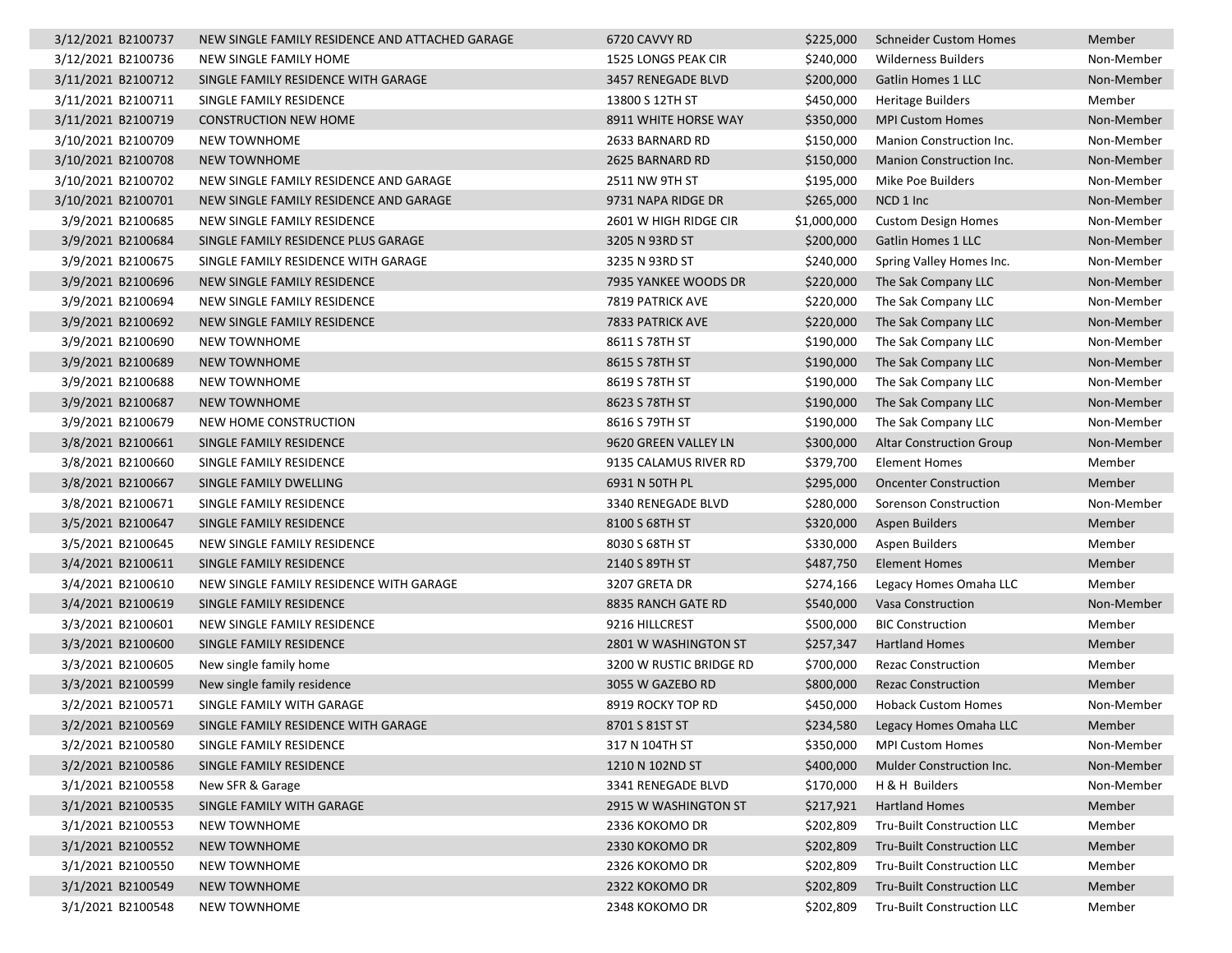| 3/1/2021 B2100547  | <b>NEW TOWNHOME</b>                                                             | 2344 KOKOMO DR            | \$202,809 | Tru-Built Construction LLC        | Member     |
|--------------------|---------------------------------------------------------------------------------|---------------------------|-----------|-----------------------------------|------------|
| 3/1/2021 B2100545  | <b>NEW TOWNHOME</b>                                                             | 2340 KOKOMO DR            | \$202,809 | <b>Tru-Built Construction LLC</b> | Member     |
| 3/1/2021 B2100544  | <b>NEW TOWNHOME</b>                                                             | 2387 KOKOMO DR            | \$202,809 | Tru-Built Construction LLC        | Member     |
| 3/1/2021 B2100543  | NEW TOWNHOME                                                                    | 2383 KOKOMO DR            | \$202,809 | Tru-Built Construction LLC        | Member     |
| 3/1/2021 B2100541  | <b>NEW TOWNHOME</b>                                                             | 2408 KOKOMO DR            | \$202,809 | Tru-Built Construction LLC        | Member     |
| 3/1/2021 B2100538  | <b>TOWNHOME</b>                                                                 | 2404 KOKOMO DR            | \$202,809 | Tru-Built Construction LLC        | Member     |
| 3/1/2021 B2100537  | <b>NEW TOWNHOME</b>                                                             | 2384 KOKOMO DR            | \$202,809 | <b>Tru-Built Construction LLC</b> | Member     |
| 3/1/2021 B2100534  | <b>NEW TOWNHOME</b>                                                             | 2411 KOKOMO DR            | \$202,809 | Tru-Built Construction LLC        | Member     |
| 3/1/2021 B2100531  | <b>NEW TOWNHOME</b>                                                             | 2407 KOKOMO DR            | \$202,809 | Tru-Built Construction LLC        | Member     |
| 3/1/2021 B2100530  | NEW TOWNHOME                                                                    | 2380 KOKOMO DR            | \$202,809 | Tru-Built Construction LLC        | Member     |
| 3/1/2021 B2100529  | <b>NEW TOWNHOME</b>                                                             | 2352 KOKOMO DR            | \$202,809 | Tru-Built Construction LLC        | Member     |
| 2/26/2021 B2100508 | SINGLE FAMILY RESIDENCE                                                         | 8937 SANDALWOOD CT        | \$425,000 | DC Design & Build                 | Non-Member |
| 2/26/2021 B2100523 | SINGLE FAMILY RESIDENCE                                                         | 8550 BIRKETT DR           | \$550,000 | <b>Erickson Homes</b>             | Member     |
| 2/26/2021 B2100509 | SINGLE FAMILY RESIDENCE                                                         | 10057 SHORE FRONT DR      | \$290,000 | South Shore Builders              | Non-Member |
| 2/26/2021 B2100522 | <b>NEW TOWNHOME</b>                                                             | 2428 TELLURIDE CIR        | \$202,809 | Tru-Built Construction LLC        | Member     |
| 2/26/2021 B2100520 | <b>NEW TOWNHOME</b>                                                             | 2436 TELLURIDE CIR        | \$202,809 | <b>Tru-Built Construction LLC</b> | Member     |
| 2/26/2021 B2100519 | <b>NEW TOWNHOME</b>                                                             | <b>2442 TELLURIDE CIR</b> | \$202,809 | Tru-Built Construction LLC        | Member     |
| 2/26/2021 B2100518 | <b>NEW TOWNHOME</b>                                                             | <b>2450 TELLURIDE CIR</b> | \$202,809 | Tru-Built Construction LLC        | Member     |
| 2/26/2021 B2100517 | <b>NEW TOWNHOME</b>                                                             | 2324 TELLURIDE CIR        | \$202,809 | <b>Tru-Built Construction LLC</b> | Member     |
| 2/26/2021 B2100515 | <b>NEW TOWNHOME</b>                                                             | 2328 TELLURIDE CIR        | \$202,809 | Tru-Built Construction LLC        | Member     |
| 2/26/2021 B2100513 | <b>NEW TOWNHOME</b>                                                             | 2334 TELLURIDE CIR        | \$202,809 | Tru-Built Construction LLC        | Member     |
| 2/26/2021 B2100511 | NEW CONSTRUCTION TOWNHOME                                                       | 2338 TELLURIDE CIR        | \$202,809 | Tru-Built Construction LLC        | Member     |
| 2/25/2021 B2100496 | SINGLE FAMILY RESIDENCE                                                         | 3310 TREE LINE DR         | \$400,000 | <b>Avid Builders</b>              | Member     |
| 2/25/2021 B2100488 | NEW CONSTRUCTION HOME                                                           | 518 DEEP WATER BAY        | \$250,000 | Derun Brothers Inc.               | Non-Member |
| 2/25/2021 B2100494 | SINGLE FAMILY RESIDENCE WITH GARAGE                                             | 7118 NW 19TH ST           | \$212,227 | Legacy Homes Omaha LLC            | Member     |
| 2/25/2021 B2100492 | SINGLE FAMILY RESIDENCE                                                         | 1611 W SNOWSHOE DR        | \$375,000 | Way/Moore Inc.                    | Non-Member |
| 2/24/2021 B2100482 | NEW SINGLE FAMILY RESIDENCE                                                     | 8811 SHADOW CREEK LN      | \$500,000 | New Chapter Homes LLC             | Non-Member |
| 2/23/2021 B2100461 | NEW SINGLE FAMILY RESIDENCE                                                     | 8017 S 68TH ST            | \$279,000 | Aspen Builders                    | Member     |
| 2/23/2021 B2100470 | NEW SINGLE FAMILY RESIDENCE                                                     | 8557 BIRKETT DR           | \$570,000 | <b>Erickson Homes</b>             | Member     |
| 2/23/2021 B2100468 | NEW SINGLE FAMILY RESIDENCE PLUS GARAGE                                         | 1611 SW 29TH ST           | \$157,740 | <b>Hartland Homes</b>             | Member     |
| 2/23/2021 B2100469 | NEW SINGLE FAMILY RESIDENCE                                                     | 7420 N 49TH ST            | \$198,000 | Kickback Construction LLC         | Non-Member |
| 2/23/2021 B2100466 | SINGLE FAMILY RESIDENCE WITH GARAGE                                             | 7843 NICOLE LN            | \$244,391 | Legacy Homes Omaha LLC            | Member     |
| 2/23/2021 B2100471 | SINGLE FAMILY RESIDENCE                                                         | 8145 NATHAN CT            | \$276,910 | <b>Richland Homes</b>             | Member     |
| 2/23/2021 B2100467 | <b>NEW TOWNHOME</b>                                                             | 2374 TELLURIDE CIR        | \$202,809 | Tru-Built Construction LLC        | Member     |
| 2/23/2021 B2100465 | <b>NEW TOWNHOME</b>                                                             | 2360 TELLURIDE CIR        | \$202,809 | Tru-Built Construction LLC        | Member     |
| 2/23/2021 B2100464 | <b>NEW TOWNHOME</b>                                                             | 2366 TELLURIDE CIR        | \$202,809 | Tru-Built Construction LLC        | Member     |
| 2/23/2021 B2100463 | <b>NEW TOWNHOME</b>                                                             | 2382 TELLURIDE CIR        | \$202,809 | <b>Tru-Built Construction LLC</b> | Member     |
| 2/22/2021 B2100448 | SINGLE FAMILY WALKOUT RANCH WITH FINISHED BASEMENT AND 3 CAR 8840 RANCH GATE RD |                           | \$375,000 | <b>Hildy Homes</b>                | Non-Member |
| 2/21/2021 B2100447 | SINGLE FAMILY WALKOUT RANCH HOME WITH FINISHED BASEMENT AND 9646 TOPHER BLVD    |                           | \$375,000 | <b>Hildy Homes</b>                | Non-Member |
| 2/21/2021 B2100446 | TOWNHOME WITH GARAGE                                                            | 239 HALF MOON DR          | \$100,000 | Smetter Custom Homes Inc.         | Member     |
| 2/21/2021 B2100445 | NEW TOWNHOME WITH GARAGE                                                        | 245 HALF MOON DR          | \$100,000 | Smetter Custom Homes Inc.         | Member     |
| 2/21/2021 B2100444 | TOWNHOME WITH GARAGE                                                            | 249 HALF MOON DR          | \$100,000 | Smetter Custom Homes Inc.         | Member     |
| 2/19/2021 B2100436 | New construction townhome with attached garage                                  | 7620 AERO DR              | \$290,000 | Stonybrook Homes Inc.             | Member     |
| 2/19/2021 B2100435 | New Construction townhome with attached garage                                  | 7616 AERO DR              | \$290,000 | Stonybrook Homes Inc.             | Member     |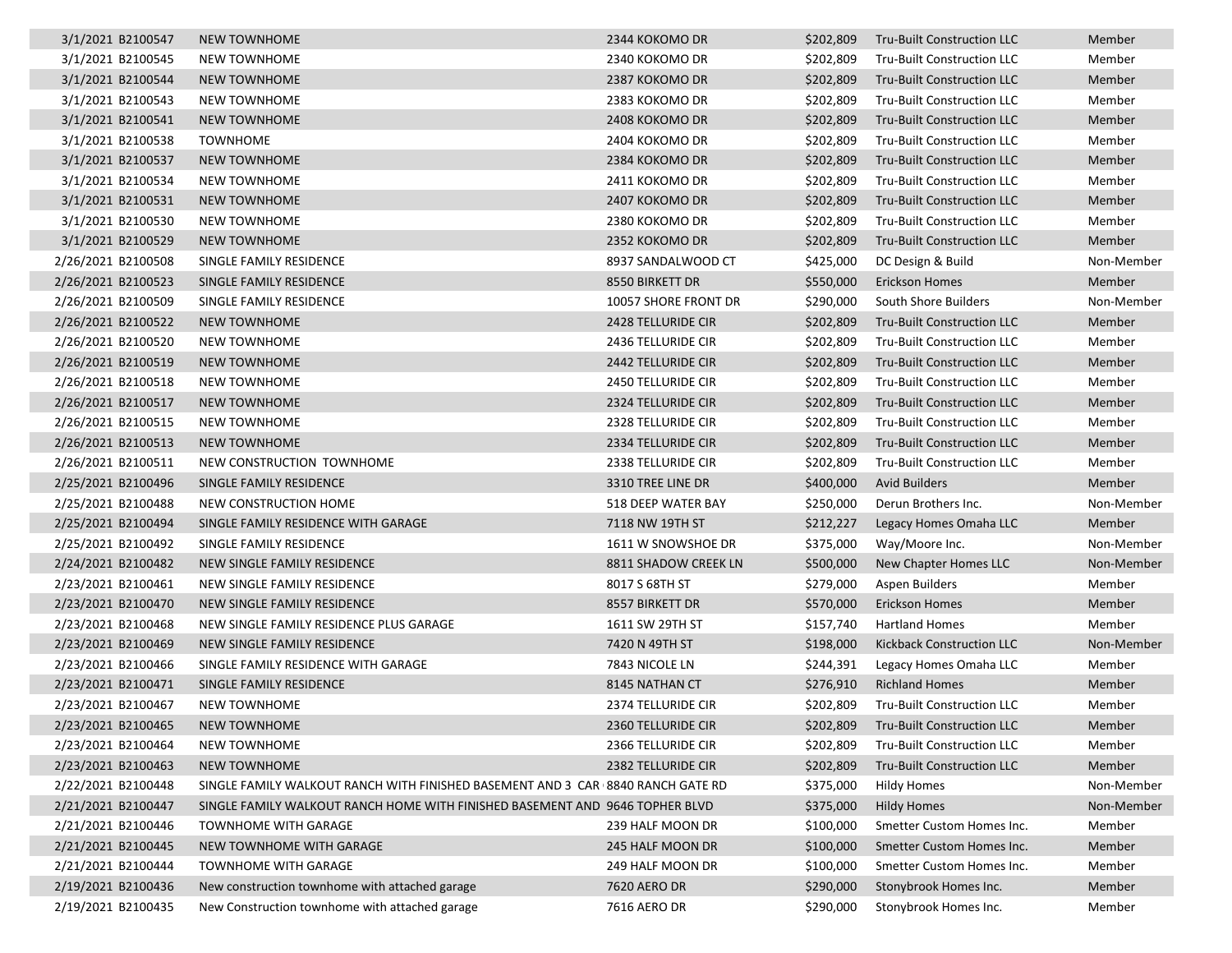| 2/18/2021 B2100432 | NEW SINGLE FAMILY RESIDENCE                                                     | 749 W PANORAMA RD      | \$300,000 | <b>Murray Custom Homes LLC</b> | Member     |
|--------------------|---------------------------------------------------------------------------------|------------------------|-----------|--------------------------------|------------|
| 2/18/2021 B2100429 | SINGLE FAMILY RESIDENCE                                                         | 7101 N 50TH PL         | \$295,000 | <b>Oncenter Construction</b>   | Member     |
| 2/18/2021 B2100428 | SINGLE FAMILY RESIDENCE                                                         | 1710 NW 54TH ST        | \$280,000 | <b>Oncenter Construction</b>   | Member     |
| 2/18/2021 B2100430 | SINGLE FAMILY RESIDENCE WITH GARAGE                                             | 8220 S 97TH ST         | \$350,000 | <b>RLW Realty</b>              | Non-Member |
| 2/17/2021 B2100408 | SINGLE FAMILY RESIDENCE                                                         | 7935 S 68TH ST         | \$229,000 | Buhr Homes Inc.                | Member     |
| 2/17/2021 B2100423 | <b>NEW TOWNHOME</b>                                                             | 5063 W STAMPEDE LN     | \$190,000 | <b>CB Townhomes</b>            | Member     |
| 2/17/2021 B2100422 | <b>NEW TOWNHOME</b>                                                             | 5057 W STAMPEDE LN     | \$190,000 | <b>CB Townhomes</b>            | Member     |
| 2/17/2021 B2100421 | <b>TOWNHOME</b>                                                                 | 5051 W STAMPEDE LN     | \$190,000 | <b>CB Townhomes</b>            | Member     |
| 2/17/2021 B2100420 | <b>TOWNHOME</b>                                                                 | 1655 NW 51ST ST        | \$190,000 | <b>CB Townhomes</b>            | Member     |
| 2/17/2021 B2100419 | <b>TOWNHOME</b>                                                                 | 1649 NW 51ST ST        | \$190,000 | CB Townhomes                   | Member     |
| 2/17/2021 B2100418 | new townhome                                                                    | 1641 NW 51ST ST        | \$190,000 | <b>CB Townhomes</b>            | Member     |
| 2/17/2021 B2100417 | New townhome                                                                    | 1635 NW 51ST ST        | \$190,000 | <b>CB Townhomes</b>            | Member     |
| 2/17/2021 B2100415 | <b>NEW TOWNHOME</b>                                                             | 5068 W STAMPEDE LN     | \$190,000 | <b>CB Townhomes</b>            | Member     |
| 2/17/2021 B2100414 | NEW TOWNHOME                                                                    | 5062 W STAMPEDE LN     | \$190,000 | <b>CB Townhomes</b>            | Member     |
| 2/17/2021 B2100413 | <b>NEW TOWNHOME</b>                                                             | 5050 W STAMPEDE LN     | \$190,000 | <b>CB Townhomes</b>            | Member     |
| 2/17/2021 B2100412 | <b>TOWNHOME</b>                                                                 | 5056 W STAMPEDE LN     | \$190,000 | <b>CB Townhomes</b>            | Member     |
| 2/17/2021 B2100411 | <b>TOWNHOME</b>                                                                 | 5038 W STAMPEDE LN     | \$190,000 | <b>CB Townhomes</b>            | Member     |
| 2/17/2021 B2100410 | <b>BUILDING TOWNHOME</b>                                                        | 5044 W STAMPEDE LN     | \$190,000 | <b>CB Townhomes</b>            | Member     |
| 2/17/2021 B2100426 | NEW SINGLE FAMILY RESIDENCE                                                     | 9430 MARICOPA DR       | \$550,000 | True North Custom Homes Inc.   | Member     |
| 2/16/2021 B2100396 | SINGLE FAMILY RESIDENCE                                                         | 9420 BRIENNA DR        | \$300,000 | Derun Construction             | Member     |
| 2/16/2021 B2100392 | SINGLE FAMILY RESIDENCE                                                         | 9410 BRIENNA DR        | \$300,000 | <b>Derun Construction</b>      | Member     |
| 2/16/2021 B2100394 | <b>NEW TOWNHOME</b>                                                             | 4070 W GARY GATELY ST  | \$200,000 | Don Johnson Homes Inc.         | Member     |
| 2/16/2021 B2100389 | SINGLE FAMILY RESIDENCE                                                         | 10020 BLUE WATER BAY   | \$450,000 | Old City Homes Inc.            | Non-Member |
| 2/16/2021 B2100502 | SINGLE FAMILY RESIDENCE                                                         | 8820 RANCH GATE RD     | \$500,000 | Vodicka Construction Inc.      | Member     |
| 2/13/2021 B2100379 | Single Family Home                                                              | 6621 VERANO DR         | \$250,000 | <b>Synergy Homes</b>           | Member     |
| 2/12/2021 B2100374 | NEW TOWNHOME                                                                    | 4062 W GARY GATELY ST  | \$200,000 | Don Johnson Homes Inc.         | Member     |
| 2/12/2021 B2100375 | NEW SINGLE FAMILY RESIDENCE                                                     | 3414 DESPERADO DR      | \$290,000 | <b>Rybak Construction</b>      | Non-Member |
| 2/11/2021 B2100361 | NEW SINGLE FAMILY RESIDENCE                                                     | 904 N 105TH ST         | \$300,000 | Derun Construction             | Member     |
| 2/11/2021 B2100366 | NEW SINGLE FAMILY RESIDENCE                                                     | 6511 VERANO DR         | \$385,000 | Erickson Homes                 | Member     |
| 2/11/2021 B2100371 | New construction residential home.                                              | 741 W PANORAMA RD      | \$300,000 | Murray Custom Homes LLC        | Member     |
| 2/10/2021 B2100356 | NEW BUILD SINGLE FAMILY RESIDENCE                                               | 502 WATERSIDE WAY      | \$212,121 | Dun Rite Homes                 | Non-Member |
| 2/10/2021 B2100353 | 3-MILE NEW SINGLE FAMILY RESIDENCE                                              | 13320 HAVELOCK AVE     | \$250,000 | Orlov, Alex                    | Non-Member |
| 2/9/2021 B2100349  | New Residential Construction                                                    | 7923 S 68TH ST         | \$267,000 | Aspen Builders                 | Member     |
| 2/9/2021 B2100345  | NEW SINGLE FAMILY RESIDENCE                                                     | 7901 PATRICK AVE       | \$324,900 | Constructive Enterprises Inc.  | Non-Member |
| 2/9/2021 B2100344  | SINGLE FAMILY RANCH HOME WITH FINISHED BASEMENT AND 3 CAR GAR. 9640 TOPHER BLVD |                        | \$325,000 | <b>Hildy Homes</b>             | Non-Member |
| 2/9/2021 B2100342  | NEW SINGLE FAMILY RESIDENCE                                                     | 5858 S 94TH ST         | \$180,000 | Live Well Designs LLC          | Member     |
| 2/8/2021 B2100338  | NEW SINGLE FAMILY RESIDENCE                                                     | 9400 GREEN VALLEY LN   | \$300,000 | Geysun Style Homes Inc.        | Non-Member |
| 2/8/2021 B2100337  | NEW SINGLE FAMILY RESIDENCE                                                     | 9629 S 34TH ST         | \$300,000 | Geysun Style Homes Inc.        | Non-Member |
| 2/5/2021 B2100328  | New Residential Construction                                                    | 10101 S 32ND CT        | \$360,000 | Aspen Builders                 | Member     |
| 2/5/2021 B2100317  | New Residential Construction                                                    | 841 W VIA TESORO DR    | \$193,000 | Aspen Builders                 | Member     |
| 2/5/2021 B2100321  | SINGLE FAMILY RESIDENCE                                                         | 9120 ROCK RIVER RD     | \$414,000 | <b>Element Homes</b>           | Member     |
| 2/4/2021 B2100313  | SINGLE FAMILY RESIDENCE                                                         | 442 N 104TH ST         | \$300,000 | Derun Construction             | Member     |
| 2/4/2021 B2100312  | SINGLE FAMILY RESIDENCE                                                         | 311 N 104TH ST         | \$350,000 | <b>Oakview Builders</b>        | Non-Member |
| 2/4/2021 B2100315  | SINGLE FAMILY RESIDENCE                                                         | 10600 CRESCENT MOON DR | \$175,000 | Old City Building Group LLC    | Non-Member |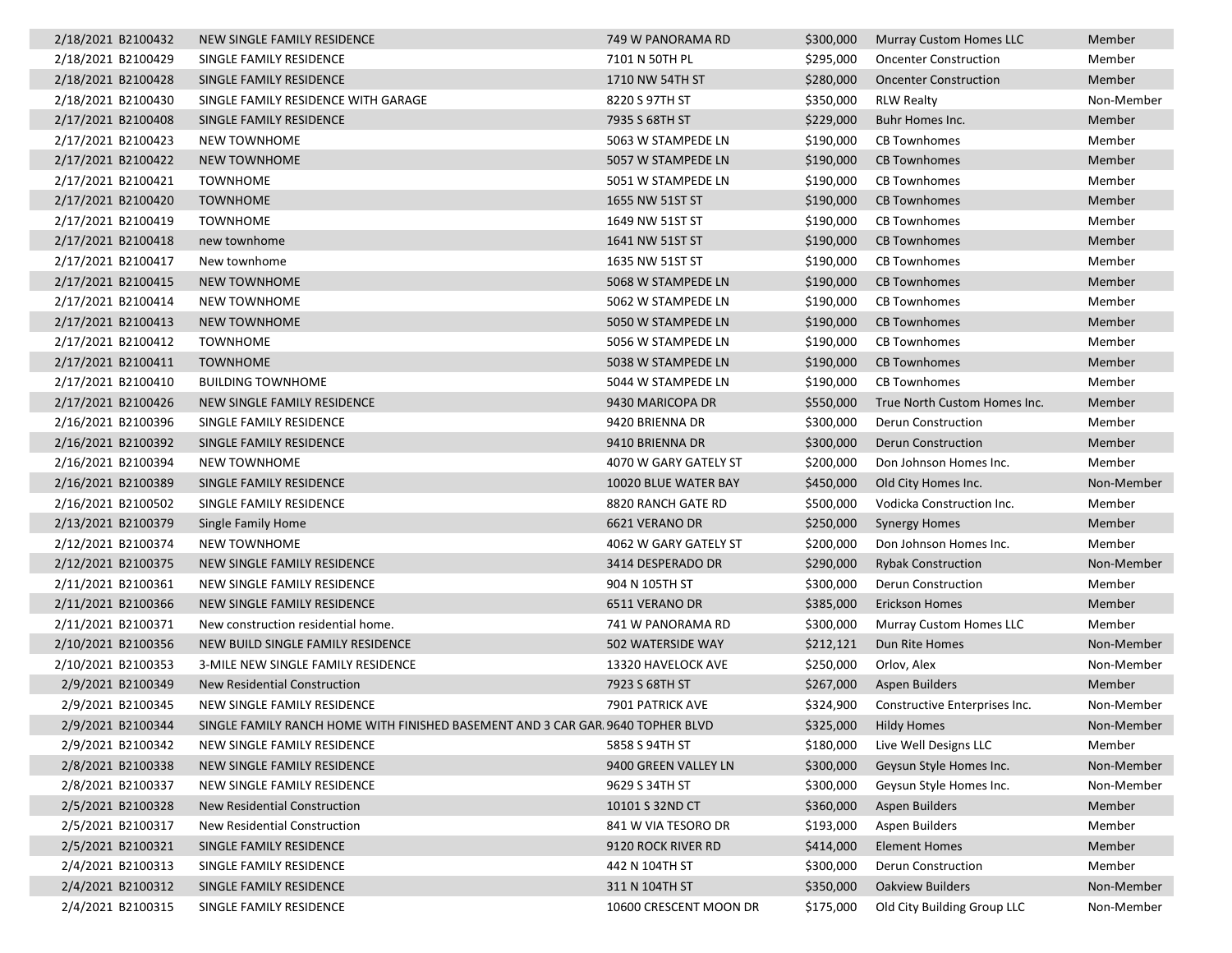| 2/4/2021 B2100314  | SINGLE FAMILY RESIDENCE                             | 1004 N 107TH ST        | \$175,000   | Old City Building Group LLC      | Non-Member |
|--------------------|-----------------------------------------------------|------------------------|-------------|----------------------------------|------------|
| 2/3/2021 B2100309  | single family residence                             | 1125 N 104TH ST        | \$400,000   | Mulder Construction Inc.         | Non-Member |
| 2/1/2021 B2100297  | SINGLE FAMILY RESIDENCE                             | 4110 REDBUD LN         | \$350,000   | Sampson Residential Construction | Member     |
| 2/1/2021 B2100296  | SINGLE FAMILY RESIDENCE                             | 4100 REDBUD LN         | \$330,000   | Sampson Residential Construction | Member     |
| 2/1/2021 B2100291  | Single Family Home                                  | 1645 W AVALANCHE RD    | \$370,000   | <b>Simply Home Builders</b>      | Non-Member |
| 1/29/2021 B2100283 | Single Family Residential plus Garage               | 2851 W WASHINGTON ST   | \$177,749   | Hartland Homes                   | Member     |
| 1/28/2021 B2100275 | New Single Family Residence & Garage                | 8830 WHITE HORSE WAY   | \$400,000   | <b>Medallion Custom Homes</b>    | Member     |
| 1/28/2021 B2100363 | New Construction Residential Single Family Dwelling | 6108 LAS VERDES LN     | \$296,000   | <b>Wasser Builders</b>           | Member     |
| 1/27/2021 B2100260 | SINGLE FAMILY RESIDENCE                             | 10139 S 31ST ST        | \$270,654   | Legacy Homes Omaha LLC           | Member     |
| 1/27/2021 B2100269 | <b>TOWNHOME</b>                                     | 2824 N 86TH ST         | \$166,500   | <b>Prairie Home Builders</b>     | Member     |
| 1/27/2021 B2100265 | SINGLE FAMILY RESIDENCE                             | 745 S 41ST CIR         | \$200,000   | Rosburg Enterprises Inc.         | Non-Member |
| 1/26/2021 B2100251 | NEW SINGLE FAMILY RESIDENCE                         | 844 N 105TH ST         | \$350,000   | Derun Building Group             | Non-Member |
| 1/26/2021 B2100256 | Detached Single Family Residence                    | 3409 TREE LINE DR      | \$300,000   | <b>Great Plains Custom Homes</b> | Member     |
| 1/25/2021 B2100246 | SINGLE FAMILY RESIDENCE                             | 523 DEEP WATER BAY     | \$550,000   | Mulder Construction Inc.         | Non-Member |
| 1/22/2021 B2100236 | SINGLE FAMILY RESIDENCE                             | 914 N 105TH ST         | \$350,000   | Derun Building Group             | Non-Member |
| 1/22/2021 B2100234 | SINGLE FAMILY RESIDENCE                             | 3620 DOONBEG RD        | \$800,000   | Goings Homes LLC                 | Member     |
| 1/22/2021 B2100233 | SINGLE FAMILY RESIDENCE                             | 5834 S 93RD ST         | \$225,000   | Kroeker & Gubser Development     | Non-Member |
| 1/22/2021 B2100231 | <b>TOWNHOME</b>                                     | 5828 S 93RD ST         | \$225,000   | Kroeker & Gubser Development     | Non-Member |
| 1/22/2021 B2100228 | <b>TOWNHOME</b>                                     | 5820 S 93RD ST         | \$225,000   | Kroeker & Gubser Development     | Non-Member |
| 1/22/2021 B2100227 | <b>TOWNHOME</b>                                     | 5812 S 93RD ST         | \$225,000   | Kroeker & Gubser Development     | Non-Member |
| 1/22/2021 B2100216 | NEW SINGLE FAMILY RESIDENCE WITH GARAGE             | 10127 S 31ST ST        | \$213,691   | Legacy Homes Omaha LLC           | Member     |
| 1/22/2021 B2100213 | NEW SINGLE FAMILY RESIDENCE WITH GARAGE             | 3367 RENEGADE BLVD     | \$253,764   | Legacy Homes Omaha LLC           | Member     |
| 1/22/2021 B2100218 | SINGLE FAMILY RESIDENCE                             | 8901 NUMARK LN         | \$710,000   | MK Builders Inc.                 | Member     |
| 1/22/2021 B2100226 | SINGLE FAMILY RESIDENCE WITH GARAGE                 | 1723 NW 55TH           | \$300,000   | Muehling Homes Inc.              | Non-Member |
| 1/22/2021 B2100266 | <b>TOWNHOME</b>                                     | 2820 N 86TH ST         | \$164,000   | Prairie Home Builders            | Member     |
| 1/21/2021 B2100202 | SINGLE FAMILY RESIDENCE                             | 5301 FREMONT ST        | \$250,000   | <b>ADL Properties LLC</b>        | Non-Member |
| 1/21/2021 B2100210 | new construction of a 2-story wood-framed home      | 3130 GRETA DR          | \$350,000   | <b>ENS Building Group LLC</b>    | Non-Member |
| 1/21/2021 B2100208 | <b>NEW TOWNHOME</b>                                 | 7741 VERA DR           | \$180,000   | The Sak Company LLC              | Non-Member |
| 1/21/2021 B2100207 | <b>NEW TOWNHOME</b>                                 | 8763 S 78TH ST         | \$180,000   | The Sak Company LLC              | Non-Member |
| 1/21/2021 B2100206 | SINGLE FAMILY RESIDENCE                             | 9521 BRIENNA DR        | \$220,000   | The Sak Company LLC              | Non-Member |
| 1/21/2021 B2100205 | SINGLE FAMILY RESIDENCE                             | 9511 BRIENNA DR        | \$220,000   | The Sak Company LLC              | Non-Member |
| 1/20/2021 B2100172 | SINGLE FAMILY RESIDENCE WITH GARAGE                 | 1553 SW 29TH ST        | \$131,660   | Hartland Homes                   | Member     |
| 1/20/2021 B2100186 | SINGLE FAMILY RESIDENCE                             | 5866 S 94TH ST         | \$180,000   | Live Well Designs LLC            | Member     |
| 1/20/2021 B2100185 | <b>TOWNHOME</b>                                     | 9415 DUCKHORN DR       | \$180,000   | Live Well Designs LLC            | Member     |
| 1/20/2021 B2100184 | <b>TOWNHOME</b>                                     | 9407 DUCKHORN DR       | \$180,000   | Live Well Designs LLC            | Member     |
| 1/20/2021 B2100183 | <b>TOWNHOME</b>                                     | 9401 DUCKHORN DR       | \$180,000   | Live Well Designs LLC            | Member     |
| 1/20/2021 B2100182 | <b>TOWNHOME</b>                                     | 9421 DUCKHORN DR       | \$180,000   | Live Well Designs LLC            | Member     |
| 1/20/2021 B2100171 | Custom single family home                           | 7521 SW 29TH ST        | \$1,200,000 | <b>Rezac Construction</b>        | Member     |
| 1/20/2021 B2100190 | NEW CONSTRUCTION TOWNHOME WITH ATTACHED GARAGE      | 8186 REGENT DR         | \$290,000   | Stonybrook Homes Inc.            | Member     |
| 1/20/2021 B2100189 | NEW CONSTRUCTION TOWNHOME WITH ATTACHED GARAGE      | 8190 REGENT DR         | \$320,000   | Stonybrook Homes Inc.            | Member     |
| 1/19/2021 B2100153 | SINGLE FAMILY RESIDENCE                             | 534 DEEP WATER BAY     | \$400,000   | <b>Derun Construction</b>        | Member     |
| 1/18/2021 B2100139 | NEW SINGLE FAMILY RESIDENCE PLUS GARAGE             | 2920 W KYLE LN         | \$178,493   | Hartland Homes                   | Member     |
| 1/15/2021 B2100134 | NEW SINGLE FAMILY RESIDENCE                         | 5806 S 94TH ST         | \$180,000   | Live Well Designs LLC            | Member     |
| 1/14/2021 B2100124 | NEW SINGLE FAMILY RESIDENCE                         | 10710 CRESCENT MOON DR | \$175,000   | Old City Building Group LLC      | Non-Member |